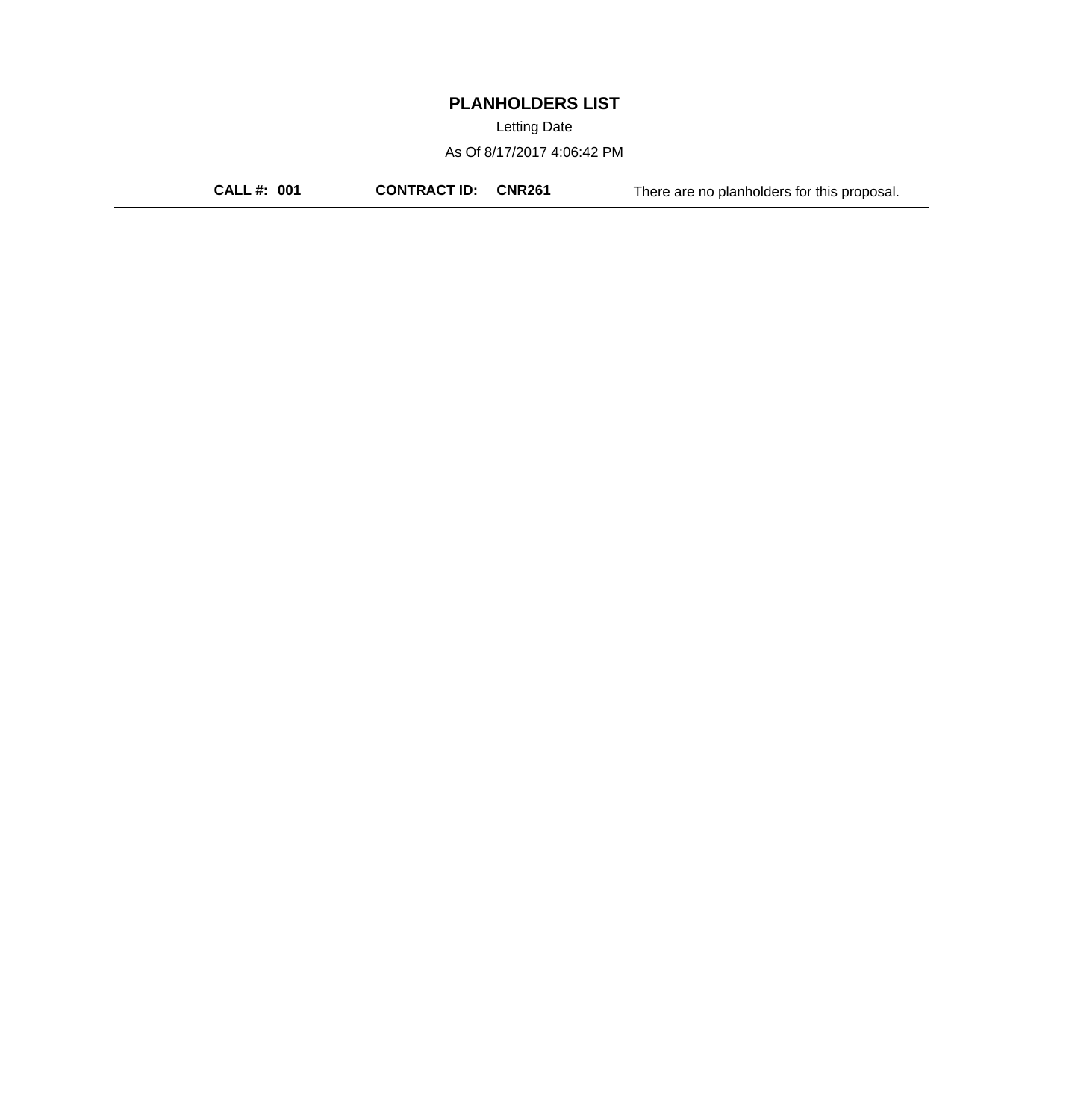# For Letting of August 18, 2017

As Of 8/17/2017 4:06:42 PM

|                       | <b>CALL #: 002</b> | <b>CONTRACT ID:</b>                  | <b>CNR254</b> | <b>COUNTY: ANDERSON &amp; CAMPBELL</b>                |  |
|-----------------------|--------------------|--------------------------------------|---------------|-------------------------------------------------------|--|
|                       |                    |                                      |               |                                                       |  |
| 1. 7/24/2017 11:39:06 |                    | Mid-State Construction Company, Inc. |               | 9190 Bradford Hicks Drive<br>Livingston, TN, 38570    |  |
| 2. 7/24/2017 11:49:07 |                    | Twin K Construction, Inc.            |               | 13271 Scott Highway<br>Helenwood, TN, 37755           |  |
| 3. 7/24/2017 1:13:02  |                    | Jones Bros., Inc.                    |               | 5760 Old Lebanon Dirt Road<br>Mount Juliet, TN, 37122 |  |
| 4. 7/24/2017 1:32:12  |                    | STUD WELDING, INC.                   |               | 2296 SKYVIEW DRIVE<br>CENTERVILLE, TN, 37033          |  |
| 5. 7/24/2017 2:28:49  |                    | Rogers Group, Inc.                   |               | 601 MARYVILLE PIKE<br>KNOXVILLE, TN, 37920            |  |
| 6. 7/25/2017 10:17:01 |                    | Tennessee Texture, LLC               |               | 1241 Highway 12 N<br>Ashland City, TN, 37015          |  |
| 7. 7/25/2017 10:25:38 |                    | Southern Constructors, Inc.          |               | 1150 Maryville Pike<br>Knoxville, TN, 37920           |  |
| 8. 7/25/2017 1:17:33  |                    | KNOXVILLE BUILDERS EXCHANGE - K      |               | <b>300 CLARK STREET</b><br>KNOXVILLE, TN, 37921       |  |
| 9. 7/26/2017 10:51:25 |                    | Titan Industrial Services, Inc.      |               | 4054 North Point Road<br>Balto, MD, 21222             |  |
| 10. 8/1/2017 1:53:36  |                    | WATSON BOWMAN ACME CORPORATION       |               | 95 PINEVIEW DRIVE<br>AMHERST, NY, 14228               |  |
| 11. 8/8/2017 9:14:26  |                    | Potter South East LLC                |               | 511 East Monticello Pike<br>Huntsville, TN, 37756     |  |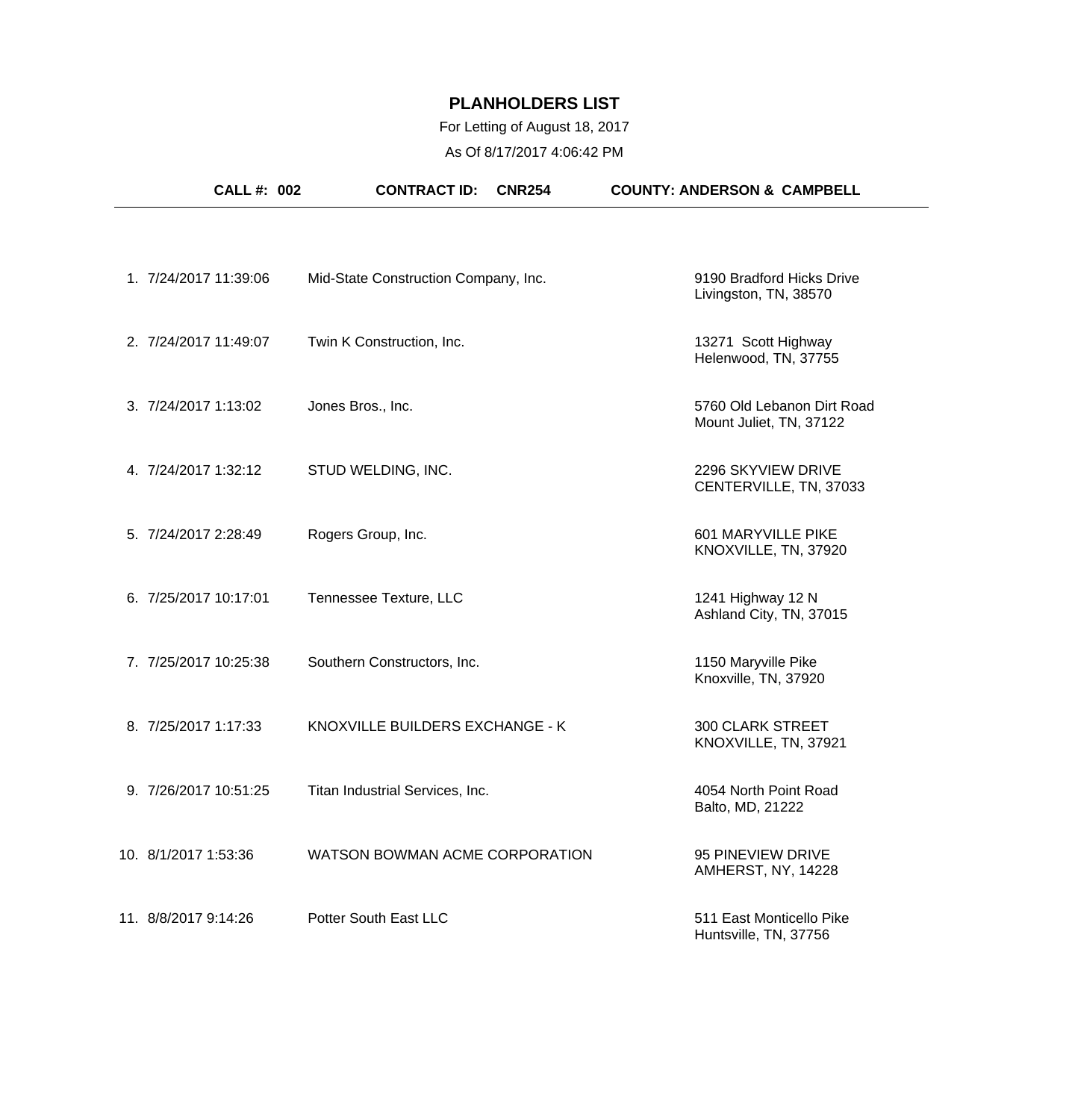Letting Date

As Of 8/17/2017 4:06:42 PM

**CALL #: 003 CONTRACT ID: CNR265** There are no planholders for this proposal.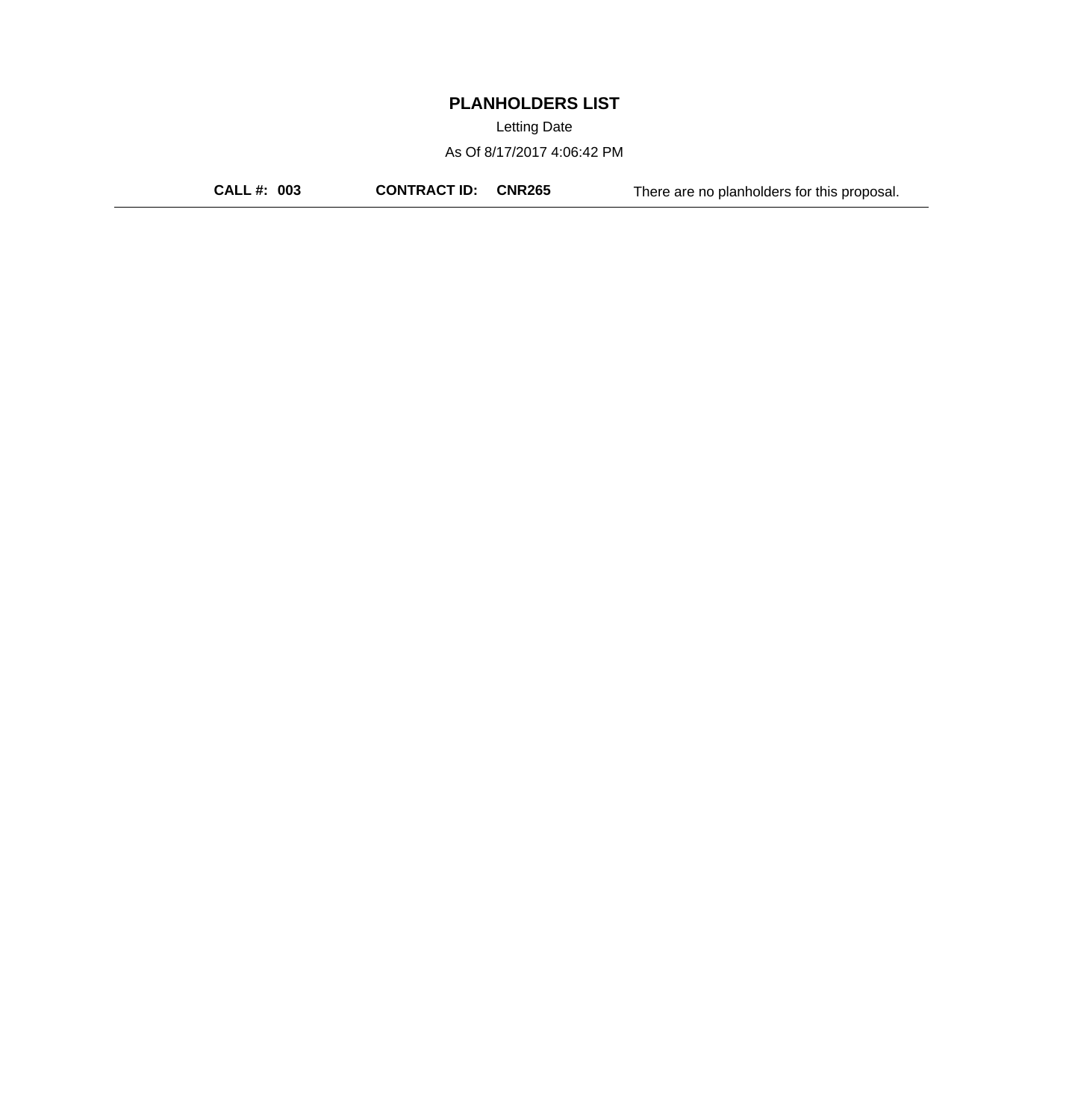Letting Date

As Of 8/17/2017 4:06:43 PM

**CALL #: 004 CONTRACT ID: CNR264** There are no planholders for this proposal.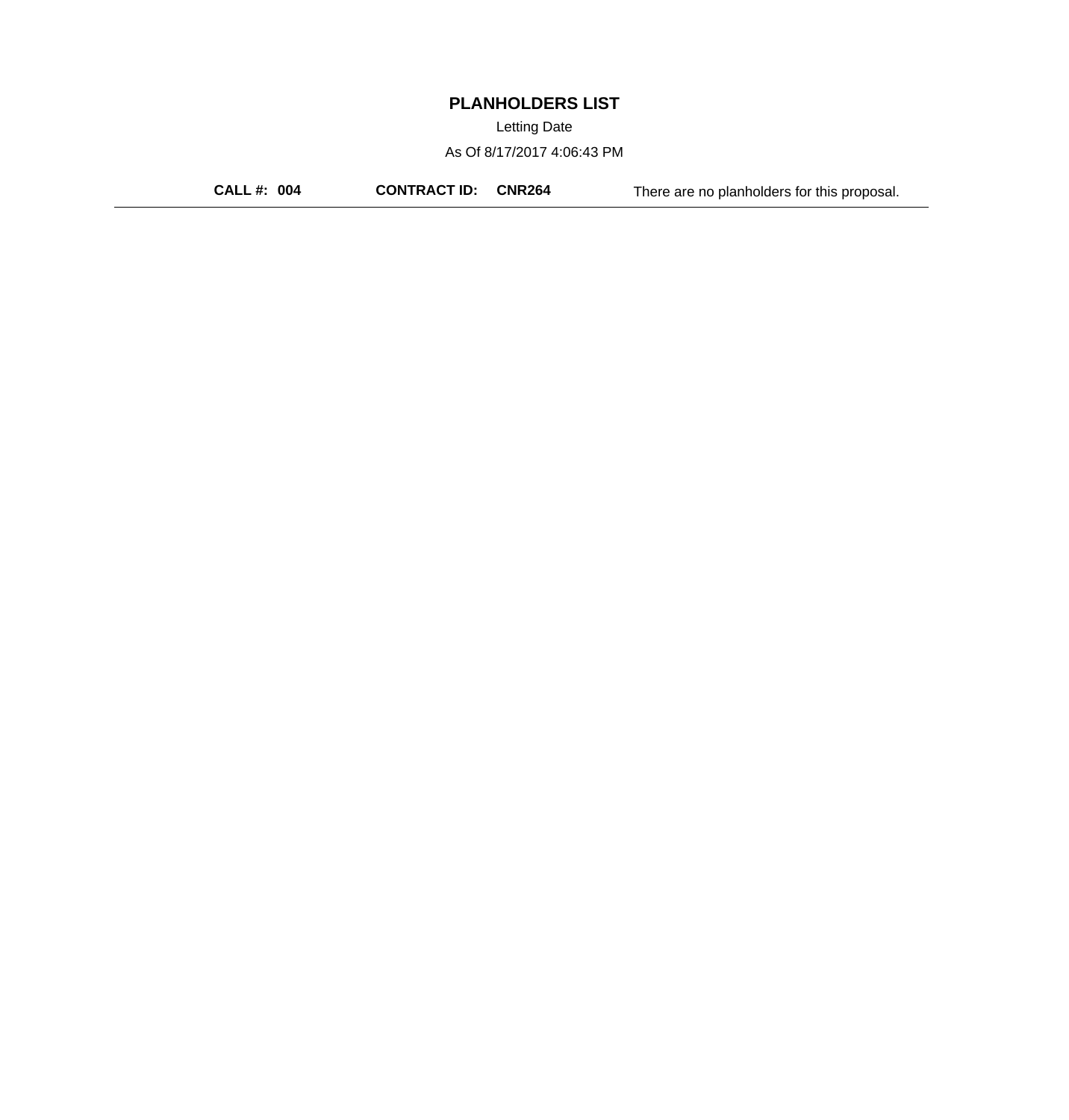Letting Date

As Of 8/17/2017 4:06:43 PM

**CALL #: 005 CONTRACT ID: CNR262** There are no planholders for this proposal.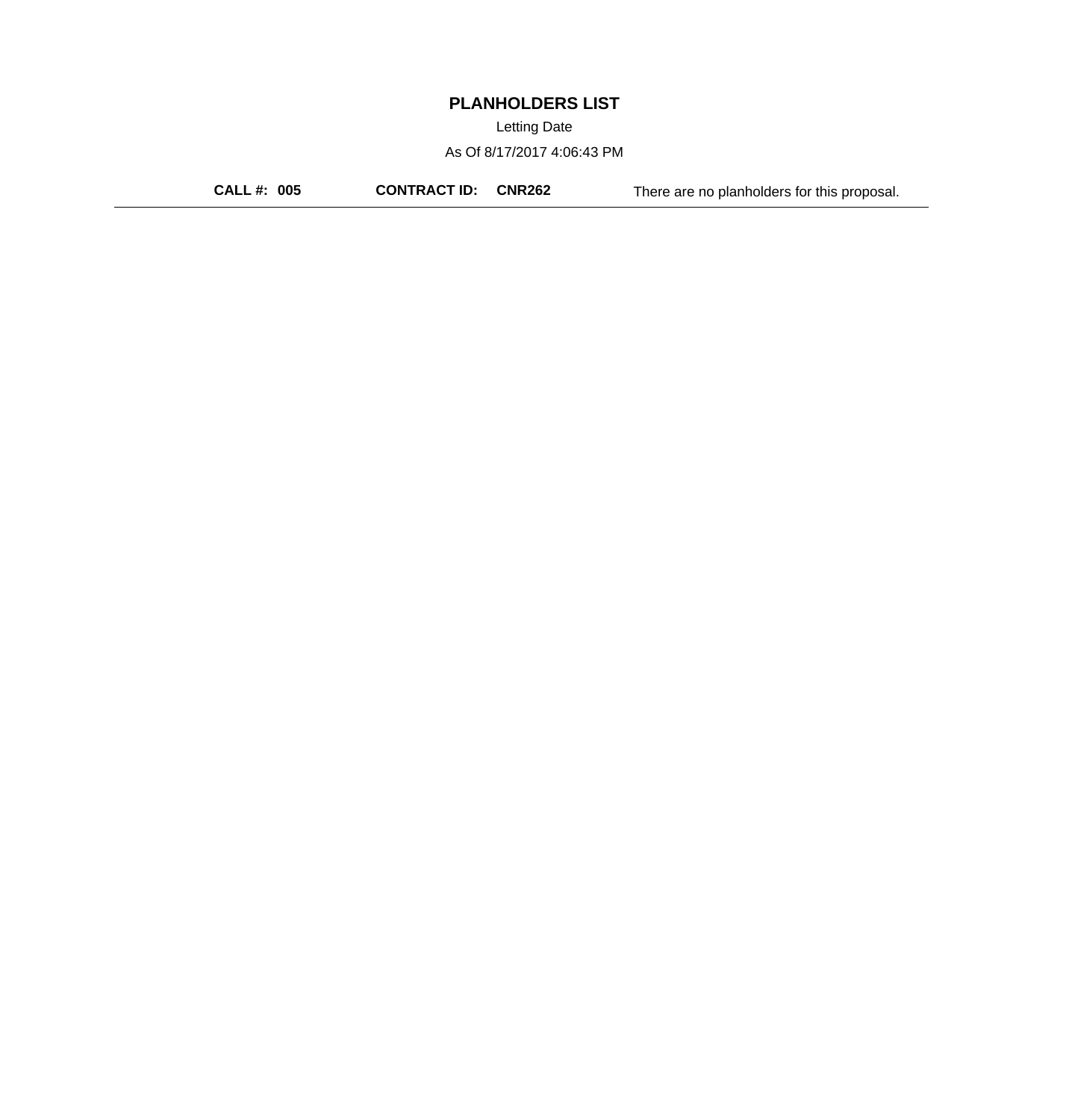## For Letting of August 18, 2017

As Of 8/17/2017 4:06:43 PM

| <b>CALL#: 006</b>      | <b>CONTRACT ID:</b>                  | <b>CNR246</b> | <b>COUNTY: CARROLL</b>                                            |
|------------------------|--------------------------------------|---------------|-------------------------------------------------------------------|
| 1. 7/24/2017 8:25:23   | J. R. Hayes Construction Co., Inc.   |               | 2525 Highway 79 South<br>P. O. Box 908<br>Paris, TN, 38242        |
| 2. 7/24/2017 8:31:59   | Harold Coffey Construction Co., Inc. |               | 11755 State Route 94W<br>Hickman, KY, 42050                       |
| 3. 7/24/2017 11:36:13  | Volunteer Bridge Construction, Inc.  |               | 3935 Highwy 64<br>Crump, TN, 38327                                |
| 4. 7/24/2017 1:13:03   | Jones Bros., Inc.                    |               | 5760 Old Lebanon Dirt Road<br>Mount Juliet, TN, 37122             |
| 5. 7/24/2017 1:29:46   | Galloway Construction, LLC           |               | 8447 Morgan County Highway<br>P.O. Box 69<br>Sunbright, TN, 37872 |
| 6. 7/24/2017 1:32:13   | STUD WELDING, INC.                   |               | 2296 SKYVIEW DRIVE<br>CENTERVILLE, TN, 37033                      |
| 7. 7/25/2017 9:45:29   | The WMC Contracting Co., Inc.        |               | 153 BATEMAN FARM ROAD<br>ERIN, TN, 37061                          |
| 8. 7/25/2017 10:03:45  | <b>Ford Construction Company</b>     |               | 1311 East Court Street<br>Dyersburg, TN, 38024                    |
| 9. 7/25/2017 10:11:25  | Dement Construction Company, LLC     |               | 96 Smith Lane<br>Jackson, TN, 38301                               |
| 10. 7/25/2017 10:17:02 | Tennessee Texture, LLC               |               | 1241 Highway 12 N<br>Ashland City, TN, 37015                      |
| 11. 7/25/2017 1:14:02  | Construction Products, Inc. of TN    |               | 1631 Ashport Road<br>Jackson, TN, 38305                           |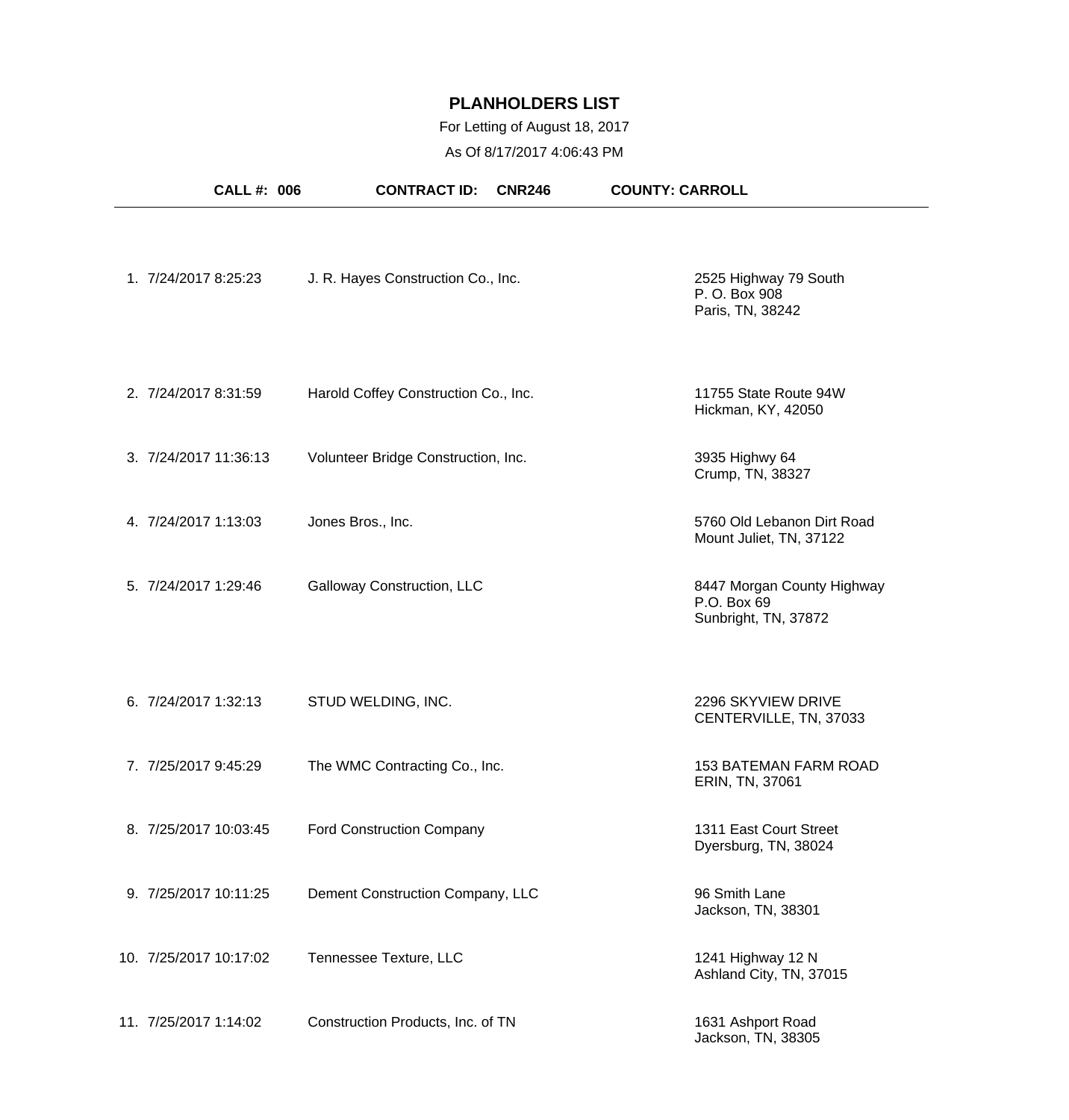| 12. 7/25/2017 1:17:33  | KNOXVILLE BUILDERS EXCHANGE - K            | <b>300 CLARK STREET</b><br>KNOXVILLE, TN, 37921        |
|------------------------|--------------------------------------------|--------------------------------------------------------|
| 13. 7/26/2017 7:52:34  | Jones Bros. Contractors, LLC               | 2209 Crestmoor Road, Suite 210<br>Nashville, TN, 37215 |
| 14. 7/27/2017 8:42:02  | L. I. Smith & Associates, Inc.             | 302 North Caldwell Street<br>Paris, TN, 38242          |
| 15. 7/28/2017 9:48:54  | All-Brite, Inc.                            | 200 Commerce Center Circle<br>Jackson, TN, 38301       |
| 16. 7/31/2017 11:31:27 | Charles Pedigo                             | 7929 Verona Lane<br>Powell, TN, 37849                  |
| 17. 8/1/2017 7:59:34   | Davis H. Elliot Construction Company, Inc. | 673 Blue Sky Parkway<br>Lexington, KY, 40509           |
| 18. 8/4/2017 3:16:10   | Saber Steel, LLC                           | 3638 Fite Road<br>Millington, TN, 38053                |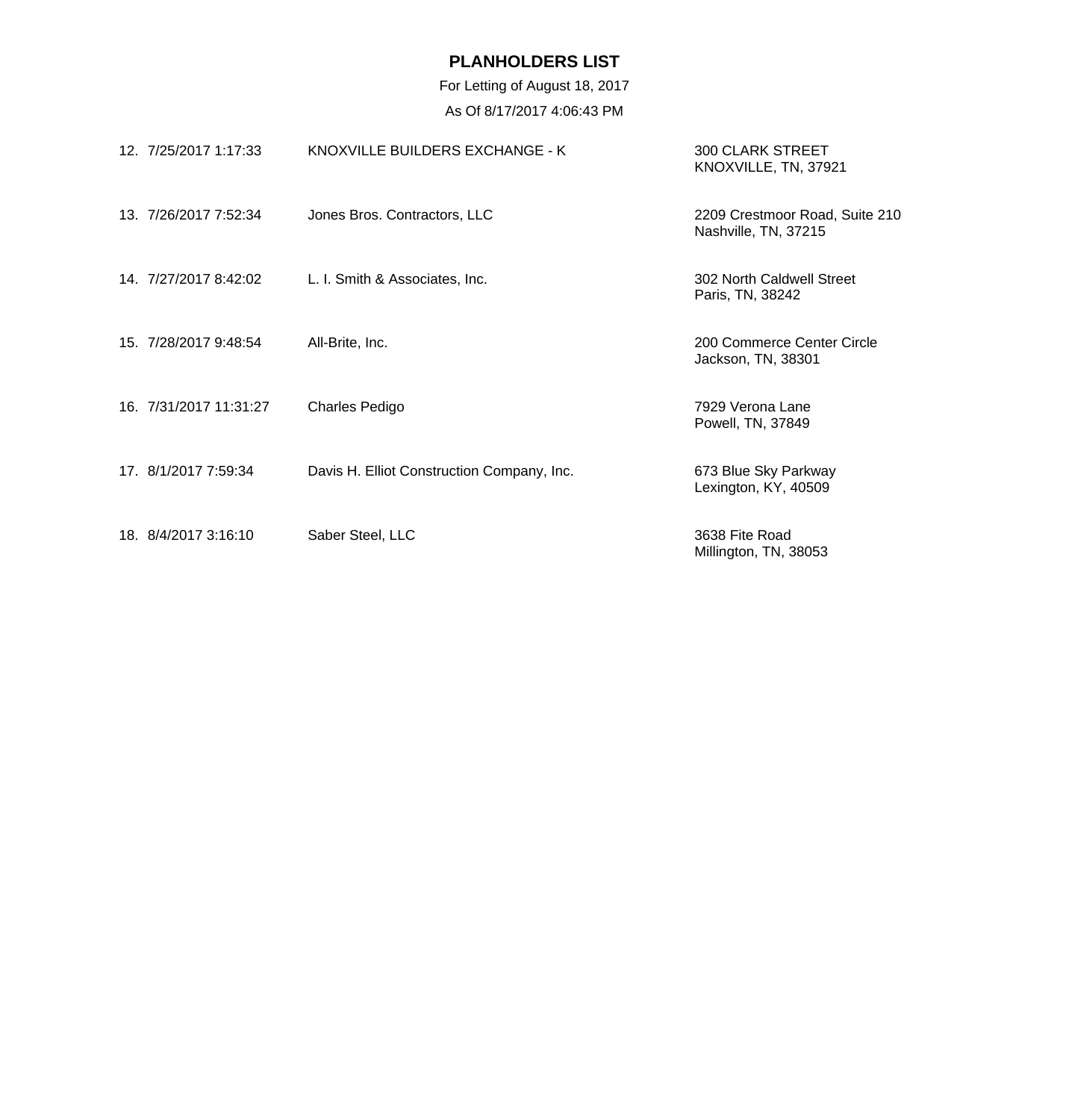For Letting of August 18, 2017

As Of 8/17/2017 4:06:44 PM

| <b>CALL #: 007</b>   | <b>CONTRACT ID:</b><br><b>CNR249</b>       | <b>COUNTY: CARTER</b>                           |
|----------------------|--------------------------------------------|-------------------------------------------------|
|                      |                                            |                                                 |
|                      |                                            |                                                 |
| 1. 7/25/2017 1:17:33 | KNOXVILLE BUILDERS EXCHANGE - K            | <b>300 CLARK STREET</b><br>KNOXVILLE, TN, 37921 |
|                      |                                            |                                                 |
| 2. 8/1/2017 7:59:34  | Davis H. Elliot Construction Company, Inc. | 673 Blue Sky Parkway<br>Lexington, KY, 40509    |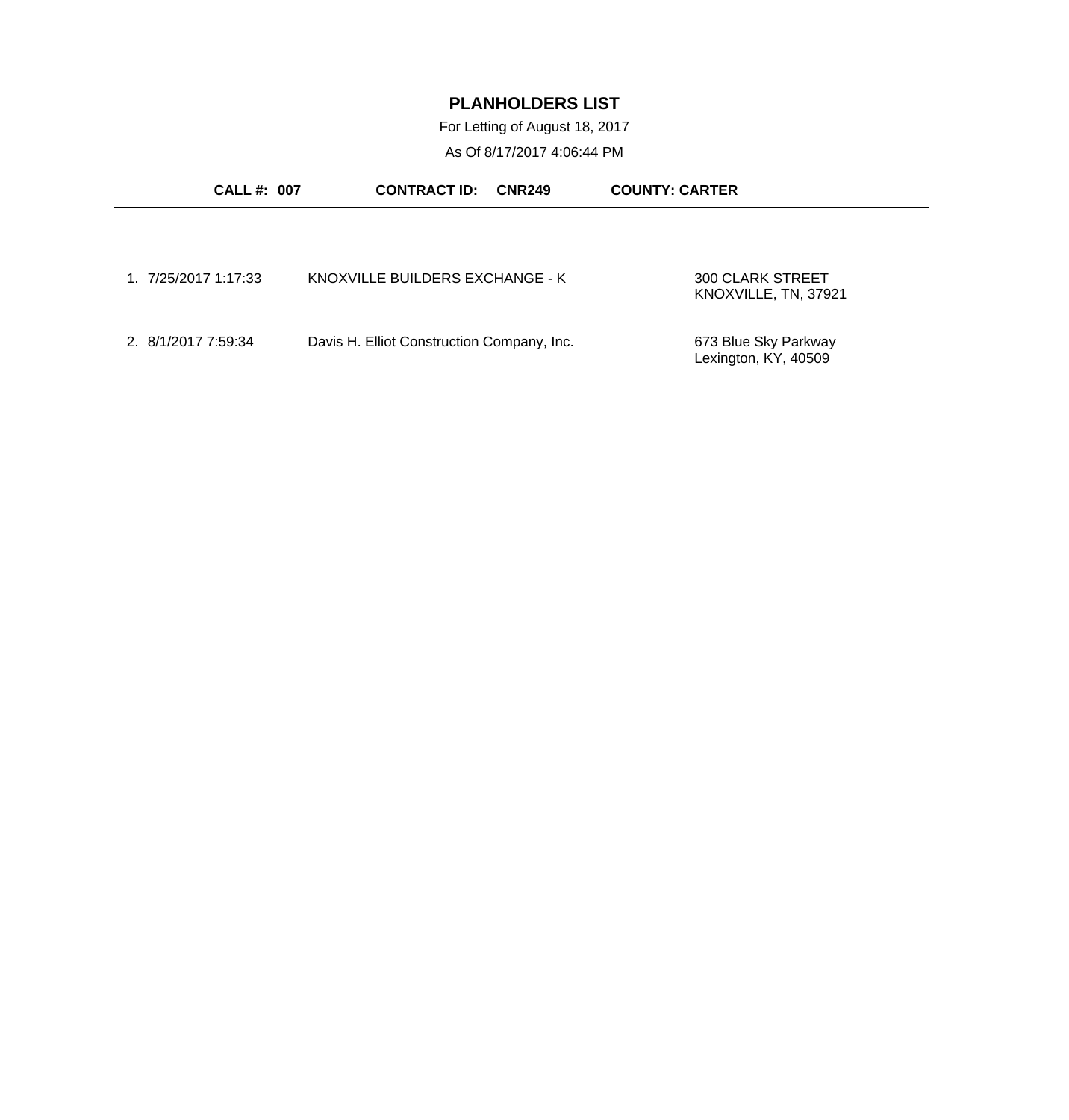Letting Date

As Of 8/17/2017 4:06:44 PM

**CALL #: 008 CONTRACT ID: CNR263** There are no planholders for this proposal.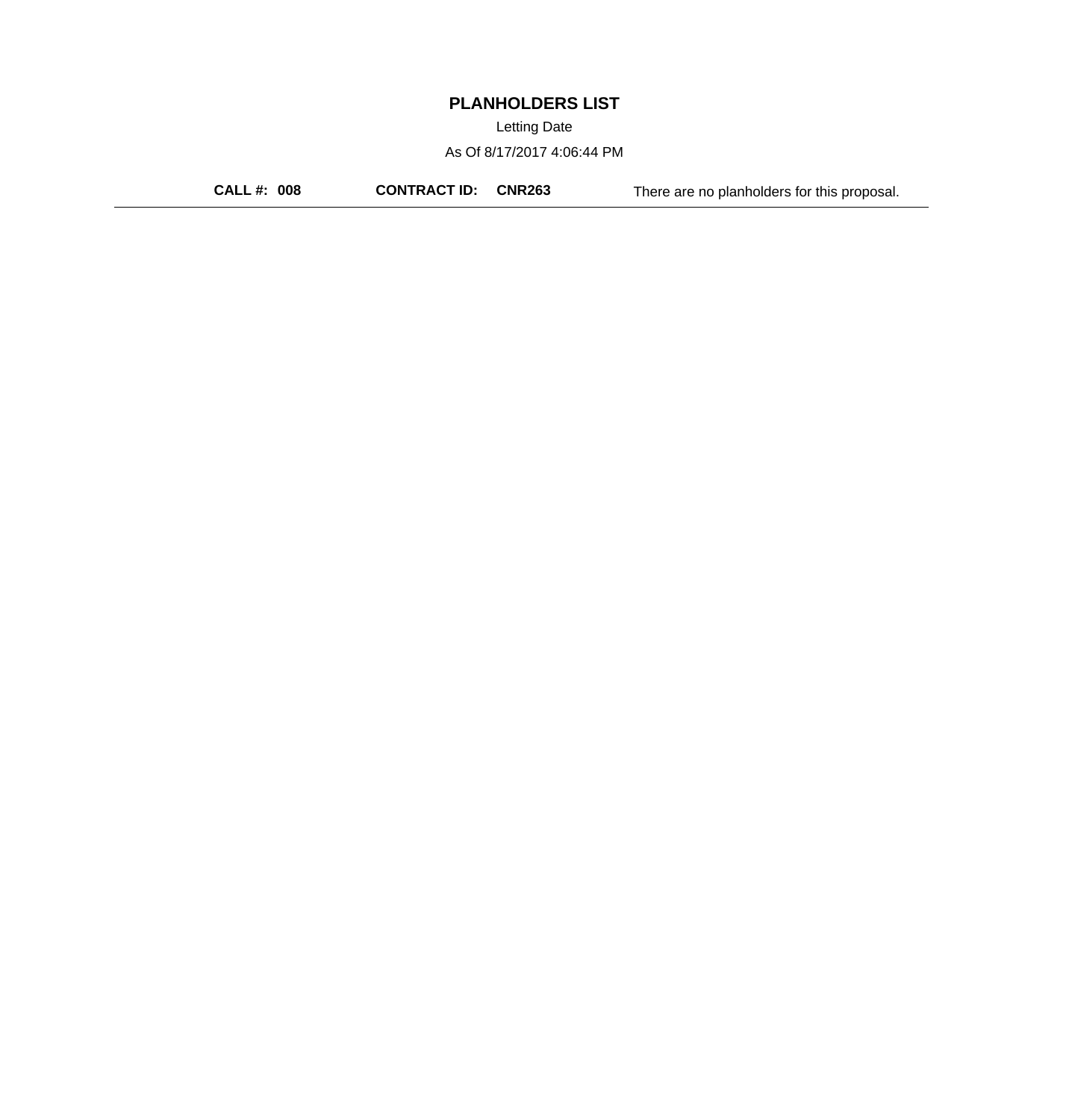| <b>CALL #: 009</b>   | <b>CONTRACT ID:</b><br><b>CNR256</b>       | <b>COUNTY: CUMBERLAND &amp; WHITE</b>                  |
|----------------------|--------------------------------------------|--------------------------------------------------------|
|                      |                                            |                                                        |
| 1. 7/25/2017 1:17:34 | KNOXVILLE BUILDERS EXCHANGE - K            | <b>300 CLARK STREET</b><br>KNOXVILLE, TN, 37921        |
| 2. 7/27/2017 8:42:02 | L. I. Smith & Associates, Inc.             | 302 North Caldwell Street<br>Paris, TN, 38242          |
| 3. 7/31/2017 9:20:21 | Rogers Group, Inc.                         | 50 W. Davis Road<br>Cookeville, TN, 38506              |
| 4. 8/1/2017 7:59:34  | Davis H. Elliot Construction Company, Inc. | 673 Blue Sky Parkway<br>Lexington, KY, 40509           |
| 5. 8/8/2017 1:18:38  | Adams Contracting, LLC                     | 501 Darby Creek Road, Suite 18<br>Lexington, KY, 40509 |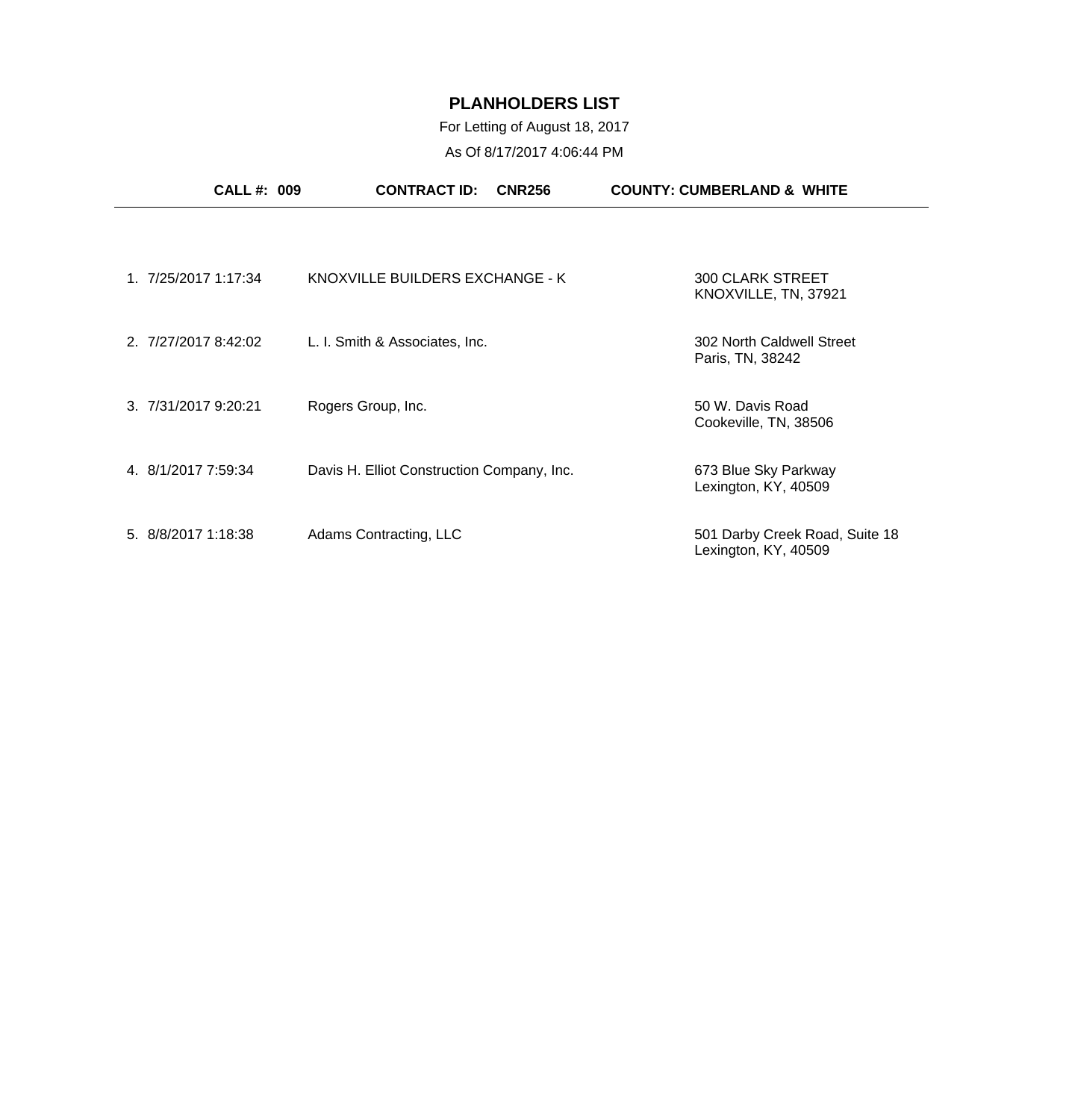## For Letting of August 18, 2017

As Of 8/17/2017 4:06:45 PM

| <b>CALL #: 010</b>    | <b>CONTRACT ID:</b><br><b>CNR250</b>                | <b>COUNTY: DAVIDSON</b>                                         |
|-----------------------|-----------------------------------------------------|-----------------------------------------------------------------|
|                       |                                                     |                                                                 |
| 1. 7/24/2017 8:35:24  | Vulcan Construction Materials, LLC                  | 3556 Hermitage Industrial Drive<br>Hermitage, TN, 37076         |
| 2. 7/24/2017 1:18:13  | LU, Inc.                                            | 429 West Kingston Springs Road<br>Kingston Springs, TN, 37082   |
| 3. 7/24/2017 1:32:13  | STUD WELDING, INC.                                  | 2296 SKYVIEW DRIVE<br>CENTERVILLE, TN, 37033                    |
| 4. 7/24/2017 3:12:35  | Civil Constructors, LLC                             | 425 Downs Blvd.<br>Franklin, TN, 37064                          |
| 5. 7/25/2017 11:51:32 | SITE ENGINEERING CONSULTANT                         | 850 MIDDLE TENNESSEE BLVD.<br>MURFREESBORO, TN, 37129           |
| 6. 7/25/2017 1:17:34  | KNOXVILLE BUILDERS EXCHANGE - K                     | <b>300 CLARK STREET</b><br>KNOXVILLE, TN, 37921                 |
| 7. 7/25/2017 2:38:18  | Jones Bros. Contractors, LLC                        | 2209 Crestmoor Road, Suite 210<br>Nashville, TN, 37215          |
| 8. 7/27/2017 8:42:03  | L. I. Smith & Associates, Inc.                      | 302 North Caldwell Street<br>Paris, TN, 38242                   |
| 9. 7/27/2017 8:50:12  | Wilson & Associates Engineering and Surveying, P.C. | 108 Beasley Drive<br>Franklin, TN, 37064                        |
| 10. 8/1/2017 7:59:35  | Davis H. Elliot Construction Company, Inc.          | 673 Blue Sky Parkway<br>Lexington, KY, 40509                    |
| 11. 8/3/2017 7:51:26  | <b>Sessions Paving Company</b>                      | 6535 Robertson Avenue<br>P.O. Box 90266<br>Nashville, TN, 37209 |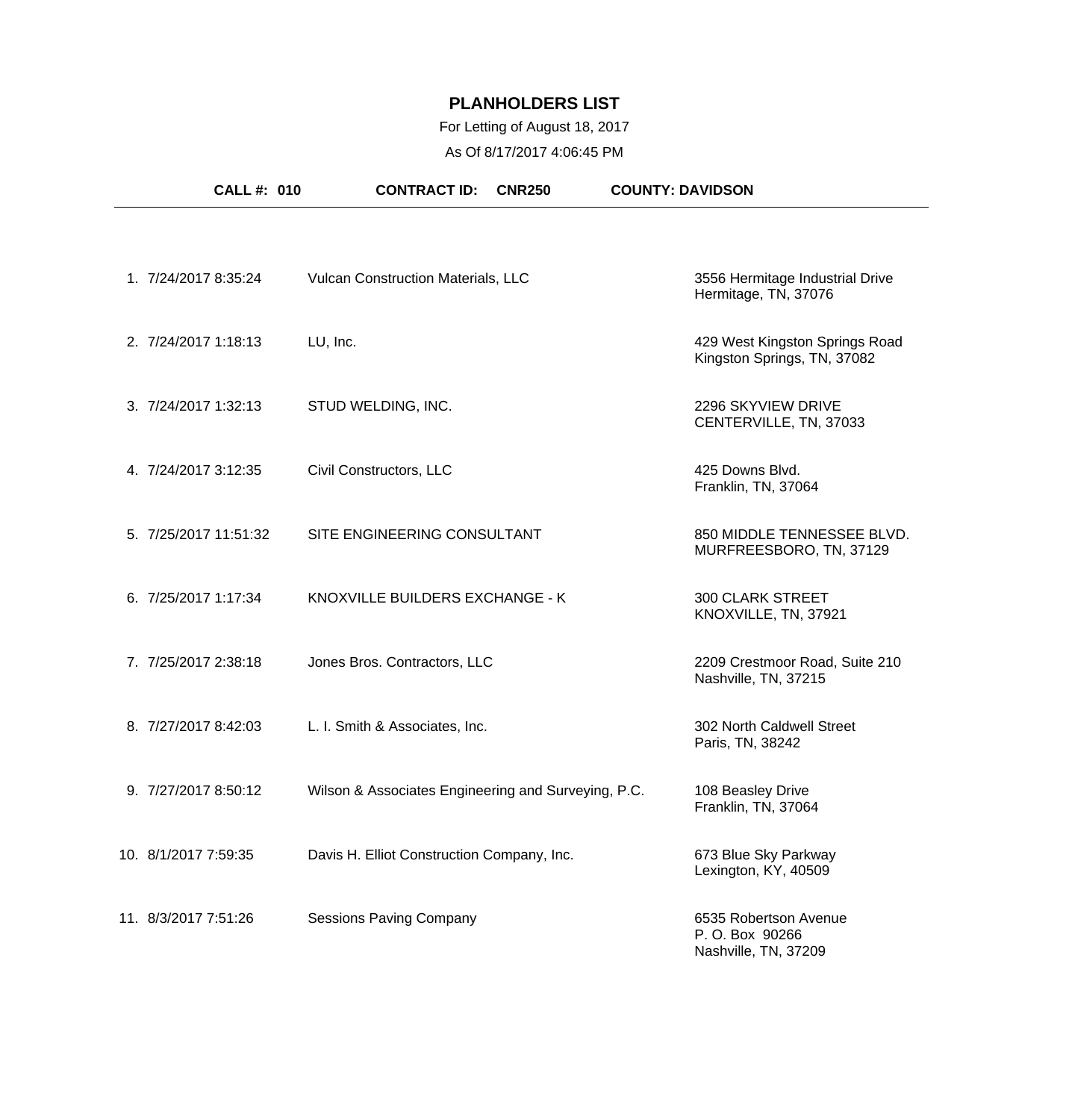| 12. 8/4/2017 7:53:55 | Bridgepoint, LLC                   | 2095A Cooks Road<br>Mt. Juliet, TN, 37122                 |
|----------------------|------------------------------------|-----------------------------------------------------------|
| 13. 8/8/2017 3:24:31 | Charles Deweese Construction, Inc. | 765 Industrial Bypass North<br><b>Franklin, KY, 42134</b> |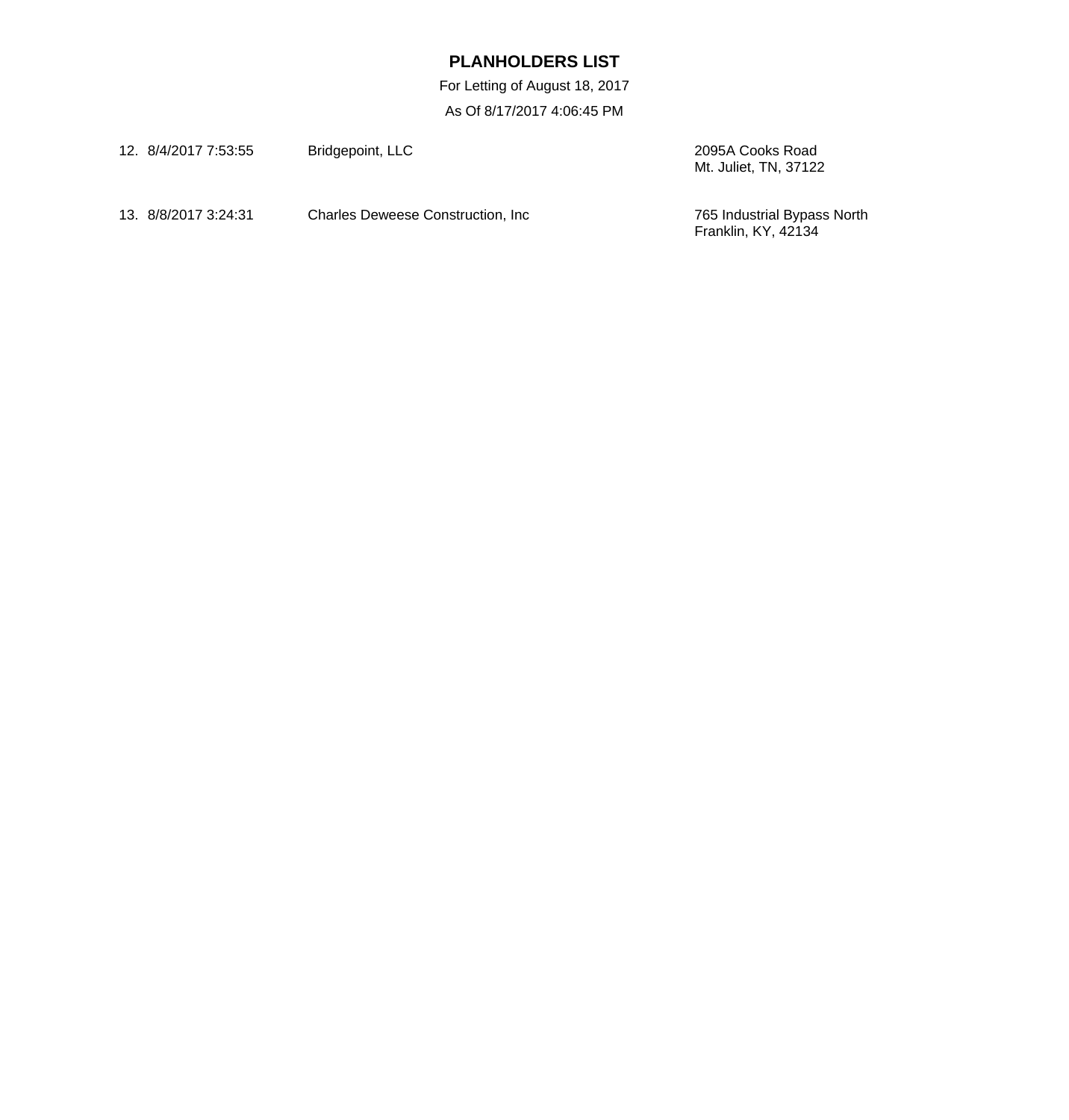## For Letting of August 18, 2017

As Of 8/17/2017 4:06:45 PM

| <b>CALL #: 011</b>    | <b>CONTRACT ID:</b><br><b>CNR024</b>                | <b>COUNTY: DAVIDSON</b>                                         |
|-----------------------|-----------------------------------------------------|-----------------------------------------------------------------|
|                       |                                                     |                                                                 |
| 1. 7/24/2017 8:35:25  | Vulcan Construction Materials, LLC                  | 3556 Hermitage Industrial Drive<br>Hermitage, TN, 37076         |
| 2. 7/24/2017 1:18:14  | LU, Inc.                                            | 429 West Kingston Springs Road<br>Kingston Springs, TN, 37082   |
| 3. 7/24/2017 3:12:36  | Civil Constructors, LLC                             | 425 Downs Blvd.<br>Franklin, TN, 37064                          |
| 4. 7/25/2017 11:51:32 | SITE ENGINEERING CONSULTANT                         | 850 MIDDLE TENNESSEE BLVD.<br>MURFREESBORO, TN, 37129           |
| 5. 7/25/2017 1:17:35  | KNOXVILLE BUILDERS EXCHANGE - K                     | <b>300 CLARK STREET</b><br>KNOXVILLE, TN, 37921                 |
| 6. 7/25/2017 2:38:18  | Jones Bros. Contractors, LLC                        | 2209 Crestmoor Road, Suite 210<br>Nashville, TN, 37215          |
| 7. 7/27/2017 8:42:03  | L. I. Smith & Associates, Inc.                      | 302 North Caldwell Street<br>Paris, TN, 38242                   |
| 8. 7/27/2017 8:50:13  | Wilson & Associates Engineering and Surveying, P.C. | 108 Beasley Drive<br>Franklin, TN, 37064                        |
| 9. 8/1/2017 7:59:35   | Davis H. Elliot Construction Company, Inc.          | 673 Blue Sky Parkway<br>Lexington, KY, 40509                    |
| 10. 8/3/2017 7:51:26  | <b>Sessions Paving Company</b>                      | 6535 Robertson Avenue<br>P.O. Box 90266<br>Nashville, TN, 37209 |
| 11. 8/4/2017 7:53:55  | Bridgepoint, LLC                                    | 2095A Cooks Road                                                |

Mt. Juliet, TN, 37122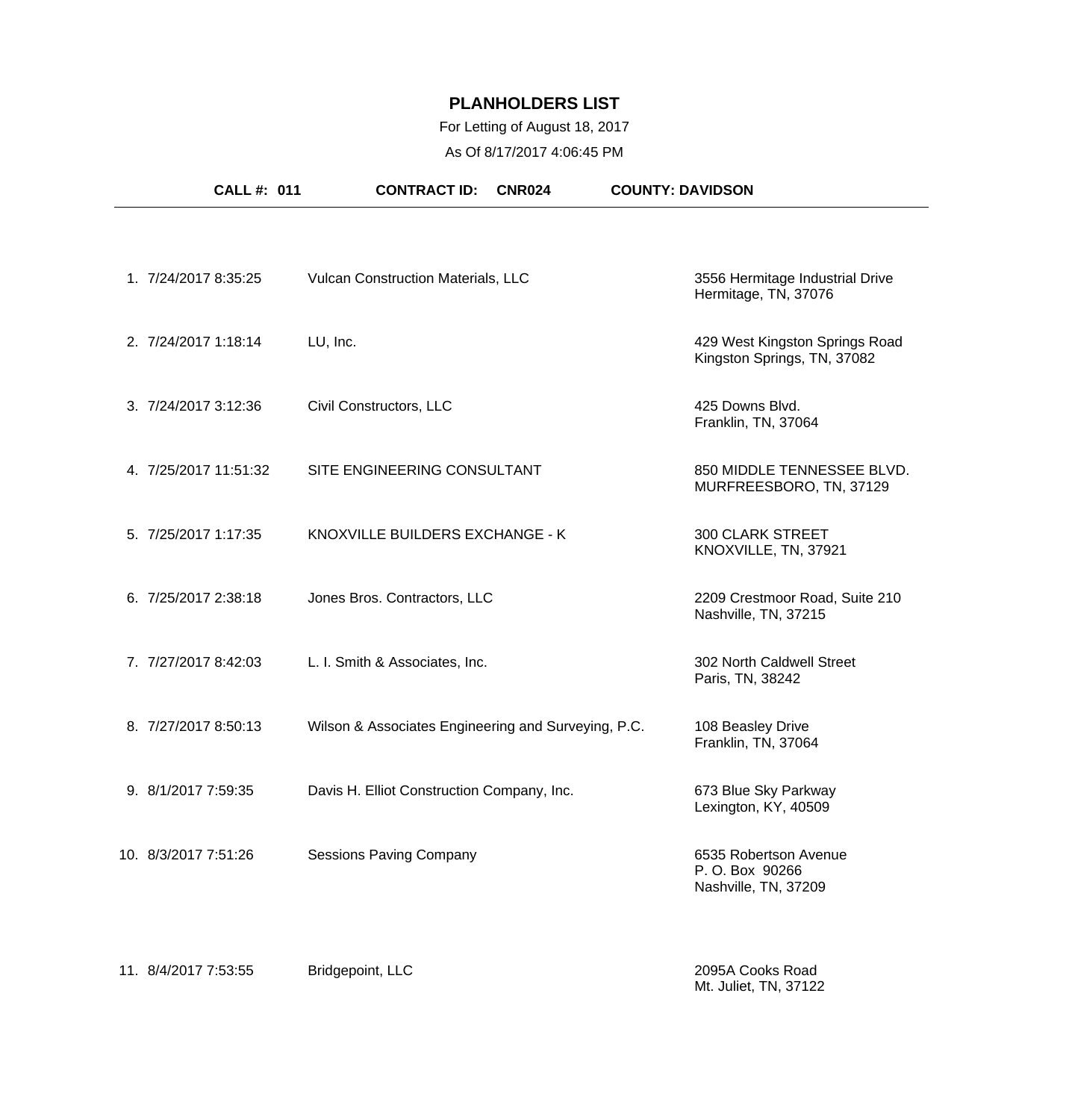| 12. 8/8/2017 3:24:30  | <b>Charles Deweese Construction, Inc.</b> | 765 Industrial Bypass North<br>Franklin, KY, 42134 |
|-----------------------|-------------------------------------------|----------------------------------------------------|
| 13. 8/11/2017 9:53:32 | Mid-State Construction Company, Inc.      | 9190 Bradford Hicks Drive<br>Livingston, TN, 38570 |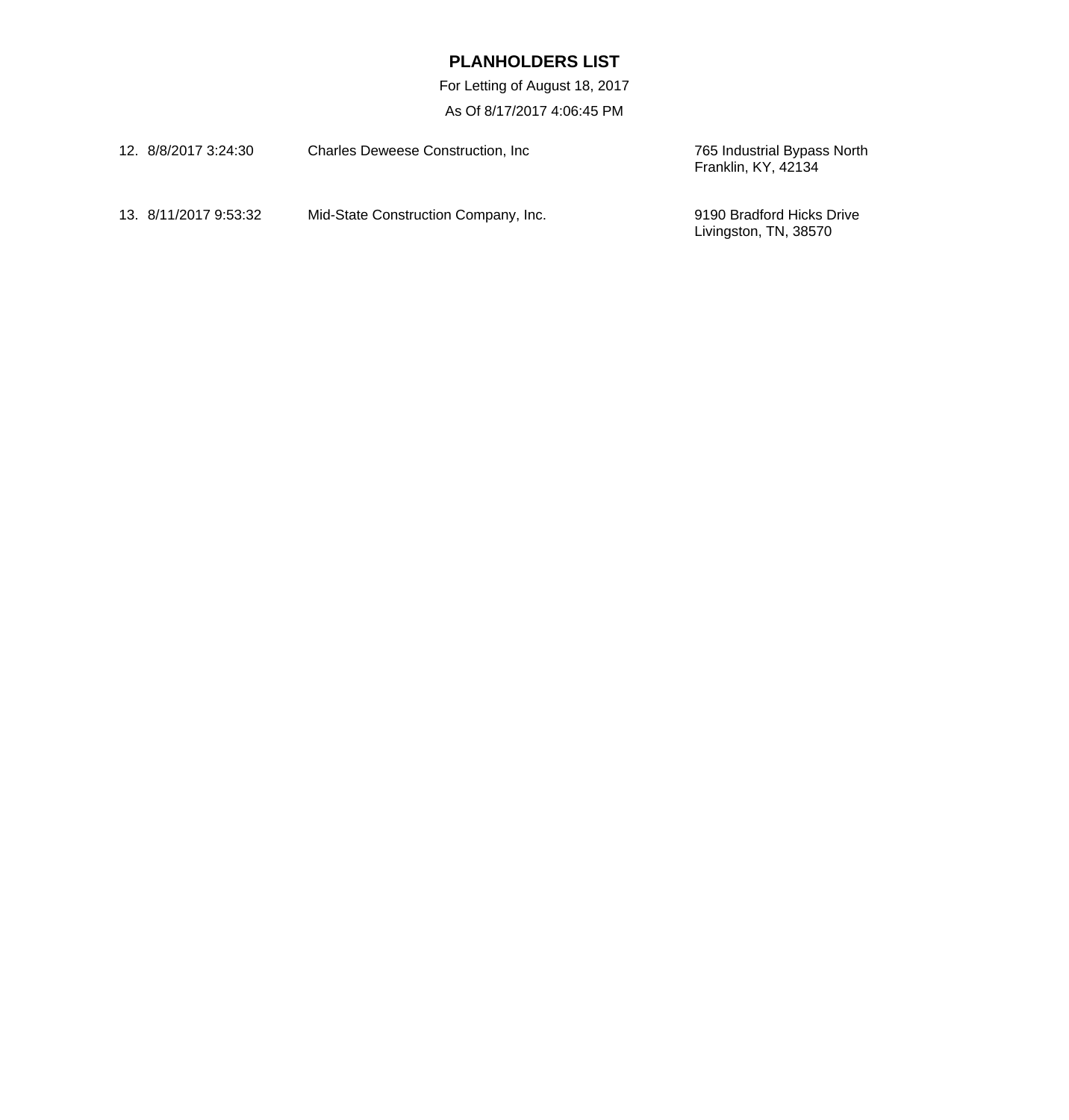#### For Letting of August 18, 2017

As Of 8/17/2017 4:06:45 PM

| <b>CALL#: 012</b>     | <b>CONTRACT ID:</b>                                 | <b>CNR149</b> | <b>COUNTY: DICKSON</b>                                          |
|-----------------------|-----------------------------------------------------|---------------|-----------------------------------------------------------------|
|                       |                                                     |               |                                                                 |
| 1. 7/24/2017 11:36:14 | Volunteer Bridge Construction, Inc.                 |               | 3935 Highwy 64<br>Crump, TN, 38327                              |
| 2. 7/24/2017 1:18:14  | LU, Inc.                                            |               | 429 West Kingston Springs Road<br>Kingston Springs, TN, 37082   |
| 3. 7/24/2017 3:12:36  | Civil Constructors, LLC                             |               | 425 Downs Blvd.<br>Franklin, TN, 37064                          |
| 4. 7/25/2017 1:17:35  | KNOXVILLE BUILDERS EXCHANGE - K                     |               | <b>300 CLARK STREET</b><br>KNOXVILLE, TN, 37921                 |
| 5. 7/25/2017 2:38:19  | Jones Bros. Contractors, LLC                        |               | 2209 Crestmoor Road, Suite 210<br>Nashville, TN, 37215          |
| 6. 7/27/2017 8:42:03  | L. I. Smith & Associates, Inc.                      |               | 302 North Caldwell Street<br>Paris, TN, 38242                   |
| 7. 7/27/2017 8:50:13  | Wilson & Associates Engineering and Surveying, P.C. |               | 108 Beasley Drive<br>Franklin, TN, 37064                        |
| 8. 8/2/2017 8:23:56   | Tennessee Valley Paving Co., Inc.                   |               | 135 Old Carters Creek Pike<br>Franklin, TN, 37064               |
| 9. 8/3/2017 7:51:26   | <b>Sessions Paving Company</b>                      |               | 6535 Robertson Avenue<br>P.O. Box 90266<br>Nashville, TN, 37209 |
| 10. 8/3/2017 10:24:44 | CONCRETE STRUCTURES, INC.                           |               | 200 High School Street<br>Charlotte, TN, 37036                  |
| 11. 8/4/2017 7:53:55  | Bridgepoint, LLC                                    |               | 2095A Cooks Road<br>Mt. Juliet, TN, 37122                       |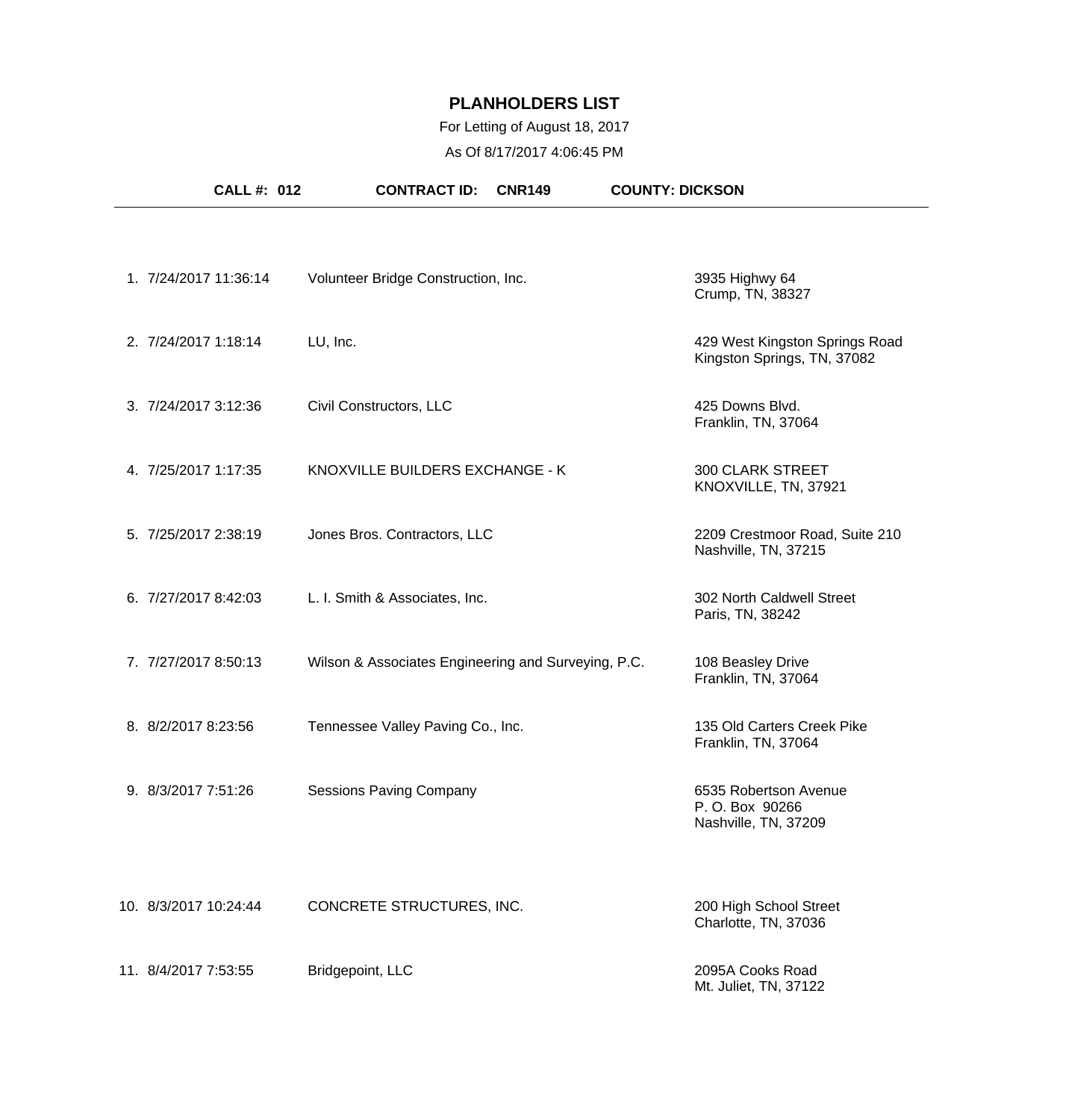| 12. 8/4/2017 3:16:10 | Saber Steel, LLC                    | 3638 Fite Road<br>Millington, TN, 38053                |
|----------------------|-------------------------------------|--------------------------------------------------------|
| 13. 8/8/2017 9:39:15 | Vaughn Contractors, Inc.            | 900 Airport Road<br>Waverly, TN, 37185                 |
| 14. 8/8/2017 1:18:37 | Adams Contracting, LLC              | 501 Darby Creek Road, Suite 18<br>Lexington, KY, 40509 |
| 15. 8/9/2017 1:03:06 | Parchman Construction Company, Inc. | 695 Highway 149E<br>Cumberland City, TN, 37050         |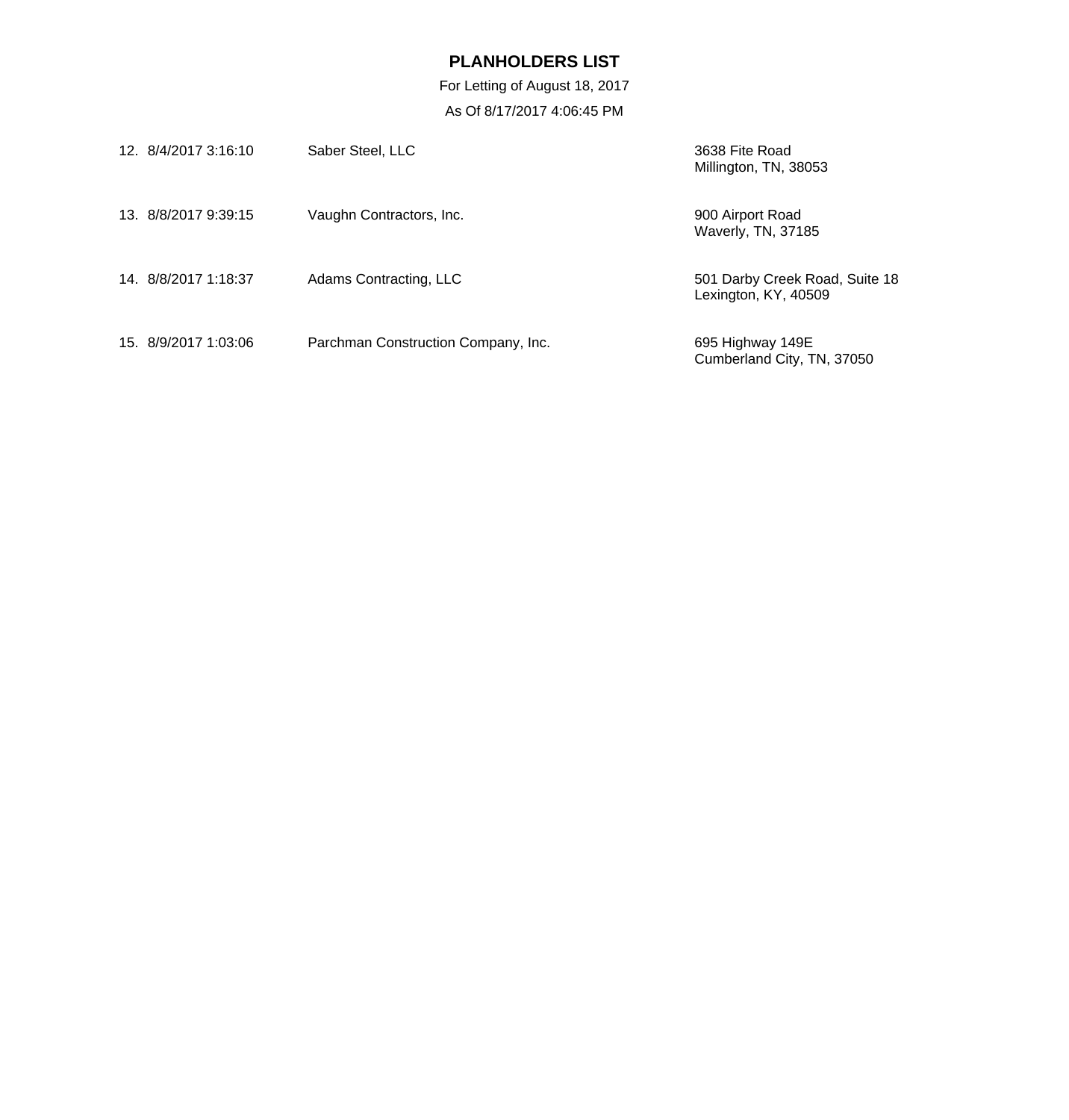## For Letting of August 18, 2017

As Of 8/17/2017 4:06:46 PM

| <b>CALL #: 013</b>    | <b>CONTRACT ID:</b><br><b>CNR236</b>                | <b>COUNTY: DICKSON</b>                                        |
|-----------------------|-----------------------------------------------------|---------------------------------------------------------------|
|                       |                                                     |                                                               |
| 1. 7/24/2017 11:36:14 | Volunteer Bridge Construction, Inc.                 | 3935 Highwy 64<br>Crump, TN, 38327                            |
| 2. 7/24/2017 1:18:14  | LU, Inc.                                            | 429 West Kingston Springs Road<br>Kingston Springs, TN, 37082 |
| 3. 7/24/2017 2:52:31  | Harold Coffey Construction Co., Inc.                | 11755 State Route 94W<br>Hickman, KY, 42050                   |
| 4. 7/24/2017 3:12:37  | Civil Constructors, LLC                             | 425 Downs Blvd.<br>Franklin, TN, 37064                        |
| 5. 7/25/2017 10:11:26 | Dement Construction Company, LLC                    | 96 Smith Lane<br>Jackson, TN, 38301                           |
| 6. 7/25/2017 10:17:02 | Tennessee Texture, LLC                              | 1241 Highway 12 N<br>Ashland City, TN, 37015                  |
| 7. 7/25/2017 1:17:36  | KNOXVILLE BUILDERS EXCHANGE - K                     | <b>300 CLARK STREET</b><br>KNOXVILLE, TN, 37921               |
| 8. 7/25/2017 2:38:19  | Jones Bros. Contractors, LLC                        | 2209 Crestmoor Road, Suite 210<br>Nashville, TN, 37215        |
| 9. 7/27/2017 8:42:04  | L. I. Smith & Associates, Inc.                      | 302 North Caldwell Street<br>Paris, TN, 38242                 |
| 10. 7/27/2017 8:50:14 | Wilson & Associates Engineering and Surveying, P.C. | 108 Beasley Drive<br>Franklin, TN, 37064                      |
| 11. 8/1/2017 7:59:36  | Davis H. Elliot Construction Company, Inc.          | 673 Blue Sky Parkway<br>Lexington, KY, 40509                  |
| 12. 8/2/2017 8:23:56  | Tennessee Valley Paving Co., Inc.                   | 135 Old Carters Creek Pike<br>Franklin, TN, 37064             |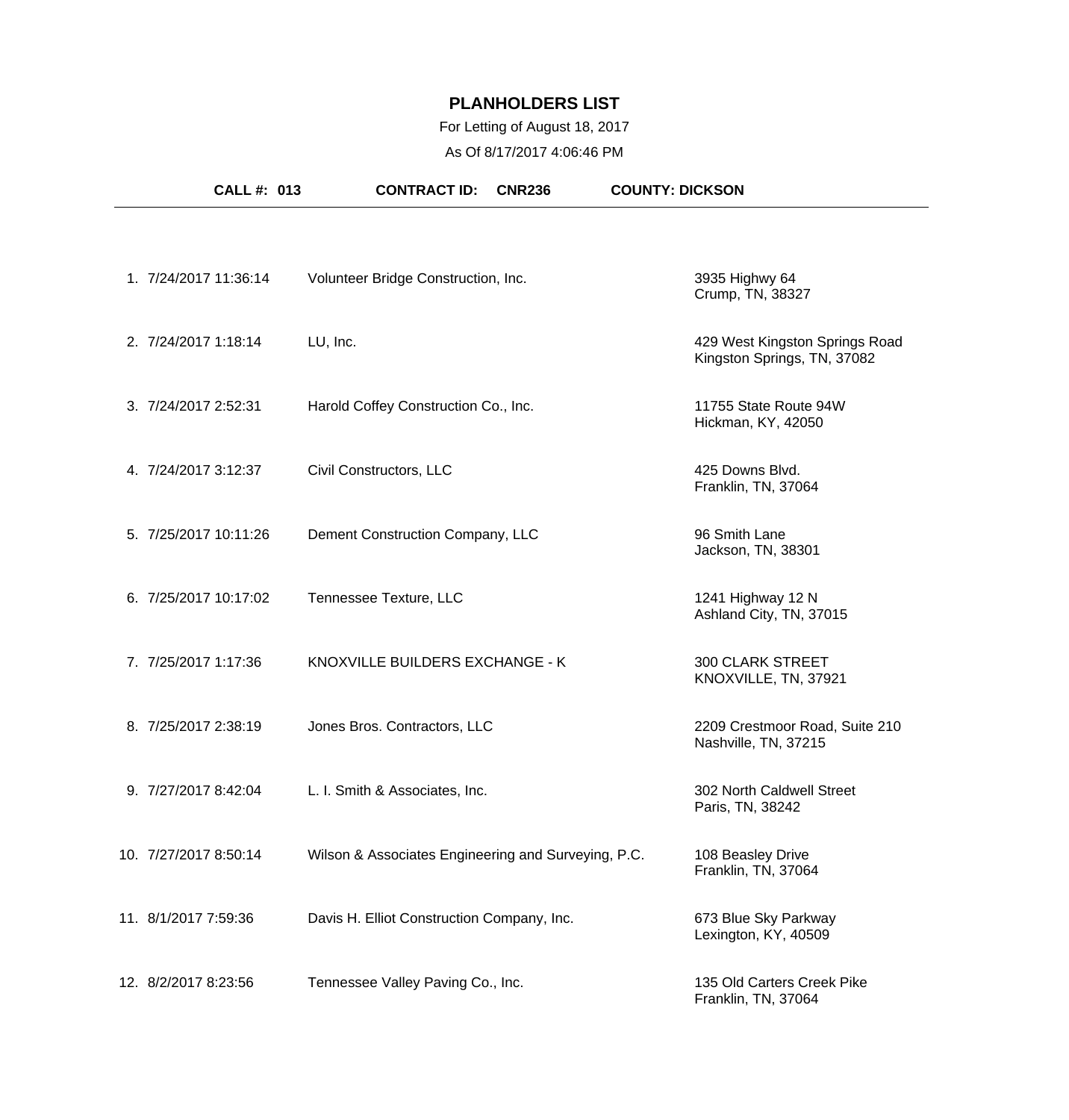| 13. 8/3/2017 10:24:45 | CONCRETE STRUCTURES, INC.           | 200 High School Street<br>Charlotte, TN, 37036 |
|-----------------------|-------------------------------------|------------------------------------------------|
| 14. 8/4/2017 7:53:56  | Bridgepoint, LLC                    | 2095A Cooks Road<br>Mt. Juliet, TN, 37122      |
| 15. 8/4/2017 3:16:11  | Saber Steel, LLC                    | 3638 Fite Road<br>Millington, TN, 38053        |
| 16. 8/8/2017 9:30:41  | Parchman Construction Company, Inc. | 695 Highway 149E<br>Cumberland City, TN, 37050 |
| 17. 8/8/2017 9:39:16  | Vaughn Contractors, Inc.            | 900 Airport Road<br>Waverly, TN, 37185         |
| 18. 8/14/2017 7:50:40 | Eubank Asphalt Paving & Sealing     | 4010 Highway 48 North<br>Charlotte, TN, 37036  |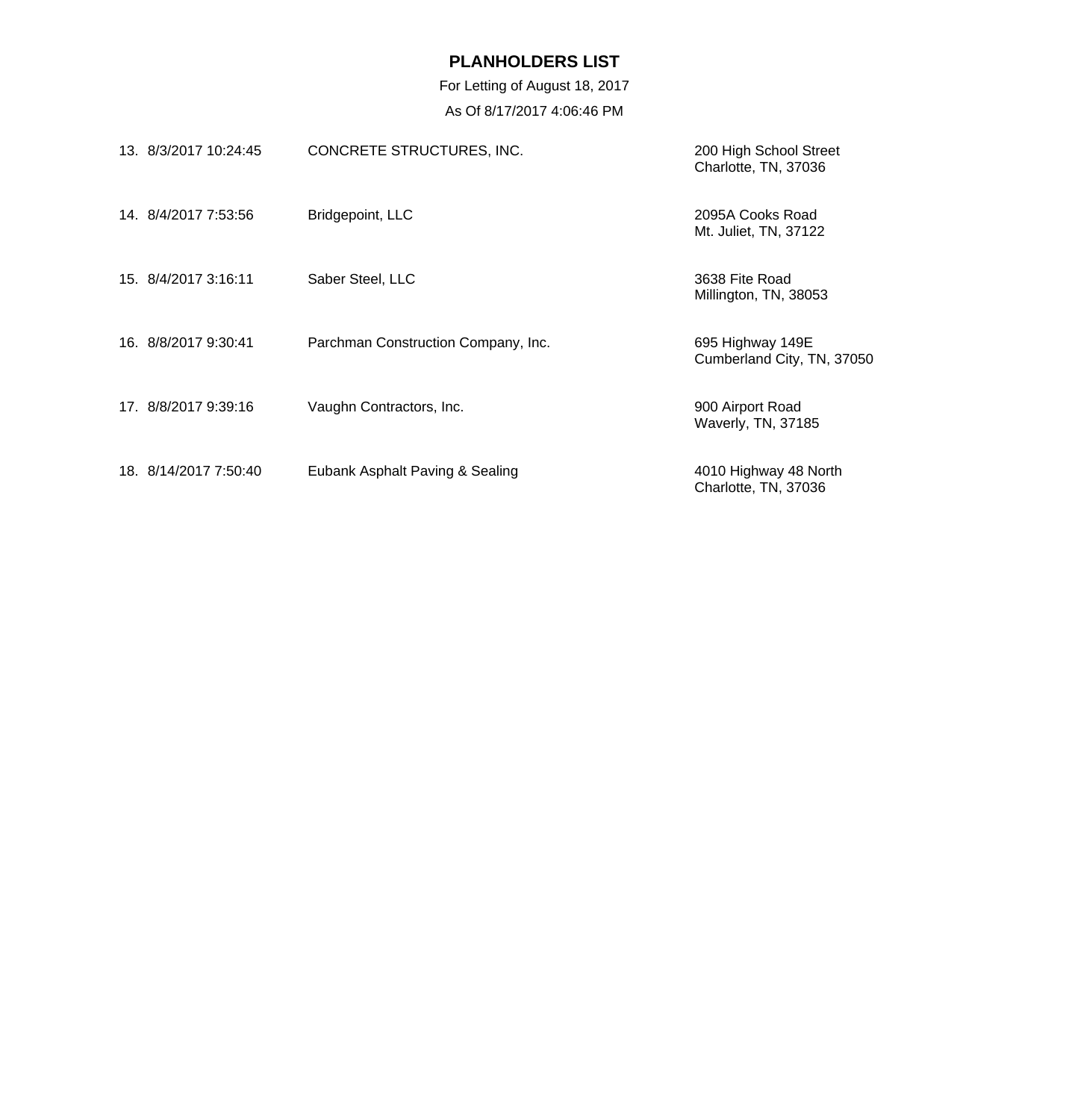| <b>CALL #: 014</b>    | <b>CONTRACT ID:</b><br><b>CNR278</b>      | <b>COUNTY: DICKSON &amp; WILLIAMSON</b>                       |
|-----------------------|-------------------------------------------|---------------------------------------------------------------|
|                       |                                           |                                                               |
| 1. 7/24/2017 8:35:25  | <b>Vulcan Construction Materials, LLC</b> | 3556 Hermitage Industrial Drive<br>Hermitage, TN, 37076       |
| 2. 7/24/2017 1:18:15  | LU, Inc.                                  | 429 West Kingston Springs Road<br>Kingston Springs, TN, 37082 |
| 3. 7/24/2017 1:32:13  | STUD WELDING, INC.                        | 2296 SKYVIEW DRIVE<br>CENTERVILLE, TN, 37033                  |
| 4. 7/24/2017 2:52:31  | Harold Coffey Construction Co., Inc.      | 11755 State Route 94W<br>Hickman, KY, 42050                   |
| 5. 7/24/2017 3:12:37  | Civil Constructors, LLC                   | 425 Downs Blvd.<br>Franklin, TN, 37064                        |
| 6. 7/25/2017 9:45:29  | The WMC Contracting Co., Inc.             | <b>153 BATEMAN FARM ROAD</b><br>ERIN, TN, 37061               |
| 7. 7/25/2017 10:11:26 | Dement Construction Company, LLC          | 96 Smith Lane<br>Jackson, TN, 38301                           |
| 8. 7/25/2017 10:17:02 | Tennessee Texture, LLC                    | 1241 Highway 12 N<br>Ashland City, TN, 37015                  |
| 9. 7/25/2017 11:51:32 | SITE ENGINEERING CONSULTANT               | 850 MIDDLE TENNESSEE BLVD.<br>MURFREESBORO, TN, 37129         |
| 10. 7/25/2017 1:14:02 | Construction Products, Inc. of TN         | 1631 Ashport Road<br>Jackson, TN, 38305                       |
| 11. 7/25/2017 1:17:36 | KNOXVILLE BUILDERS EXCHANGE - K           | <b>300 CLARK STREET</b><br>KNOXVILLE, TN, 37921               |
| 12. 7/25/2017 2:38:20 | Jones Bros. Contractors, LLC              | 2209 Crestmoor Road, Suite 210<br>Nashville, TN, 37215        |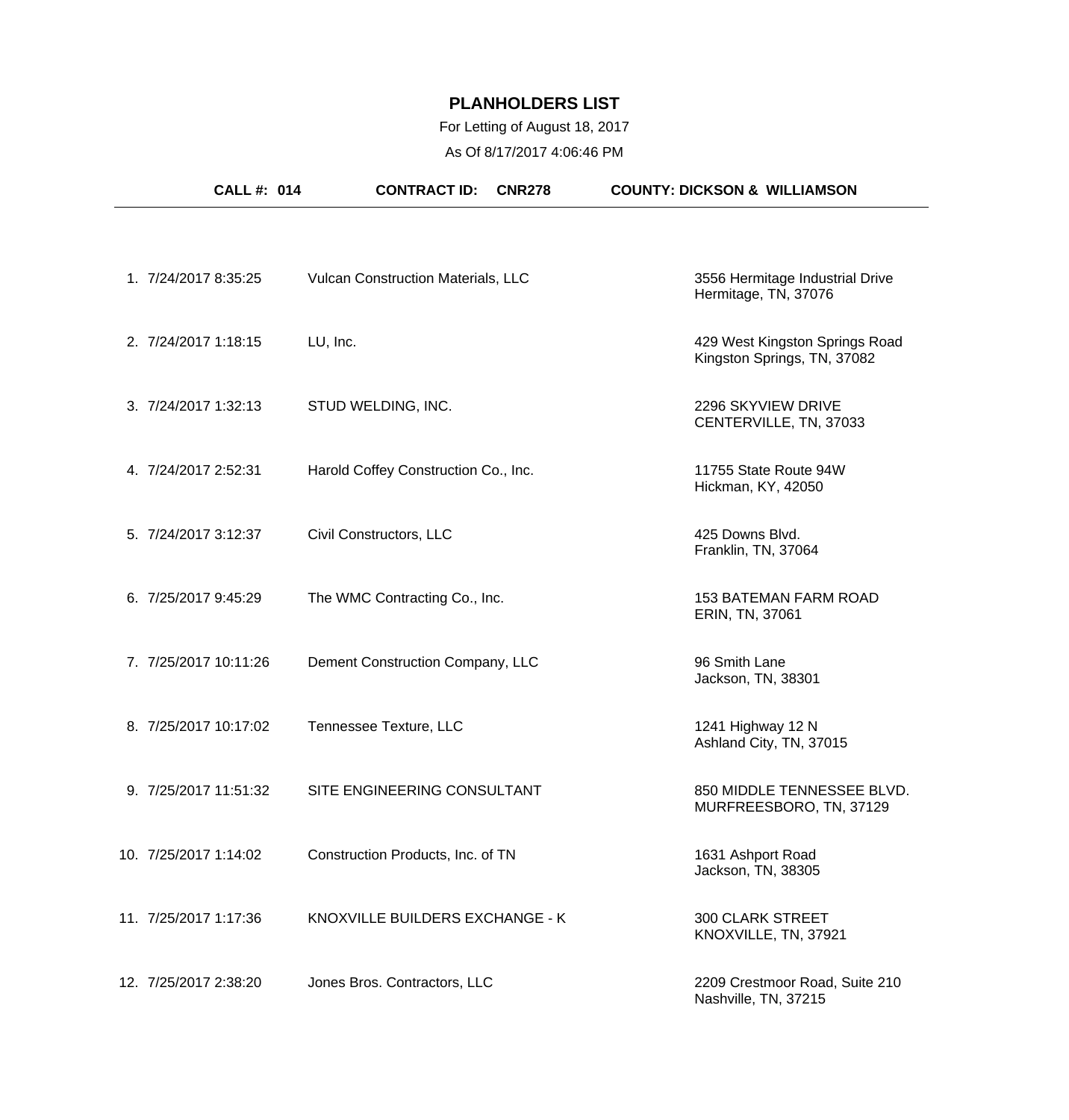| 13. 7/26/2017 8:17:41 | Eutaw Construction Company, Inc.                    | 109 West Commerce Street<br>Aberdeen, MS, 39730 |
|-----------------------|-----------------------------------------------------|-------------------------------------------------|
| 14. 7/27/2017 8:42:04 | L. I. Smith & Associates, Inc.                      | 302 North Caldwell Street<br>Paris, TN, 38242   |
| 15. 7/27/2017 8:46:06 | Rogers Group, Inc.                                  | 2124 Nashville Pike<br>Gallatin, TN, 37066      |
| 16. 7/27/2017 8:50:14 | Wilson & Associates Engineering and Surveying, P.C. | 108 Beasley Drive<br>Franklin, TN, 37064        |
| 17. 7/27/2017 9:26:50 | Brown Builders, Inc.                                | 2807 Clinard Drive<br>Springfield, TN, 37172    |
| 18. 8/4/2017 7:53:56  | Bridgepoint, LLC                                    | 2095A Cooks Road<br>Mt. Juliet, TN, 37122       |
| 19. 8/4/2017 3:16:11  | Saber Steel, LLC                                    | 3638 Fite Road<br>Millington, TN, 38053         |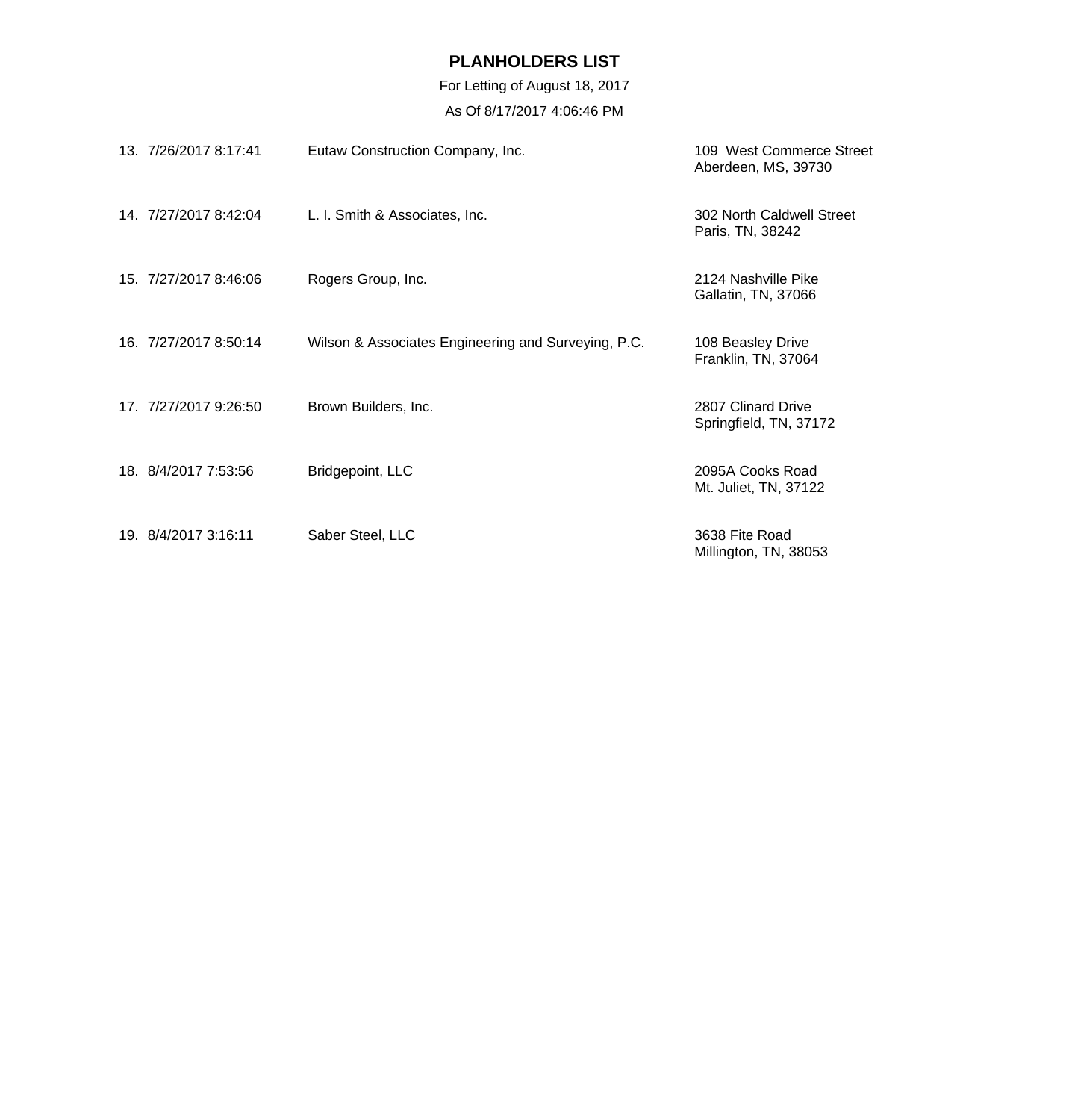#### For Letting of August 18, 2017

As Of 8/17/2017 4:06:46 PM

| <b>CALL #: 015</b>     | <b>CONTRACT ID:</b><br><b>CNR267</b> | <b>COUNTY: DYER</b>                                           |
|------------------------|--------------------------------------|---------------------------------------------------------------|
|                        |                                      |                                                               |
| 1. 7/24/2017 8:31:59   | Harold Coffey Construction Co., Inc. | 11755 State Route 94W<br>Hickman, KY, 42050                   |
| 2. 7/24/2017 11:36:14  | Volunteer Bridge Construction, Inc.  | 3935 Highwy 64<br>Crump, TN, 38327                            |
| 3. 7/24/2017 11:42:46  | Thomson & Thomson, Inc.              | 1631 Ashport Road<br>Jackson, TN, 38305                       |
| 4. 7/24/2017 1:13:03   | Jones Bros., Inc.                    | 5760 Old Lebanon Dirt Road<br>Mount Juliet, TN, 37122         |
| 5. 7/24/2017 1:18:15   | LU, Inc.                             | 429 West Kingston Springs Road<br>Kingston Springs, TN, 37082 |
| 6. 7/24/2017 1:32:14   | STUD WELDING, INC.                   | 2296 SKYVIEW DRIVE<br>CENTERVILLE, TN, 37033                  |
| 7. 7/25/2017 10:03:45  | <b>Ford Construction Company</b>     | 1311 East Court Street<br>Dyersburg, TN, 38024                |
| 8. 7/25/2017 10:11:26  | Dement Construction Company, LLC     | 96 Smith Lane<br>Jackson, TN, 38301                           |
| 9. 7/25/2017 1:17:36   | KNOXVILLE BUILDERS EXCHANGE - K      | <b>300 CLARK STREET</b><br>KNOXVILLE, TN, 37921               |
| 10. 7/26/2017 10:51:25 | Titan Industrial Services, Inc.      | 4054 North Point Road<br>Balto, MD, 21222                     |
| 11. 7/27/2017 8:37:39  | TECH STAR, INC.                      | 1219 WEST MAIN CROSS<br>FINDLAY, OH, 45840                    |
| 12. 7/27/2017 8:42:05  | L. I. Smith & Associates, Inc.       | 302 North Caldwell Street<br>Paris, TN, 38242                 |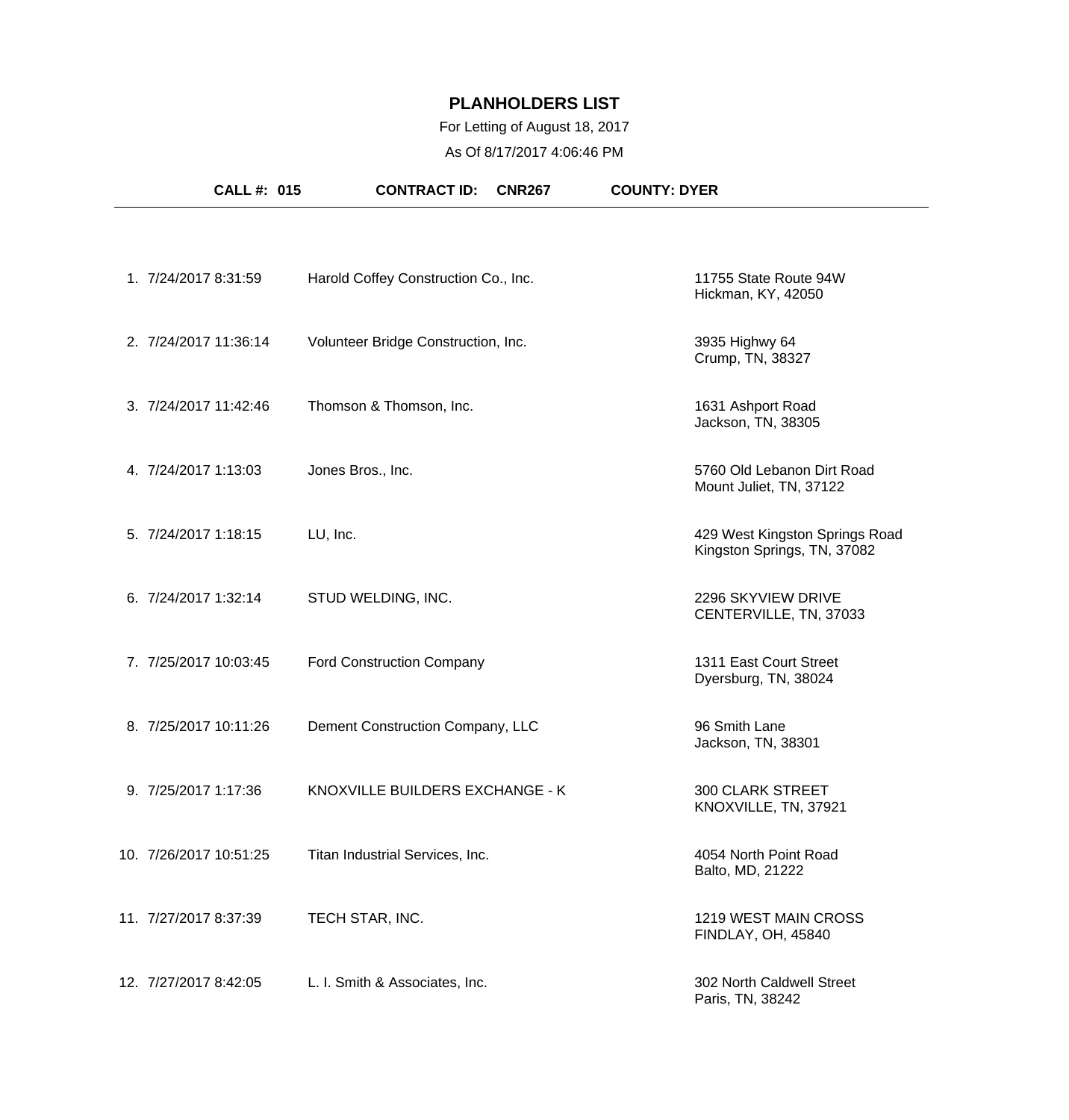| 13. 7/28/2017 9:48:54 | All-Brite, Inc.                     | 200 Commerce Center Circle<br>Jackson, TN, 38301 |
|-----------------------|-------------------------------------|--------------------------------------------------|
| 14 8/8/2017 9:35:49   | WATSON BOWMAN ACME CORPORATION      | 95 PINEVIEW DRIVE<br>AMHERST, NY, 14228          |
| 15. 8/10/2017 9:54:16 | Olympus Painting Contractors, Inc.  | 556 Anclote Road<br>Tarpon Springs, FL, 34689    |
| 16. 8/11/2017 1:08:26 | Century Construction & Realty, Inc. | 705 Robert E. Lee Drive<br>Tupelo, MS, 38801     |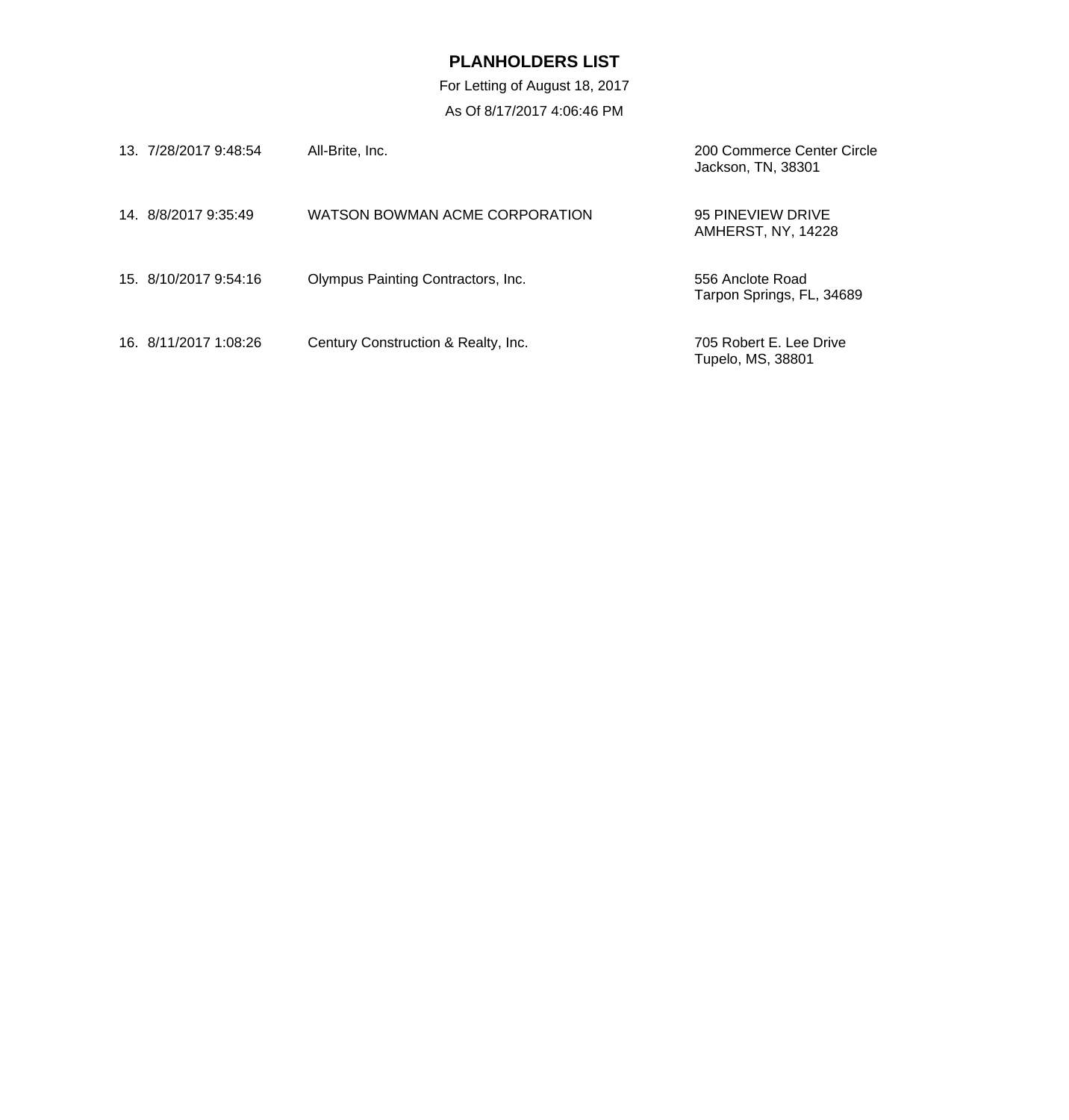## For Letting of August 18, 2017

As Of 8/17/2017 4:06:47 PM

| <b>CALL #: 016</b>     | <b>CONTRACT ID:</b><br><b>CNR271</b> | <b>COUNTY: FAYETTE</b>                                        |
|------------------------|--------------------------------------|---------------------------------------------------------------|
|                        |                                      |                                                               |
| 1. 7/24/2017 8:31:59   | Harold Coffey Construction Co., Inc. | 11755 State Route 94W<br>Hickman, KY, 42050                   |
| 2. 7/24/2017 11:36:15  | Volunteer Bridge Construction, Inc.  | 3935 Highwy 64<br>Crump, TN, 38327                            |
| 3. 7/24/2017 11:39:06  | Mid-State Construction Company, Inc. | 9190 Bradford Hicks Drive<br>Livingston, TN, 38570            |
| 4. 7/24/2017 11:42:46  | Thomson & Thomson, Inc.              | 1631 Ashport Road<br>Jackson, TN, 38305                       |
| 5. 7/24/2017 1:13:03   | Jones Bros., Inc.                    | 5760 Old Lebanon Dirt Road<br>Mount Juliet, TN, 37122         |
| 6. 7/24/2017 1:18:15   | LU, Inc.                             | 429 West Kingston Springs Road<br>Kingston Springs, TN, 37082 |
| 7. 7/24/2017 1:32:14   | STUD WELDING, INC.                   | 2296 SKYVIEW DRIVE<br>CENTERVILLE, TN, 37033                  |
| 8. 7/25/2017 9:45:30   | The WMC Contracting Co., Inc.        | <b>153 BATEMAN FARM ROAD</b><br>ERIN, TN, 37061               |
| 9. 7/25/2017 10:03:46  | <b>Ford Construction Company</b>     | 1311 East Court Street<br>Dyersburg, TN, 38024                |
| 10. 7/25/2017 10:11:27 | Dement Construction Company, LLC     | 96 Smith Lane<br>Jackson, TN, 38301                           |
| 11. 7/25/2017 10:17:03 | Tennessee Texture, LLC               | 1241 Highway 12 N<br>Ashland City, TN, 37015                  |
| 12. 7/25/2017 1:17:37  | KNOXVILLE BUILDERS EXCHANGE - K      | <b>300 CLARK STREET</b><br>KNOXVILLE, TN, 37921               |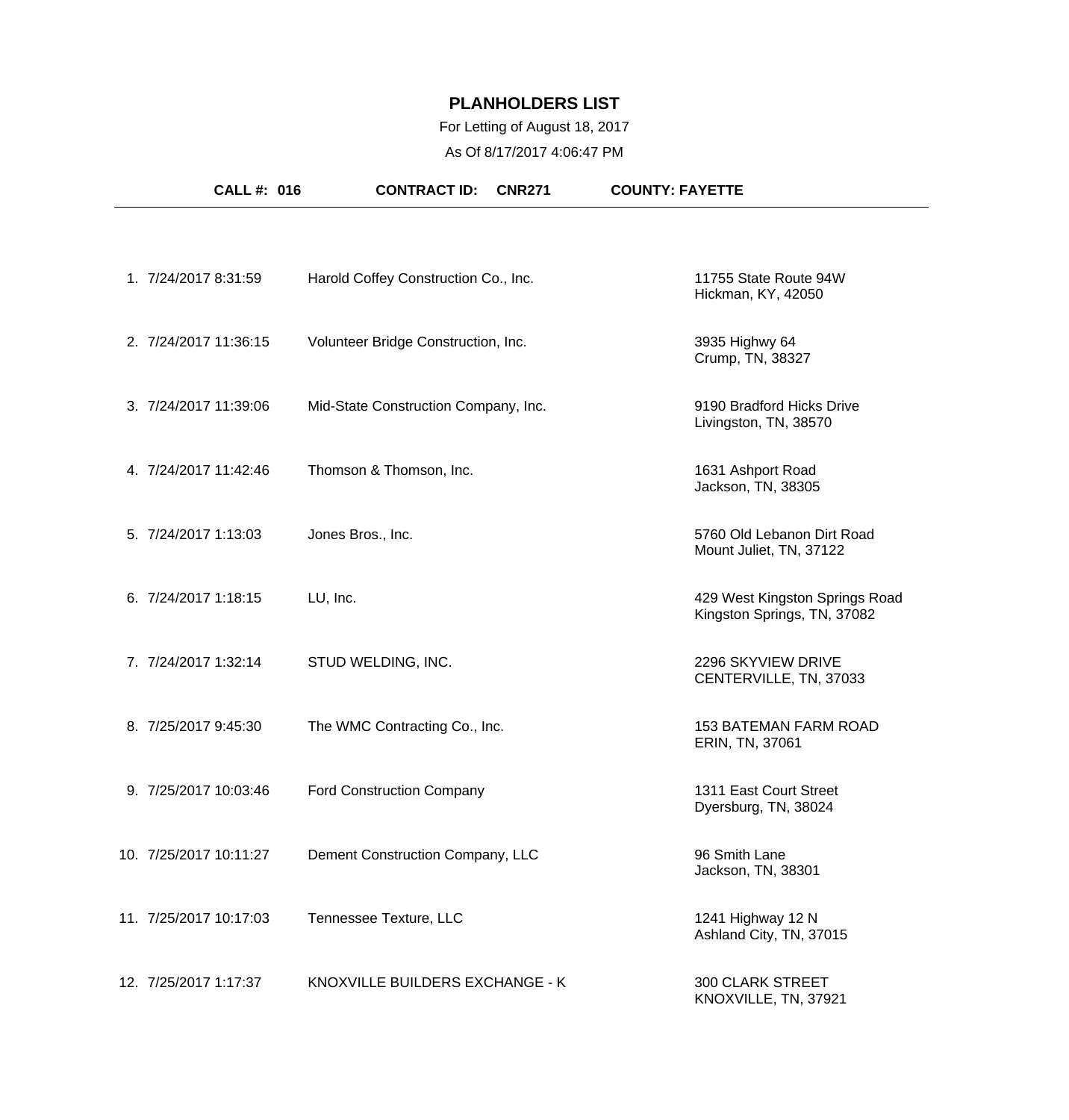| 13. 7/27/2017 8:42:05 | L. I. Smith & Associates, Inc.       | 302 North Caldwell Street<br>Paris, TN, 38242    |
|-----------------------|--------------------------------------|--------------------------------------------------|
| 14. 7/28/2017 9:48:54 | All-Brite, Inc.                      | 200 Commerce Center Circle<br>Jackson, TN, 38301 |
| 15. 7/28/2017 1:19:22 | Bell & Associates Construction, L.P. | 255 Wilson Pike Circle<br>Brentwood, TN, 37027   |
| 16. 7/31/2017 1:46:12 | Standard Construction Company, Inc.  | P. O. Box 38289<br>Germantown, TN, 38183         |
| 17. 8/3/2017 3:03:15  | Chris-Hill Construction Co., LLC     | 4749 Pleasant Run Road<br>Memphis, TN, 38118     |
| 18. 8/4/2017 3:16:12  | Saber Steel, LLC                     | 3638 Fite Road<br>Millington, TN, 38053          |
| 19. 8/8/2017 9:35:50  | WATSON BOWMAN ACME CORPORATION       | 95 PINEVIEW DRIVE<br><b>AMHERST, NY, 14228</b>   |
| 20. 8/11/2017 1:08:26 | Century Construction & Realty, Inc.  | 705 Robert E. Lee Drive<br>Tupelo, MS, 38801     |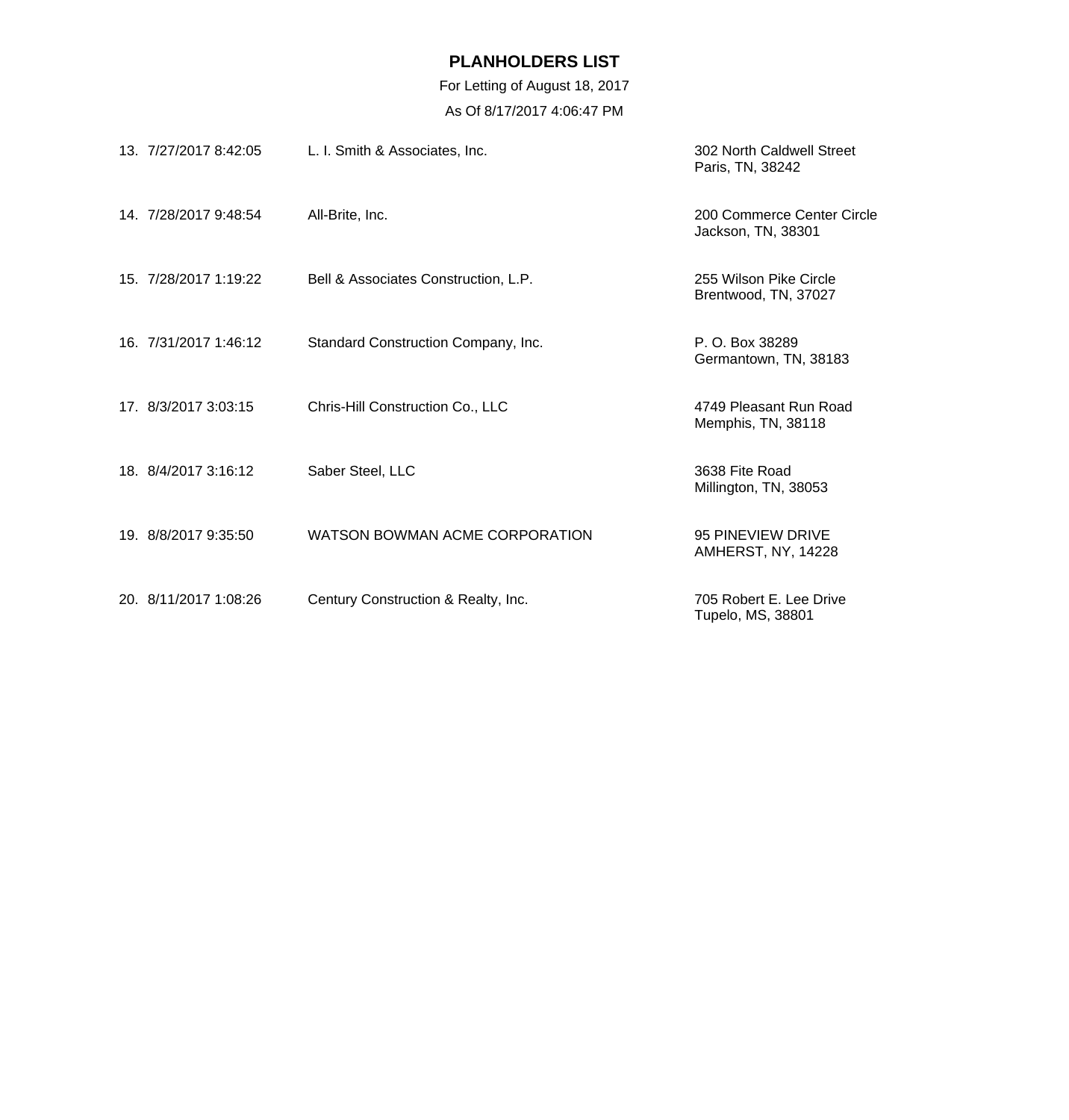For Letting of August 18, 2017

As Of 8/17/2017 4:06:47 PM

|                       | <b>CALL#: 017</b> | <b>CONTRACT ID:</b>                       | <b>CNR248</b> | <b>COUNTY: FENTRESS</b>                                 |
|-----------------------|-------------------|-------------------------------------------|---------------|---------------------------------------------------------|
|                       |                   |                                           |               |                                                         |
| 1. 7/24/2017 8:35:26  |                   | <b>Vulcan Construction Materials, LLC</b> |               | 3556 Hermitage Industrial Drive<br>Hermitage, TN, 37076 |
| 2. 7/24/2017 11:45:22 |                   | Rogers Group, Inc.                        |               | 601 MARYVILLE PIKE<br>KNOXVILLE, TN, 37920              |
| 3.7/25/20171:17:37    |                   | KNOXVILLE BUILDERS EXCHANGE - K           |               | <b>300 CLARK STREET</b><br>KNOXVILLE, TN, 37921         |
| 4 7/26/2017 7:52:34   |                   | Jones Bros. Contractors, LLC              |               | 2209 Crestmoor Road, Suite 210<br>Nashville, TN, 37215  |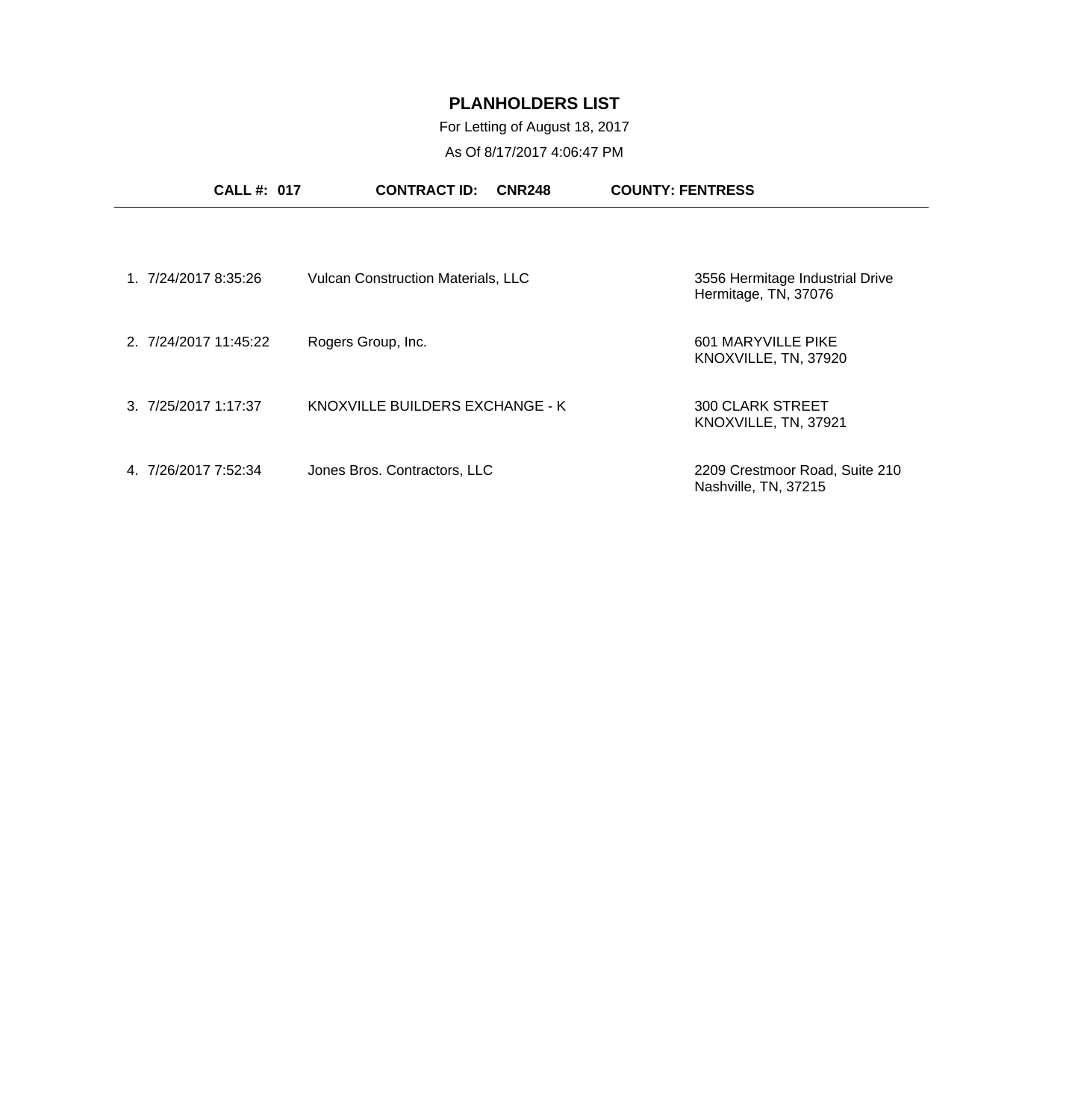## For Letting of August 18, 2017

As Of 8/17/2017 4:06:47 PM

| <b>CALL #: 018</b>    | <b>CONTRACT ID:</b><br><b>CNR247</b> | <b>COUNTY: HARDEMAN</b>                                       |
|-----------------------|--------------------------------------|---------------------------------------------------------------|
|                       |                                      |                                                               |
| 1. 7/24/2017 11:36:15 | Volunteer Bridge Construction, Inc.  | 3935 Highwy 64<br>Crump, TN, 38327                            |
| 2. 7/24/2017 1:18:16  | LU, Inc.                             | 429 West Kingston Springs Road<br>Kingston Springs, TN, 37082 |
| 3. 7/24/2017 1:32:14  | STUD WELDING, INC.                   | 2296 SKYVIEW DRIVE<br>CENTERVILLE, TN, 37033                  |
| 4. 7/25/2017 10:03:46 | <b>Ford Construction Company</b>     | 1311 East Court Street<br>Dyersburg, TN, 38024                |
| 5. 7/25/2017 10:11:27 | Dement Construction Company, LLC     | 96 Smith Lane<br>Jackson, TN, 38301                           |
| 6. 7/25/2017 10:17:03 | Tennessee Texture, LLC               | 1241 Highway 12 N<br>Ashland City, TN, 37015                  |
| 7. 7/25/2017 1:14:02  | Construction Products, Inc. of TN    | 1631 Ashport Road<br>Jackson, TN, 38305                       |
| 8. 7/25/2017 1:17:38  | KNOXVILLE BUILDERS EXCHANGE - K      | <b>300 CLARK STREET</b><br>KNOXVILLE, TN, 37921               |
| 9. 7/27/2017 8:42:06  | L. I. Smith & Associates, Inc.       | 302 North Caldwell Street<br>Paris, TN, 38242                 |
| 10. 7/28/2017 9:48:55 | All-Brite, Inc.                      | 200 Commerce Center Circle<br>Jackson, TN, 38301              |
| 11. 7/31/2017 1:46:12 | Standard Construction Company, Inc.  | P. O. Box 38289<br>Germantown, TN, 38183                      |
| 12. 8/4/2017 3:16:12  | Saber Steel, LLC                     | 3638 Fite Road<br>Millington, TN, 38053                       |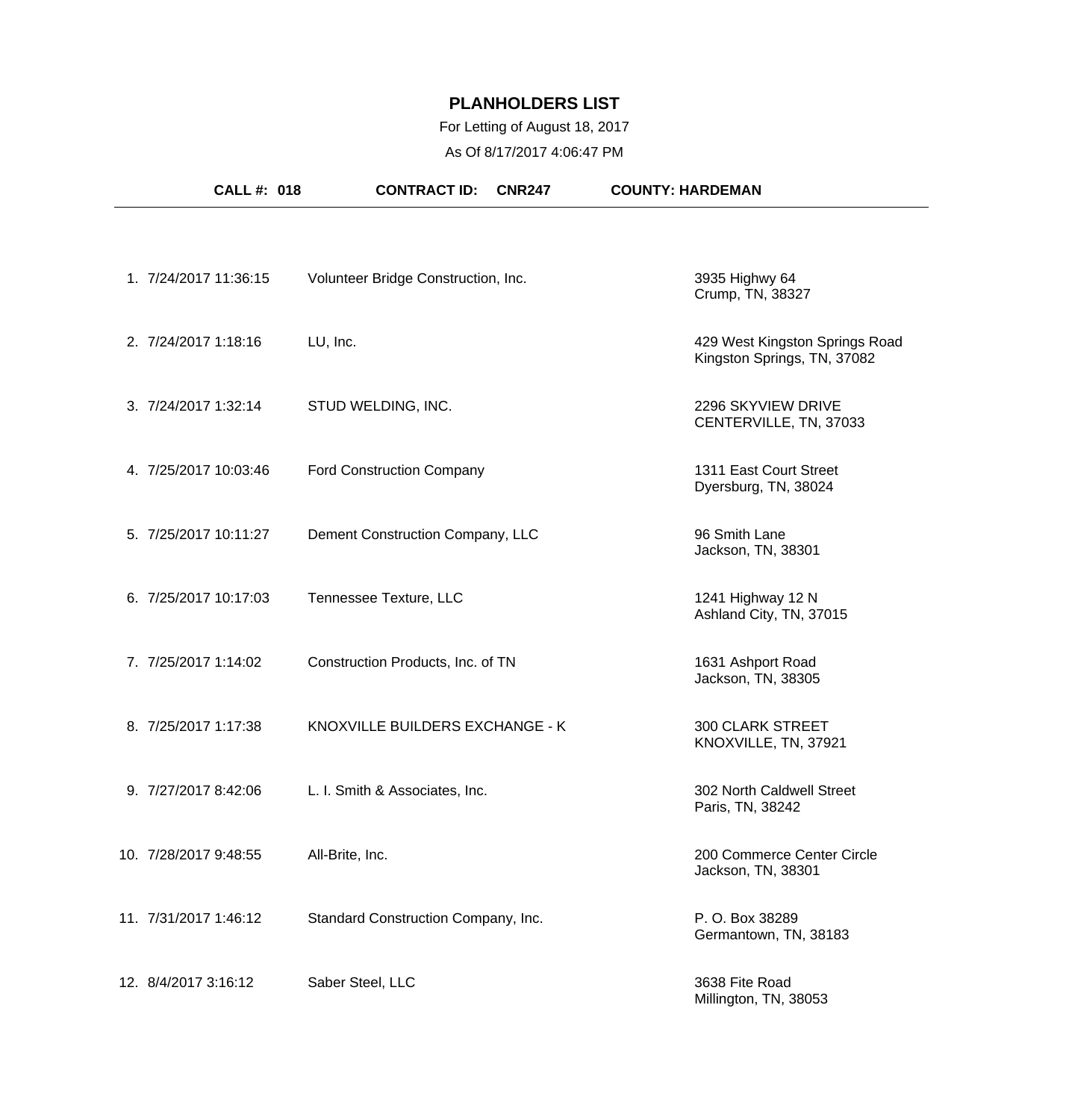For Letting of August 18, 2017 As Of 8/17/2017 4:06:47 PM

13. 8/11/2017 1:08:27 Century Construction & Realty, Inc.

705 Robert E. Lee Drive<br>Tupelo, MS, 38801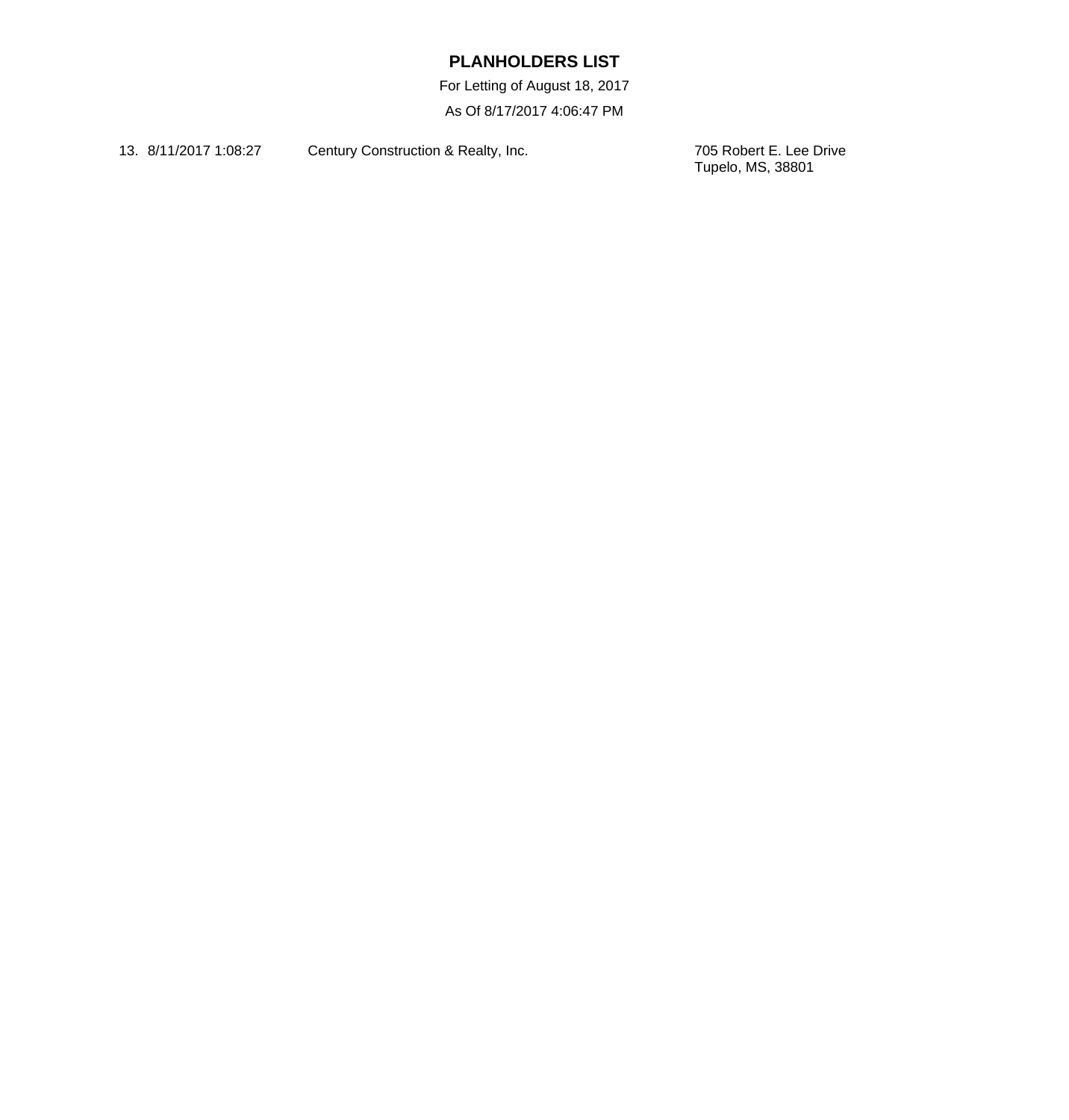### For Letting of August 18, 2017

As Of 8/17/2017 4:06:48 PM

| <b>CALL #: 019</b>    | <b>CONTRACT ID:</b><br><b>CNR268</b> | <b>COUNTY: HARDEMAN</b>                                       |
|-----------------------|--------------------------------------|---------------------------------------------------------------|
|                       |                                      |                                                               |
| 1. 7/24/2017 11:36:16 | Volunteer Bridge Construction, Inc.  | 3935 Highwy 64<br>Crump, TN, 38327                            |
| 2. 7/24/2017 11:42:47 | Thomson & Thomson, Inc.              | 1631 Ashport Road<br>Jackson, TN, 38305                       |
| 3. 7/24/2017 1:13:04  | Jones Bros., Inc.                    | 5760 Old Lebanon Dirt Road<br>Mount Juliet, TN, 37122         |
| 4. 7/24/2017 1:18:16  | LU, Inc.                             | 429 West Kingston Springs Road<br>Kingston Springs, TN, 37082 |
| 5. 7/24/2017 1:32:15  | STUD WELDING, INC.                   | 2296 SKYVIEW DRIVE<br>CENTERVILLE, TN, 37033                  |
| 6. 7/25/2017 10:03:47 | <b>Ford Construction Company</b>     | 1311 East Court Street<br>Dyersburg, TN, 38024                |
| 7. 7/25/2017 10:11:27 | Dement Construction Company, LLC     | 96 Smith Lane<br>Jackson, TN, 38301                           |
| 8. 7/25/2017 10:17:04 | Tennessee Texture, LLC               | 1241 Highway 12 N<br>Ashland City, TN, 37015                  |
| 9. 7/25/2017 1:17:38  | KNOXVILLE BUILDERS EXCHANGE - K      | <b>300 CLARK STREET</b><br>KNOXVILLE, TN, 37921               |
| 10. 7/28/2017 9:48:55 | All-Brite, Inc.                      | 200 Commerce Center Circle<br>Jackson, TN, 38301              |
| 11. 7/31/2017 1:46:12 | Standard Construction Company, Inc.  | P. O. Box 38289<br>Germantown, TN, 38183                      |
| 12. 8/4/2017 3:16:12  | Saber Steel, LLC                     | 3638 Fite Road<br>Millington, TN, 38053                       |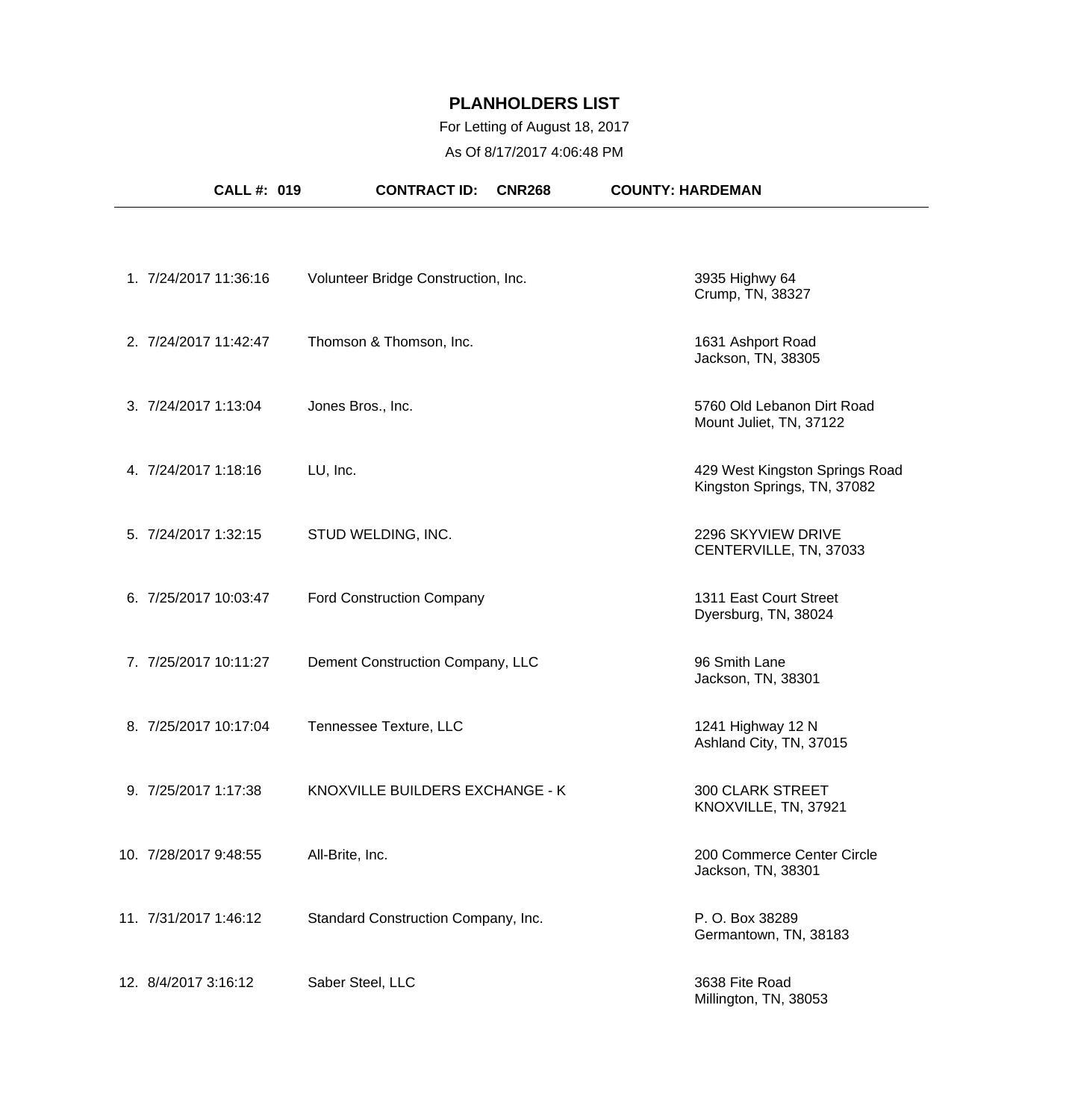| 13. 8/8/2017 9:35:50  | WATSON BOWMAN ACME CORPORATION      | 95 PINEVIEW DRIVE<br>AMHERST, NY. 14228      |
|-----------------------|-------------------------------------|----------------------------------------------|
| 14. 8/11/2017 1:08:27 | Century Construction & Realty, Inc. | 705 Robert E. Lee Drive<br>Tupelo, MS, 38801 |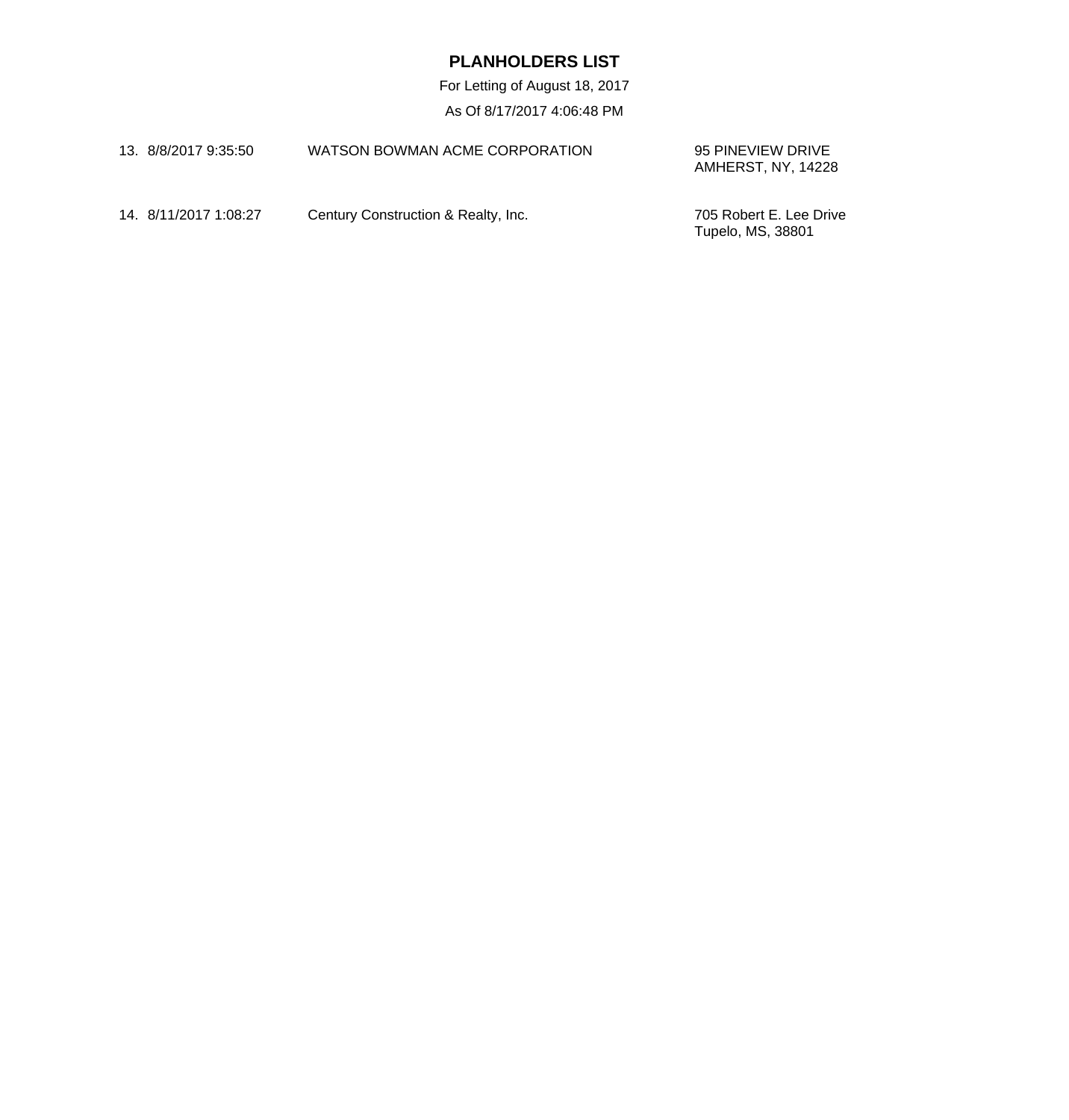## For Letting of August 18, 2017

As Of 8/17/2017 4:06:48 PM

| <b>CALL #: 020</b>    | <b>CONTRACT ID:</b><br><b>CNR277</b> | <b>COUNTY: HENRY</b>                                              |
|-----------------------|--------------------------------------|-------------------------------------------------------------------|
| 1. 7/24/2017 8:25:23  | J. R. Hayes Construction Co., Inc.   | 2525 Highway 79 South<br>P. O. Box 908<br>Paris, TN, 38242        |
| 2. 7/24/2017 8:32:00  | Harold Coffey Construction Co., Inc. | 11755 State Route 94W<br>Hickman, KY, 42050                       |
| 3. 7/24/2017 11:36:16 | Volunteer Bridge Construction, Inc.  | 3935 Highwy 64<br>Crump, TN, 38327                                |
| 4. 7/24/2017 11:47:23 | Martin Paving Company, Inc.          | 546 HWY 45 E SOUTH<br>Medina, TN, 38355                           |
| 5. 7/24/2017 1:13:05  | Jones Bros., Inc.                    | 5760 Old Lebanon Dirt Road<br>Mount Juliet, TN, 37122             |
| 6. 7/24/2017 1:18:16  | LU, Inc.                             | 429 West Kingston Springs Road<br>Kingston Springs, TN, 37082     |
| 7. 7/24/2017 1:29:47  | Galloway Construction, LLC           | 8447 Morgan County Highway<br>P.O. Box 69<br>Sunbright, TN, 37872 |
| 8. 7/24/2017 1:32:15  | STUD WELDING, INC.                   | 2296 SKYVIEW DRIVE<br>CENTERVILLE, TN, 37033                      |
| 9. 7/24/2017 3:12:37  | Civil Constructors, LLC              | 425 Downs Blvd.<br>Franklin, TN, 37064                            |
| 10. 7/25/2017 9:45:30 | The WMC Contracting Co., Inc.        | <b>153 BATEMAN FARM ROAD</b><br>ERIN, TN, 37061                   |
| 11. 7/25/2017 9:55:53 | Marbury Construction Company, LLC    | 79 Vester Taylor Road<br>Denmark, TN, 38391                       |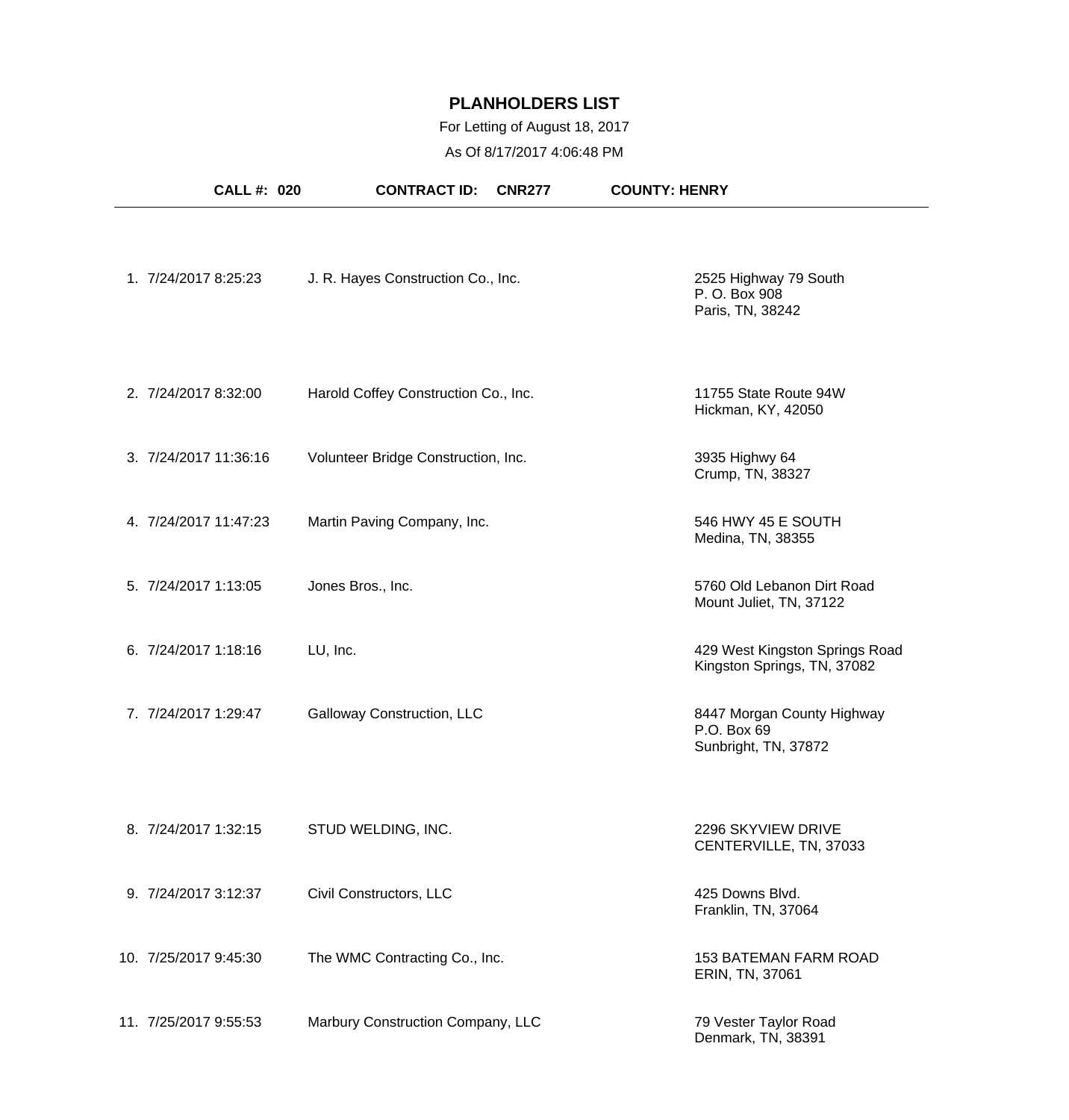| 12. 7/25/2017 9:58:51  | Delta Contracting Company, LLC                      | 118 Hadley Drive<br>Humboldt, TN, 38343                |
|------------------------|-----------------------------------------------------|--------------------------------------------------------|
| 13. 7/25/2017 10:03:47 | <b>Ford Construction Company</b>                    | 1311 East Court Street<br>Dyersburg, TN, 38024         |
| 14. 7/25/2017 10:11:28 | Dement Construction Company, LLC                    | 96 Smith Lane<br>Jackson, TN, 38301                    |
| 15. 7/25/2017 10:17:04 | Tennessee Texture, LLC                              | 1241 Highway 12 N<br>Ashland City, TN, 37015           |
| 16. 7/25/2017 1:14:03  | Construction Products, Inc. of TN                   | 1631 Ashport Road<br>Jackson, TN, 38305                |
| 17. 7/25/2017 1:17:39  | KNOXVILLE BUILDERS EXCHANGE - K                     | <b>300 CLARK STREET</b><br>KNOXVILLE, TN, 37921        |
| 18. 7/25/2017 2:38:21  | Jones Bros. Contractors, LLC                        | 2209 Crestmoor Road, Suite 210<br>Nashville, TN, 37215 |
| 19. 7/27/2017 8:39:04  | B. C. Main Construction, Inc.                       | 2035 Pleasant Valley Road<br>Van Buren, AR, 72956      |
| 20. 7/27/2017 8:42:06  | L. I. Smith & Associates, Inc.                      | 302 North Caldwell Street<br>Paris, TN, 38242          |
| 21. 7/27/2017 8:50:15  | Wilson & Associates Engineering and Surveying, P.C. | 108 Beasley Drive<br>Franklin, TN, 37064               |
| 22. 7/28/2017 9:48:56  | All-Brite, Inc.                                     | 200 Commerce Center Circle<br>Jackson, TN, 38301       |
| 23. 7/28/2017 1:20:54  | Revell Construction Company, Inc.                   | 1111 Section Line Road<br>Union City, TN, 38261        |
| 24. 7/31/2017 11:31:28 | <b>Charles Pedigo</b>                               | 7929 Verona Lane<br>Powell, TN, 37849                  |
| 25. 8/1/2017 7:59:36   | Davis H. Elliot Construction Company, Inc.          | 673 Blue Sky Parkway<br>Lexington, KY, 40509           |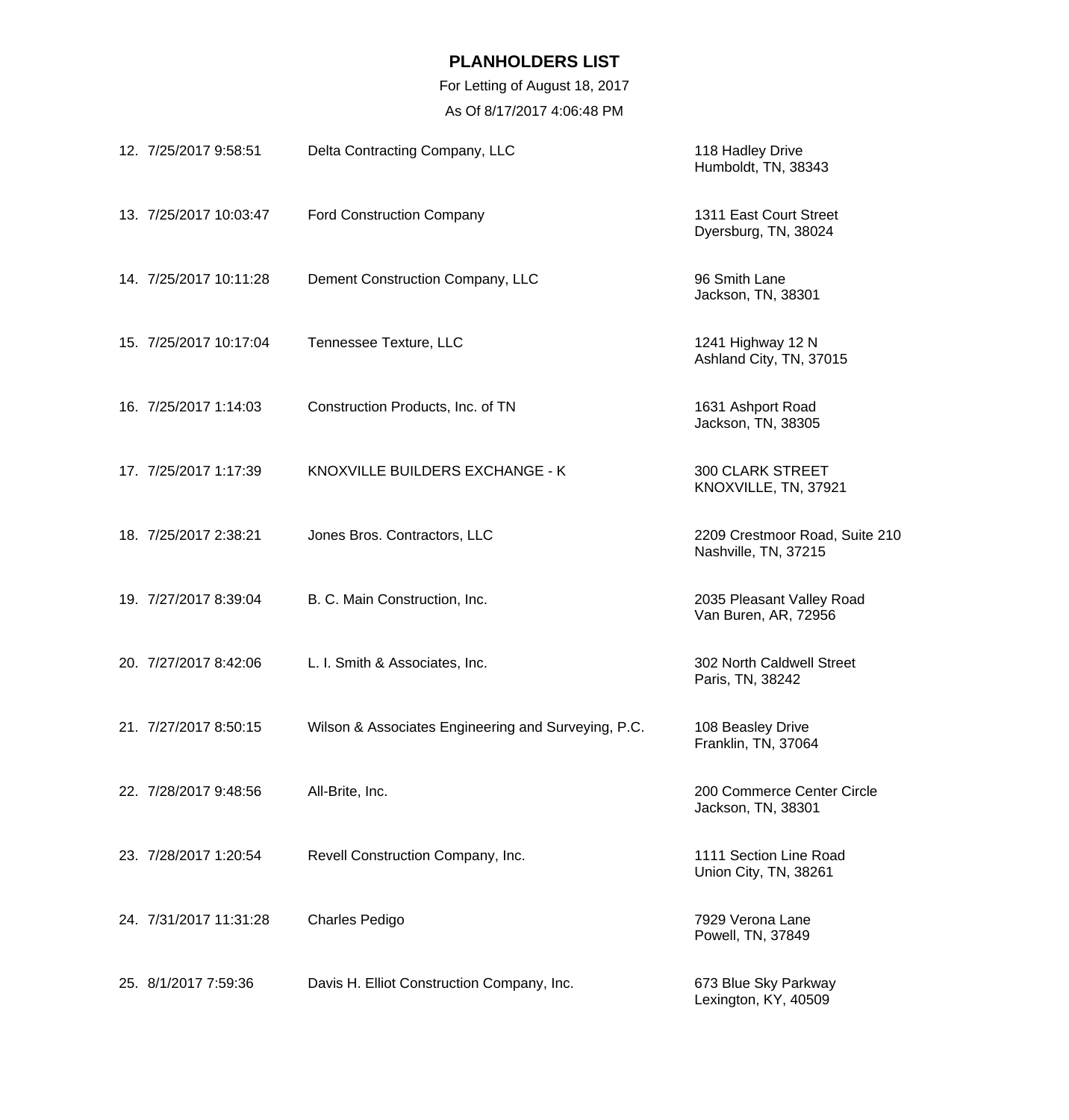| 26. 8/4/2017 3:16:13 | Saber Steel, LLC               | 3638 Fite Road<br>Millington, TN, 38053         |
|----------------------|--------------------------------|-------------------------------------------------|
| 27. 8/7/2017 8:42:47 | R. Jones Underground, Inc.     | 573 South Church Avenue<br>Henderson, TN, 38340 |
| 28. 8/8/2017 9:39:16 | Vaughn Contractors, Inc.       | 900 Airport Road<br>Waverly, TN, 37185          |
| 29 8/8/2017 1:07:03  | WATSON BOWMAN ACME CORPORATION | 95 PINEVIEW DRIVE<br><b>AMHERST, NY, 14228</b>  |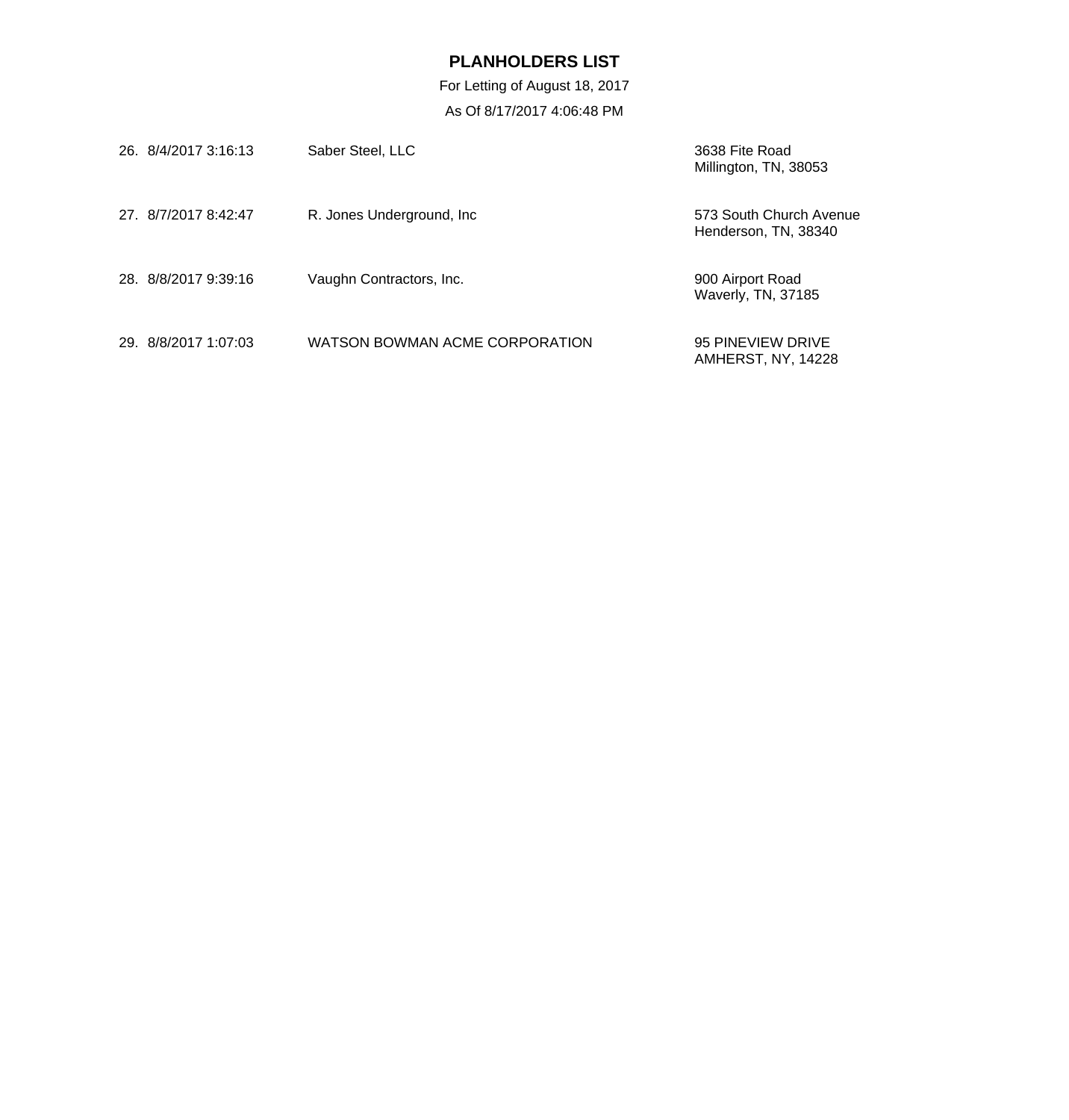## For Letting of August 18, 2017

As Of 8/17/2017 4:06:48 PM

| CALL #: 021           | <b>CONTRACT ID:</b>                  | <b>CNR081</b> | <b>COUNTY: JEFFERSON</b>                               |
|-----------------------|--------------------------------------|---------------|--------------------------------------------------------|
|                       |                                      |               |                                                        |
| 1. 7/24/2017 11:39:06 | Mid-State Construction Company, Inc. |               | 9190 Bradford Hicks Drive<br>Livingston, TN, 38570     |
| 2. 7/24/2017 1:13:05  | Jones Bros., Inc.                    |               | 5760 Old Lebanon Dirt Road<br>Mount Juliet, TN, 37122  |
| 3. 7/24/2017 1:32:15  | STUD WELDING, INC.                   |               | 2296 SKYVIEW DRIVE<br>CENTERVILLE, TN, 37033           |
| 4. 7/24/2017 3:18:43  | Charles Blalock & Sons, Inc.         |               | 409 Robert Henderson Road<br>Sevierville, TN, 37862    |
| 5. 7/25/2017 10:17:05 | Tennessee Texture, LLC               |               | 1241 Highway 12 N<br>Ashland City, TN, 37015           |
| 6. 7/25/2017 10:25:38 | Southern Constructors, Inc.          |               | 1150 Maryville Pike<br>Knoxville, TN, 37920            |
| 7. 7/25/2017 1:17:39  | KNOXVILLE BUILDERS EXCHANGE - K      |               | <b>300 CLARK STREET</b><br>KNOXVILLE, TN, 37921        |
| 8. 7/26/2017 10:51:25 | Titan Industrial Services, Inc.      |               | 4054 North Point Road<br>Balto, MD, 21222              |
| 9. 7/27/2017 8:48:24  | Jamison Construction, LLC            |               | 4532 Indian Creek Road<br>McEwen, TN, 37101            |
| 10. 8/3/2017 3:04:39  | APAC-Atlantic, Inc.                  |               | 4817 Rutledge Pike<br>Knoxville, TN, 37914             |
| 11. 8/8/2017 1:18:37  | Adams Contracting, LLC               |               | 501 Darby Creek Road, Suite 18<br>Lexington, KY, 40509 |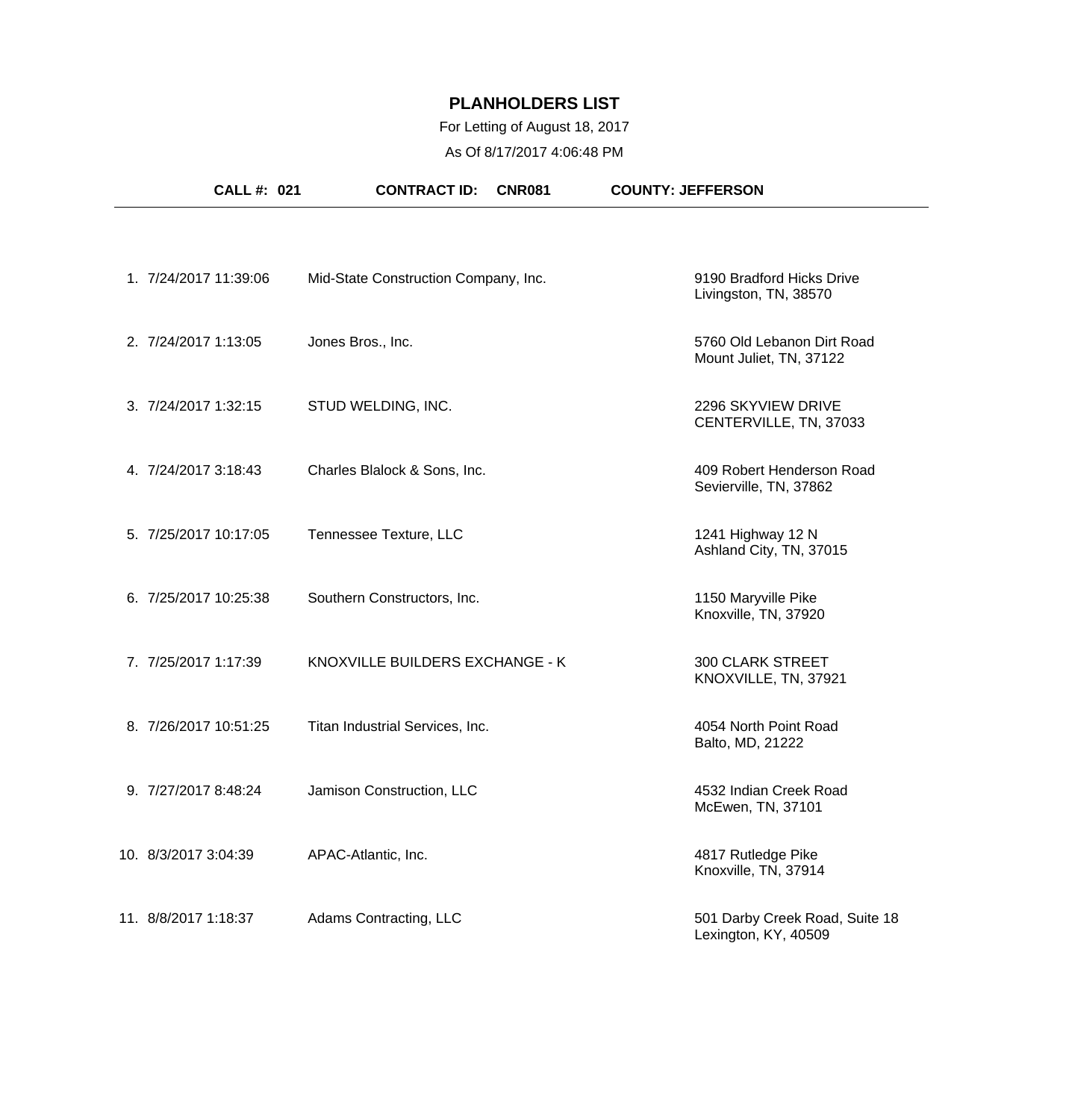| <b>CALL #: 022</b>   | <b>CONTRACT ID:</b><br><b>CNR228</b>                | <b>COUNTY: JOHNSON</b>                                 |
|----------------------|-----------------------------------------------------|--------------------------------------------------------|
| 1. 7/24/2017 1:32:16 | STUD WELDING, INC.                                  | 2296 SKYVIEW DRIVE<br>CENTERVILLE, TN, 37033           |
| 2. 7/24/2017 2:46:37 | Simpson Construction Company, Inc.                  | 178 Durkee Road<br>Cleveland, TN, 37323                |
| 3. 7/25/2017 1:17:39 | KNOXVILLE BUILDERS EXCHANGE - K                     | <b>300 CLARK STREET</b><br>KNOXVILLE, TN, 37921        |
| 4. 7/27/2017 8:50:15 | Wilson & Associates Engineering and Surveying, P.C. | 108 Beasley Drive<br>Franklin, TN, 37064               |
| 5. 7/28/2017 9:47:06 | Summers-Taylor, Inc.                                | 300 West Elk Avenue<br>Elizabethton, TN, 37643         |
| 6. 8/4/2017 7:53:57  | Bridgepoint, LLC                                    | 2095A Cooks Road<br>Mt. Juliet, TN, 37122              |
| 7. 8/8/2017 1:18:38  | Adams Contracting, LLC                              | 501 Darby Creek Road, Suite 18<br>Lexington, KY, 40509 |
| 8. 8/11/2017 7:53:53 | <b>ALH Construction Company</b>                     | 415 West E Street<br>Elizabethton, TN, 37643           |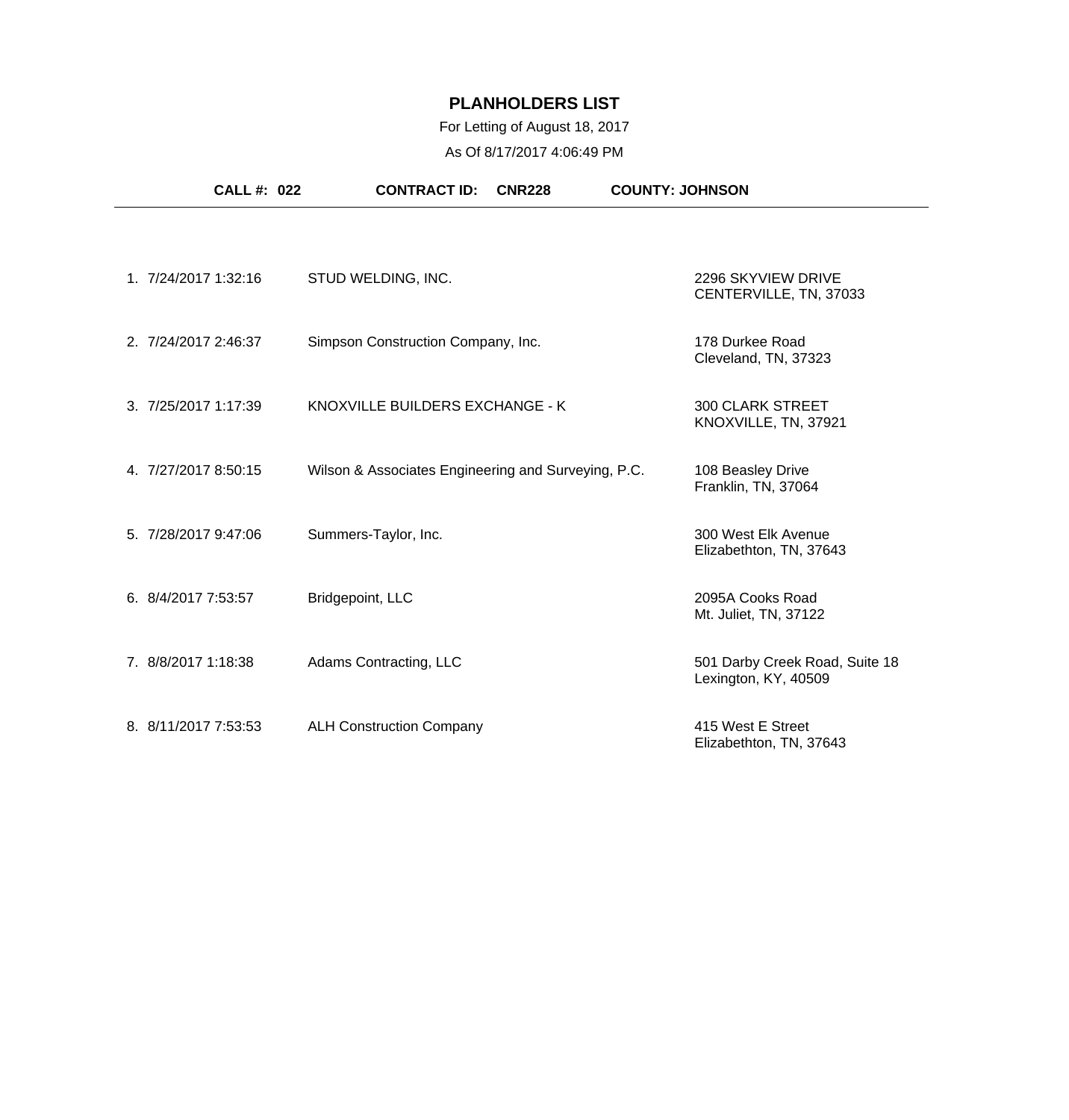## For Letting of August 18, 2017

As Of 8/17/2017 4:06:49 PM

| CALL #: 023           | <b>CONTRACT ID:</b><br><b>CNR226</b>                | <b>COUNTY: KNOX</b>                                   |
|-----------------------|-----------------------------------------------------|-------------------------------------------------------|
|                       |                                                     |                                                       |
| 1. 7/24/2017 11:45:22 | Rogers Group, Inc.                                  | 601 MARYVILLE PIKE<br>KNOXVILLE, TN, 37920            |
| 2. 7/24/2017 11:49:07 | Twin K Construction, Inc.                           | 13271 Scott Highway<br>Helenwood, TN, 37755           |
| 3. 7/24/2017 1:13:05  | Jones Bros., Inc.                                   | 5760 Old Lebanon Dirt Road<br>Mount Juliet, TN, 37122 |
| 4. 7/24/2017 1:32:16  | STUD WELDING, INC.                                  | 2296 SKYVIEW DRIVE<br>CENTERVILLE, TN, 37033          |
| 5. 7/24/2017 2:46:37  | Simpson Construction Company, Inc.                  | 178 Durkee Road<br>Cleveland, TN, 37323               |
| 6. 7/24/2017 3:18:43  | Charles Blalock & Sons, Inc.                        | 409 Robert Henderson Road<br>Sevierville, TN, 37862   |
| 7. 7/25/2017 10:17:06 | Tennessee Texture, LLC                              | 1241 Highway 12 N<br>Ashland City, TN, 37015          |
| 8. 7/25/2017 1:17:40  | KNOXVILLE BUILDERS EXCHANGE - K                     | <b>300 CLARK STREET</b><br>KNOXVILLE, TN, 37921       |
| 9. 7/27/2017 8:50:16  | Wilson & Associates Engineering and Surveying, P.C. | 108 Beasley Drive<br>Franklin, TN, 37064              |
| 10. 7/28/2017 1:19:22 | Bell & Associates Construction, L.P.                | 255 Wilson Pike Circle<br>Brentwood, TN, 37027        |
| 11. 7/31/2017 1:29:34 | Hayes Drilling, Inc.                                | 1120 E. Main Street<br>Georgetown, KY, 40324          |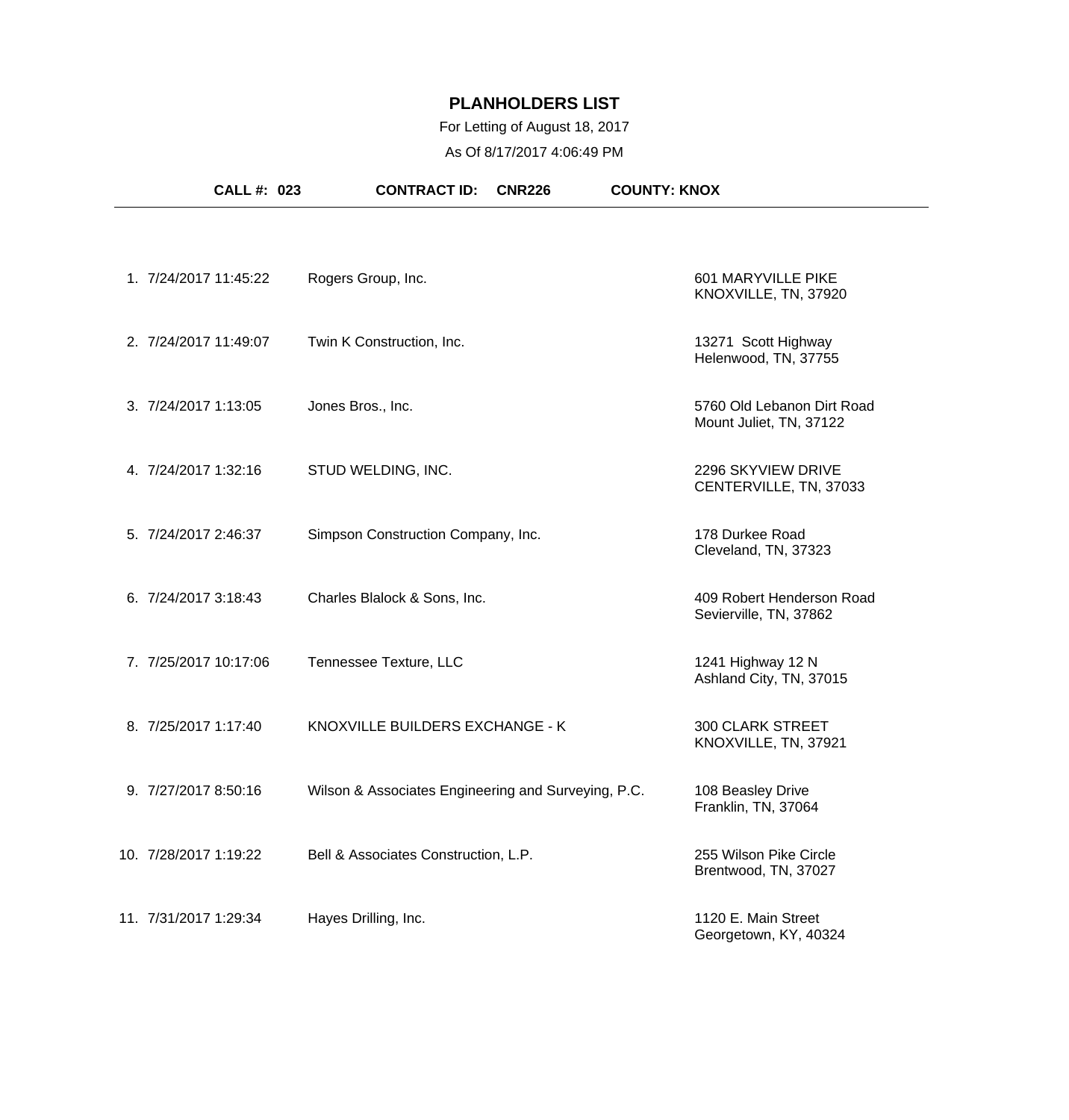| 12. 7/31/2017 1:31:21 | Wright Brothers Construction Company, Inc. | 1500 Lauderdale Memorial<br>Highway, N.W.<br>Charleston, TN, 37310 |
|-----------------------|--------------------------------------------|--------------------------------------------------------------------|
| 13. 8/4/2017 7:53:57  | Bridgepoint, LLC                           | 2095A Cooks Road<br>Mt. Juliet, TN, 37122                          |
| 14. 8/8/2017 9:14:26  | Potter South East LLC                      | 511 East Monticello Pike<br>Huntsville, TN, 37756                  |
| 15. 8/8/2017 9:17:52  | Kay & Kay Contracting, LLC                 | 1355 Keavy Road<br>London, KY, 40741                               |
| 16. 8/8/2017 1:18:38  | Adams Contracting, LLC                     | 501 Darby Creek Road, Suite 18<br>Lexington, KY, 40509             |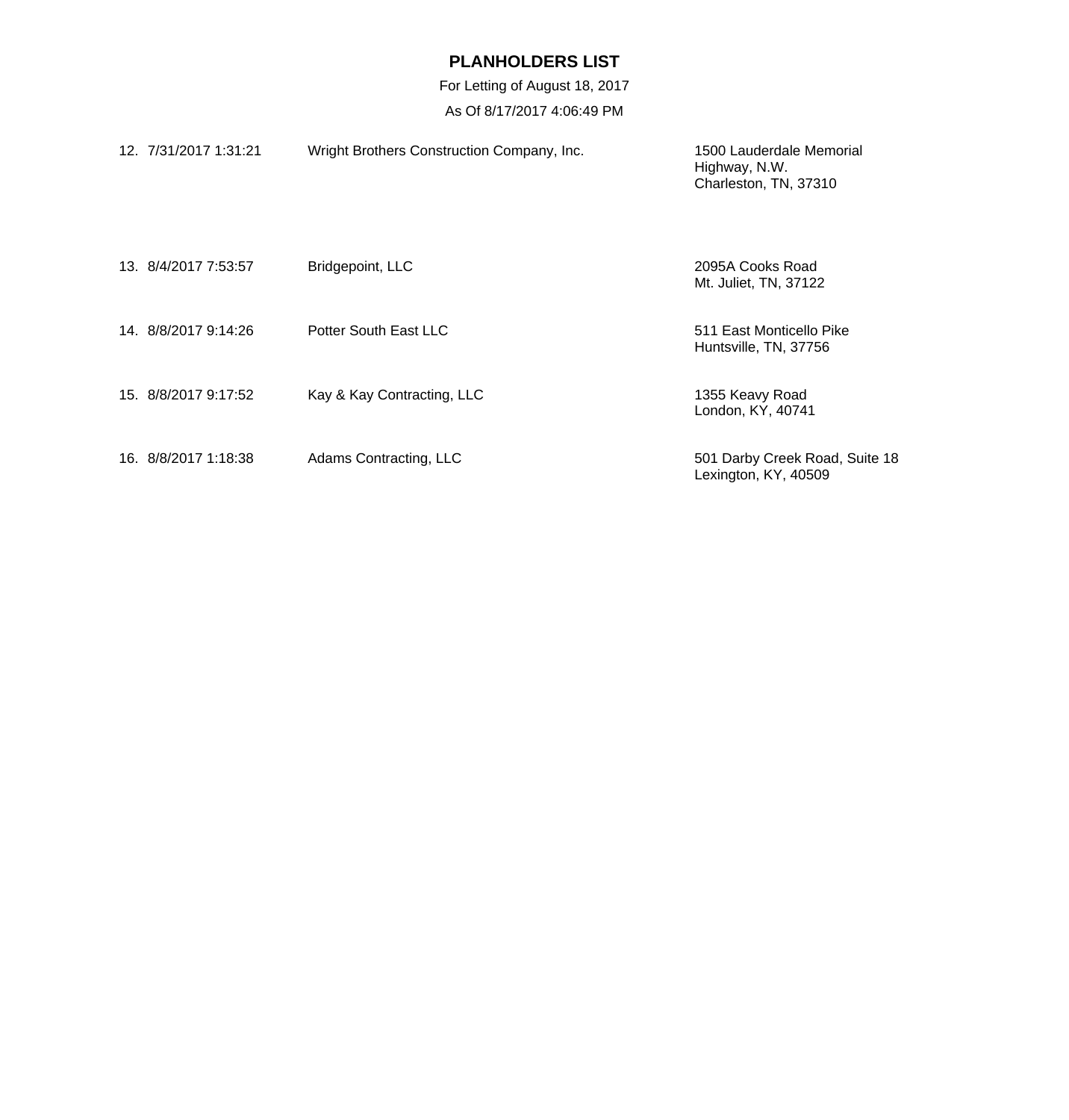## For Letting of August 18, 2017

As Of 8/17/2017 4:06:50 PM

| <b>CALL #: 024</b>    | <b>CONTRACT ID:</b>                                 | <b>CNR255</b> | <b>COUNTY: KNOX</b>                                                |
|-----------------------|-----------------------------------------------------|---------------|--------------------------------------------------------------------|
| 1. 7/24/2017 8:28:49  | J & M Grading Division LLC                          |               | 207 Old Jamestown Road<br>P. O. Box 303<br>Helenwood, TN, 37755    |
| 2. 7/24/2017 11:45:22 | Rogers Group, Inc.                                  |               | 601 MARYVILLE PIKE<br>KNOXVILLE, TN, 37920                         |
| 3. 7/24/2017 11:49:08 | Twin K Construction, Inc.                           |               | 13271 Scott Highway<br>Helenwood, TN, 37755                        |
| 4. 7/24/2017 1:13:06  | Jones Bros., Inc.                                   |               | 5760 Old Lebanon Dirt Road<br>Mount Juliet, TN, 37122              |
| 5. 7/24/2017 3:12:38  | Civil Constructors, LLC                             |               | 425 Downs Blvd.<br>Franklin, TN, 37064                             |
| 6. 7/24/2017 3:18:43  | Charles Blalock & Sons, Inc.                        |               | 409 Robert Henderson Road<br>Sevierville, TN, 37862                |
| 7. 7/25/2017 1:17:40  | KNOXVILLE BUILDERS EXCHANGE - K                     |               | <b>300 CLARK STREET</b><br>KNOXVILLE, TN, 37921                    |
| 8. 7/26/2017 7:52:34  | Jones Bros. Contractors, LLC                        |               | 2209 Crestmoor Road, Suite 210<br>Nashville, TN, 37215             |
| 9. 7/27/2017 8:50:16  | Wilson & Associates Engineering and Surveying, P.C. |               | 108 Beasley Drive<br>Franklin, TN, 37064                           |
| 10. 7/31/2017 1:31:21 | Wright Brothers Construction Company, Inc.          |               | 1500 Lauderdale Memorial<br>Highway, N.W.<br>Charleston, TN, 37310 |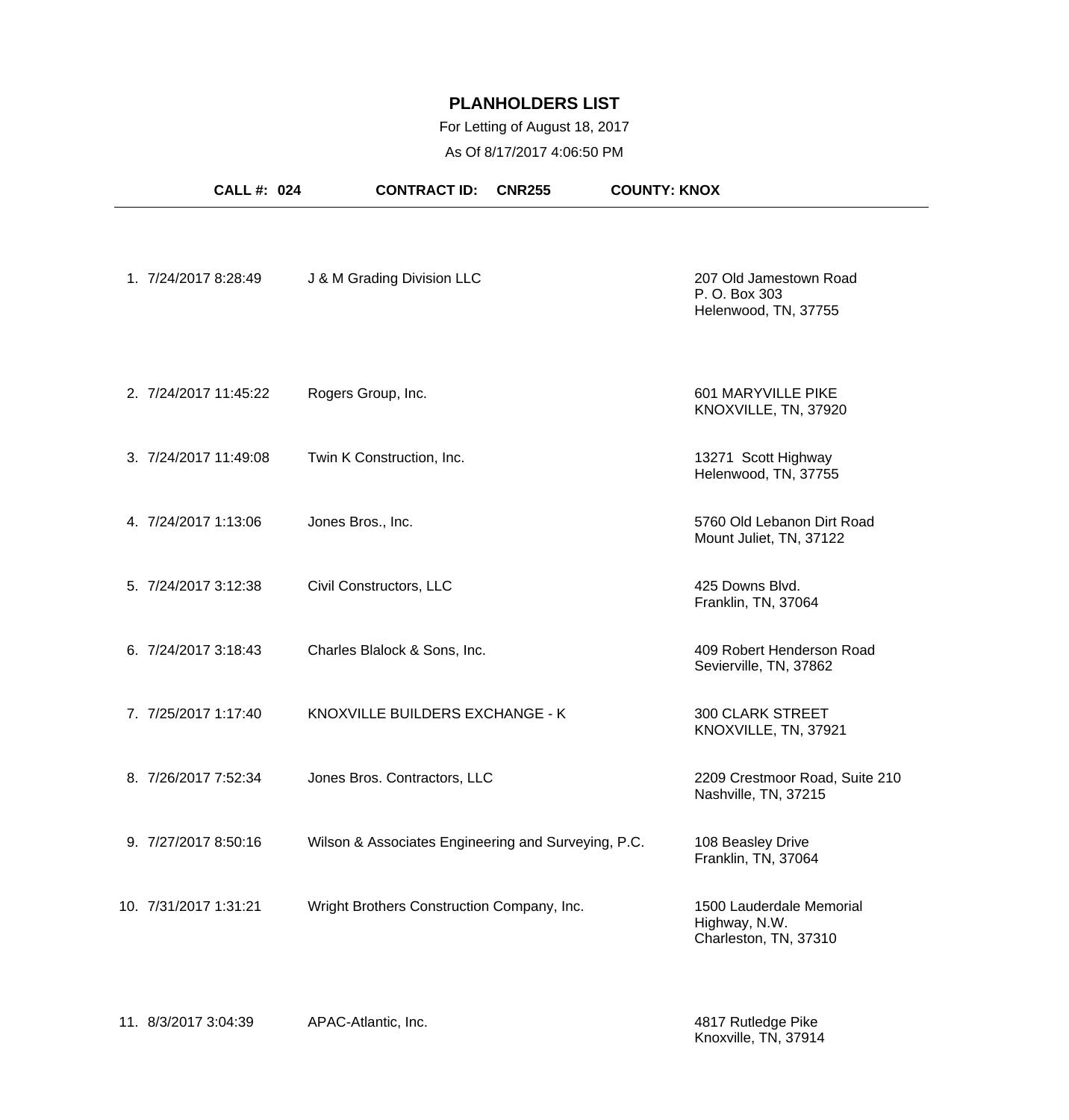| 12. 8/4/2017 7:53:57 | Bridgepoint, LLC           | 2095A Cooks Road<br>Mt. Juliet, TN, 37122         |
|----------------------|----------------------------|---------------------------------------------------|
| 13. 8/8/2017 9:14:26 | Potter South East LLC      | 511 East Monticello Pike<br>Huntsville, TN, 37756 |
| 14. 8/8/2017 9:17:52 | Kay & Kay Contracting, LLC | 1355 Keavy Road<br>London, KY, 40741              |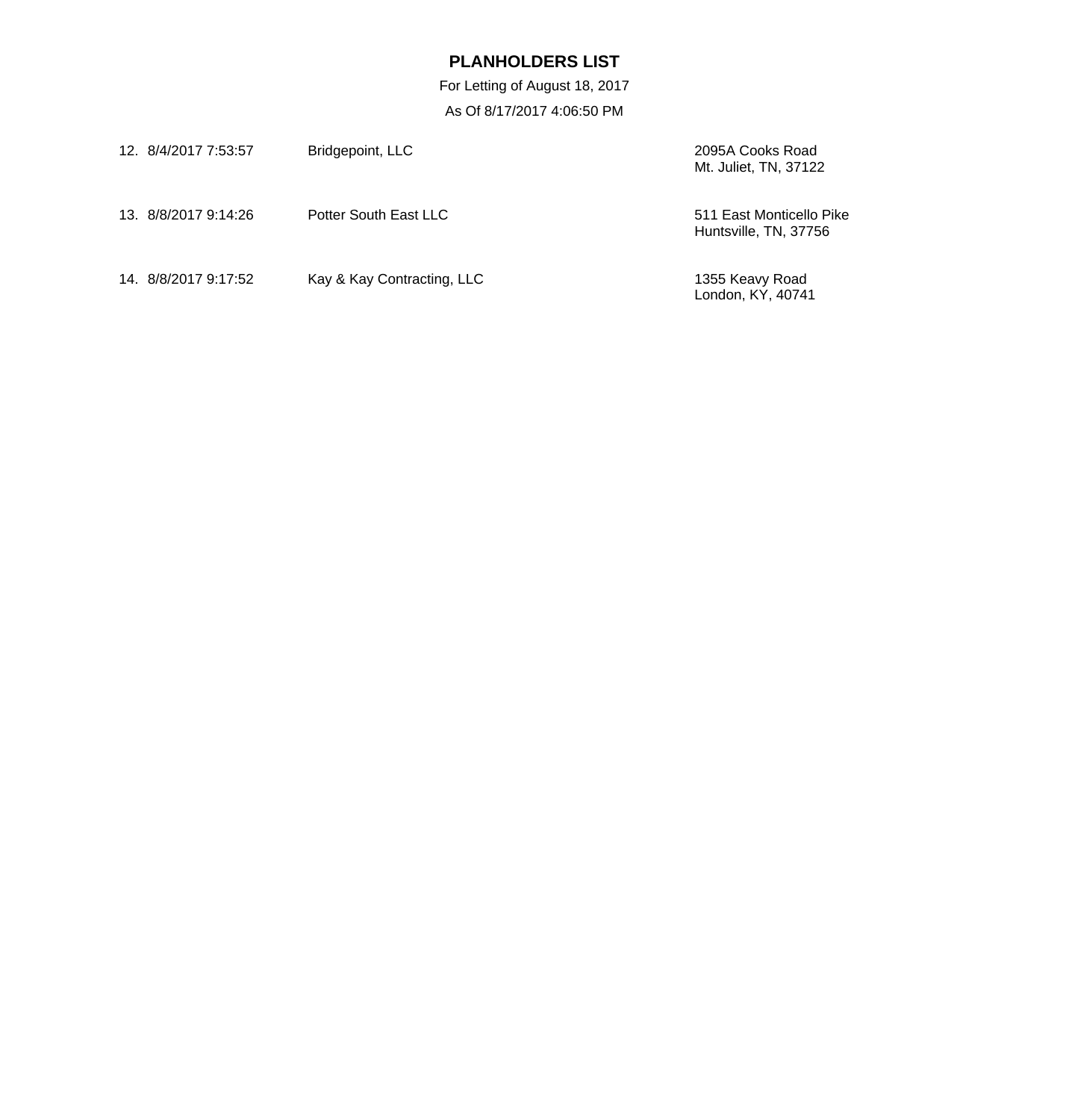Letting Date

As Of 8/17/2017 4:06:50 PM

**CALL #: 025 CONTRACT ID: CNR266** There are no planholders for this proposal.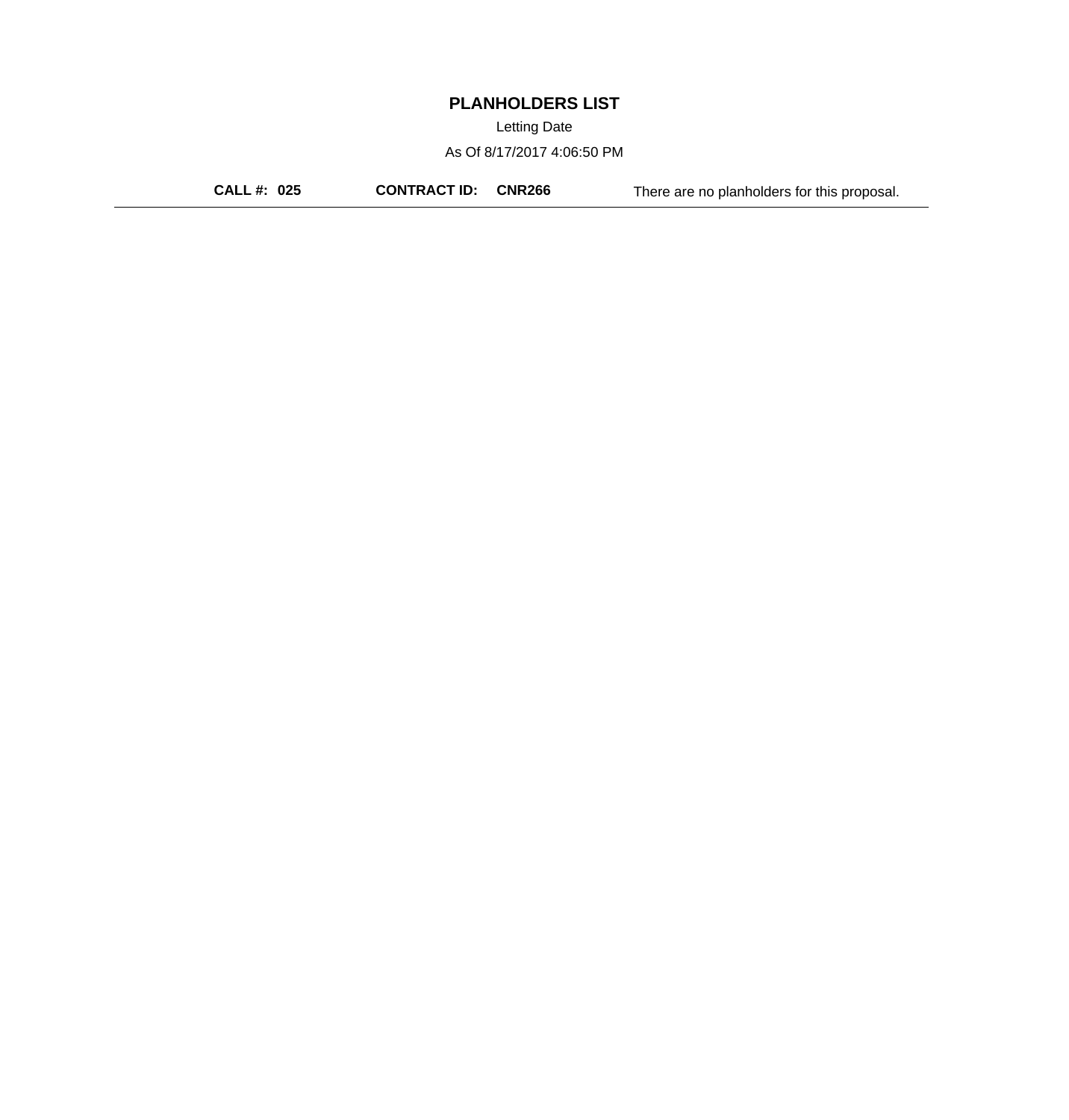## For Letting of August 18, 2017

As Of 8/17/2017 4:06:50 PM

| <b>CALL #: 026</b>    | <b>CONTRACT ID:</b><br><b>CNR269</b> | <b>COUNTY: LAUDERDALE</b>                                     |
|-----------------------|--------------------------------------|---------------------------------------------------------------|
|                       |                                      |                                                               |
| 1. 7/24/2017 11:42:47 | Thomson & Thomson, Inc.              | 1631 Ashport Road<br>Jackson, TN, 38305                       |
| 2. 7/24/2017 1:13:06  | Jones Bros., Inc.                    | 5760 Old Lebanon Dirt Road<br>Mount Juliet, TN, 37122         |
| 3. 7/24/2017 1:18:17  | LU, Inc.                             | 429 West Kingston Springs Road<br>Kingston Springs, TN, 37082 |
| 4. 7/24/2017 1:32:16  | STUD WELDING, INC.                   | 2296 SKYVIEW DRIVE<br>CENTERVILLE, TN, 37033                  |
| 5. 7/24/2017 1:36:12  | Volunteer Bridge Construction, Inc.  | 3935 Highwy 64<br>Crump, TN, 38327                            |
| 6. 7/25/2017 9:45:31  | The WMC Contracting Co., Inc.        | <b>153 BATEMAN FARM ROAD</b><br>ERIN, TN, 37061               |
| 7. 7/25/2017 10:03:47 | <b>Ford Construction Company</b>     | 1311 East Court Street<br>Dyersburg, TN, 38024                |
| 8. 7/25/2017 10:11:28 | Dement Construction Company, LLC     | 96 Smith Lane<br>Jackson, TN, 38301                           |
| 9. 7/25/2017 1:17:41  | KNOXVILLE BUILDERS EXCHANGE - K      | 300 CLARK STREET<br>KNOXVILLE, TN, 37921                      |
| 10. 7/28/2017 9:48:56 | All-Brite, Inc.                      | 200 Commerce Center Circle<br>Jackson, TN, 38301              |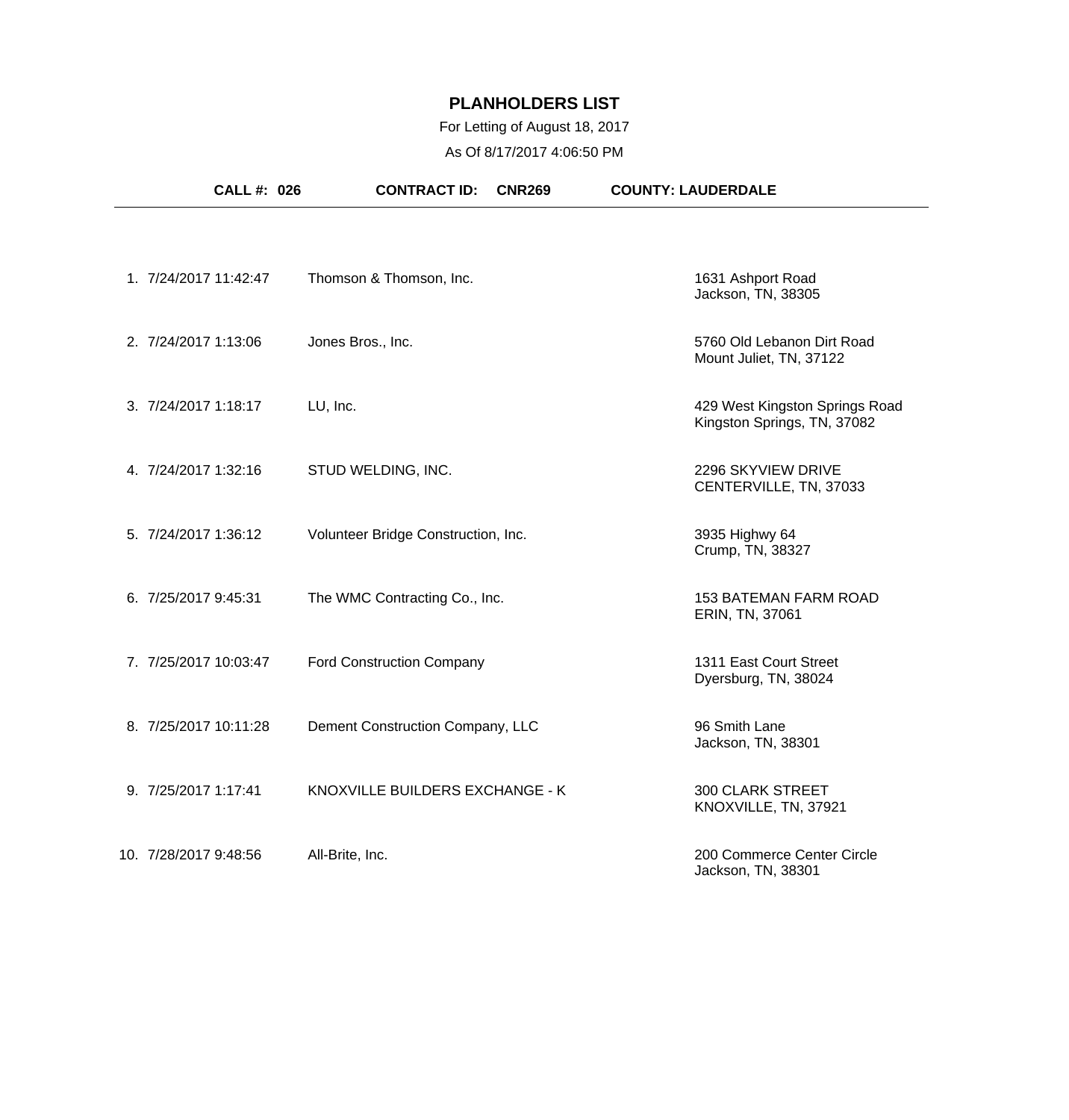## For Letting of August 18, 2017

As Of 8/17/2017 4:06:51 PM

| <b>CALL #: 027</b>    | <b>CONTRACT ID:</b><br><b>CNR272</b> | <b>COUNTY: MADISON</b>                                            |
|-----------------------|--------------------------------------|-------------------------------------------------------------------|
|                       |                                      |                                                                   |
| 1. 7/24/2017 8:32:00  | Harold Coffey Construction Co., Inc. | 11755 State Route 94W<br>Hickman, KY, 42050                       |
| 2. 7/24/2017 11:47:24 | Martin Paving Company, Inc.          | 546 HWY 45 E SOUTH<br>Medina, TN, 38355                           |
| 3. 7/24/2017 1:13:07  | Jones Bros., Inc.                    | 5760 Old Lebanon Dirt Road<br>Mount Juliet, TN, 37122             |
| 4. 7/24/2017 1:18:17  | LU, Inc.                             | 429 West Kingston Springs Road<br>Kingston Springs, TN, 37082     |
| 5. 7/24/2017 1:29:47  | Galloway Construction, LLC           | 8447 Morgan County Highway<br>P.O. Box 69<br>Sunbright, TN, 37872 |
| 6. 7/24/2017 1:32:17  | STUD WELDING, INC.                   | 2296 SKYVIEW DRIVE<br>CENTERVILLE, TN, 37033                      |
| 7. 7/24/2017 3:12:38  | Civil Constructors, LLC              | 425 Downs Blvd.<br>Franklin, TN, 37064                            |
| 8. 7/25/2017 8:52:21  | VIBEngineering, Inc                  | 51 Western Way<br>Coldwater, MS, 38618                            |
| 9. 7/25/2017 9:45:31  | The WMC Contracting Co., Inc.        | <b>153 BATEMAN FARM ROAD</b><br>ERIN, TN, 37061                   |
| 10. 7/25/2017 9:55:53 | Marbury Construction Company, LLC    | 79 Vester Taylor Road<br>Denmark, TN, 38391                       |
| 11. 7/25/2017 9:58:51 | Delta Contracting Company, LLC       | 118 Hadley Drive<br>Humboldt, TN, 38343                           |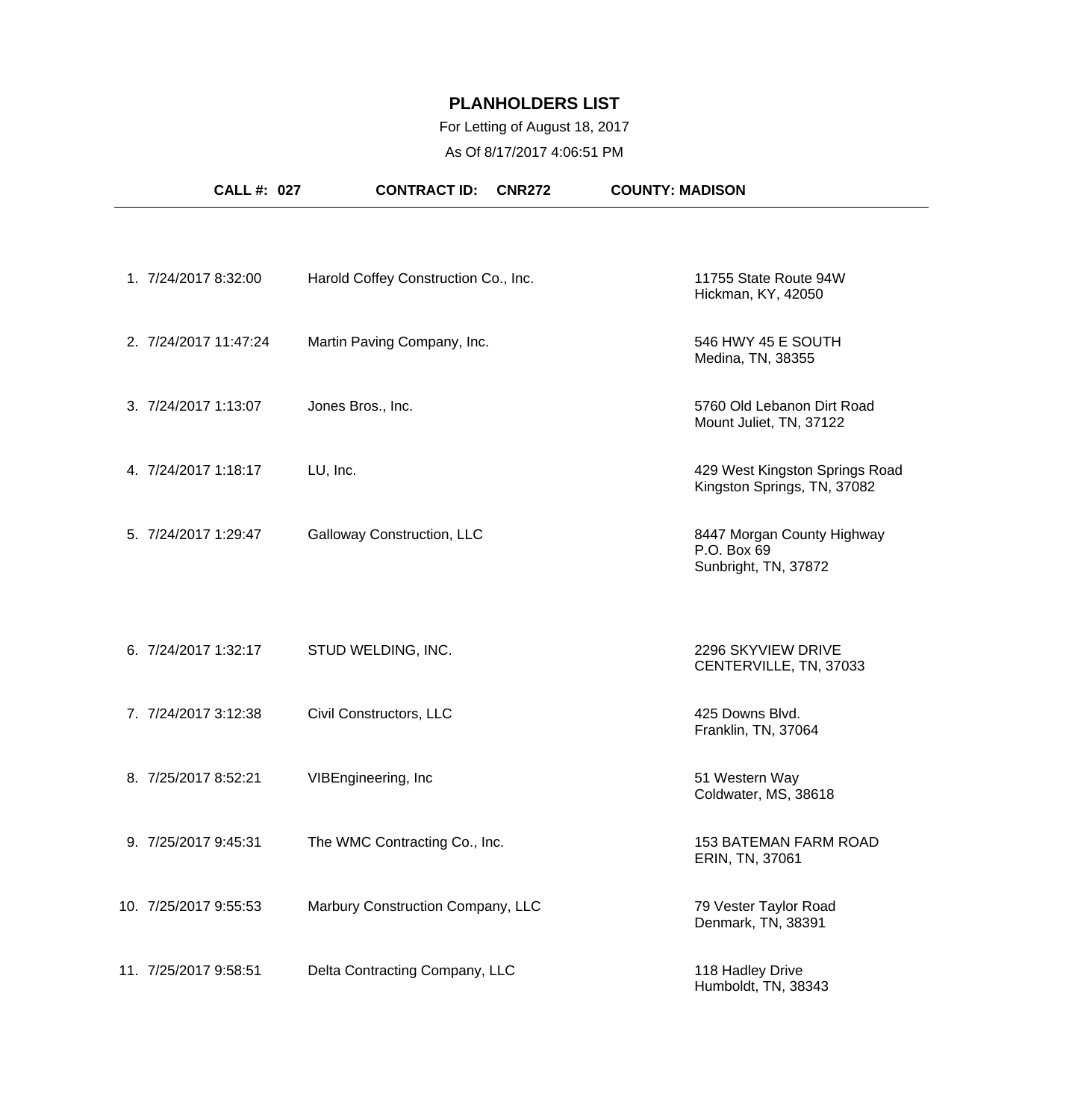| 12. 7/25/2017 10:03:47 | <b>Ford Construction Company</b>   | 1311 East Court Street<br>Dyersburg, TN, 38024          |
|------------------------|------------------------------------|---------------------------------------------------------|
| 13. 7/25/2017 10:11:29 | Dement Construction Company, LLC   | 96 Smith Lane<br>Jackson, TN, 38301                     |
| 14. 7/25/2017 10:17:06 | Tennessee Texture, LLC             | 1241 Highway 12 N<br>Ashland City, TN, 37015            |
| 15. 7/25/2017 1:14:04  | Construction Products, Inc. of TN  | 1631 Ashport Road<br>Jackson, TN, 38305                 |
| 16. 7/25/2017 1:17:41  | KNOXVILLE BUILDERS EXCHANGE - K    | <b>300 CLARK STREET</b><br>KNOXVILLE, TN, 37921         |
| 17. 7/25/2017 1:34:07  | <b>Stupp Bridge Company</b>        | 3800 Weber Road<br>ST. Louis, MO, 63125                 |
| 18. 7/25/2017 2:38:21  | Jones Bros. Contractors, LLC       | 2209 Crestmoor Road, Suite 210<br>Nashville, TN, 37215  |
| 19. 7/27/2017 8:42:06  | L. I. Smith & Associates, Inc.     | 302 North Caldwell Street<br>Paris, TN, 38242           |
| 20. 7/27/2017 9:29:07  | HIRSCHFELD INDUSTRIES BRIDGE, LLC  | 101 CENTREPORT DR STE 400<br>GREENSBORO, NC, 27409      |
| 21. 7/27/2017 2:47:14  | Vulcan Construction Materials, LLC | 3556 Hermitage Industrial Drive<br>Hermitage, TN, 37076 |
| 22. 7/28/2017 9:48:56  | All-Brite, Inc.                    | 200 Commerce Center Circle<br>Jackson, TN, 38301        |
| 23. 7/31/2017 8:21:05  | Wade Electric Company, Inc.        | 503 Airways Boulevard<br>Jackson, TN, 38301             |
| 24. 7/31/2017 11:31:28 | <b>Charles Pedigo</b>              | 7929 Verona Lane<br>Powell, TN, 37849                   |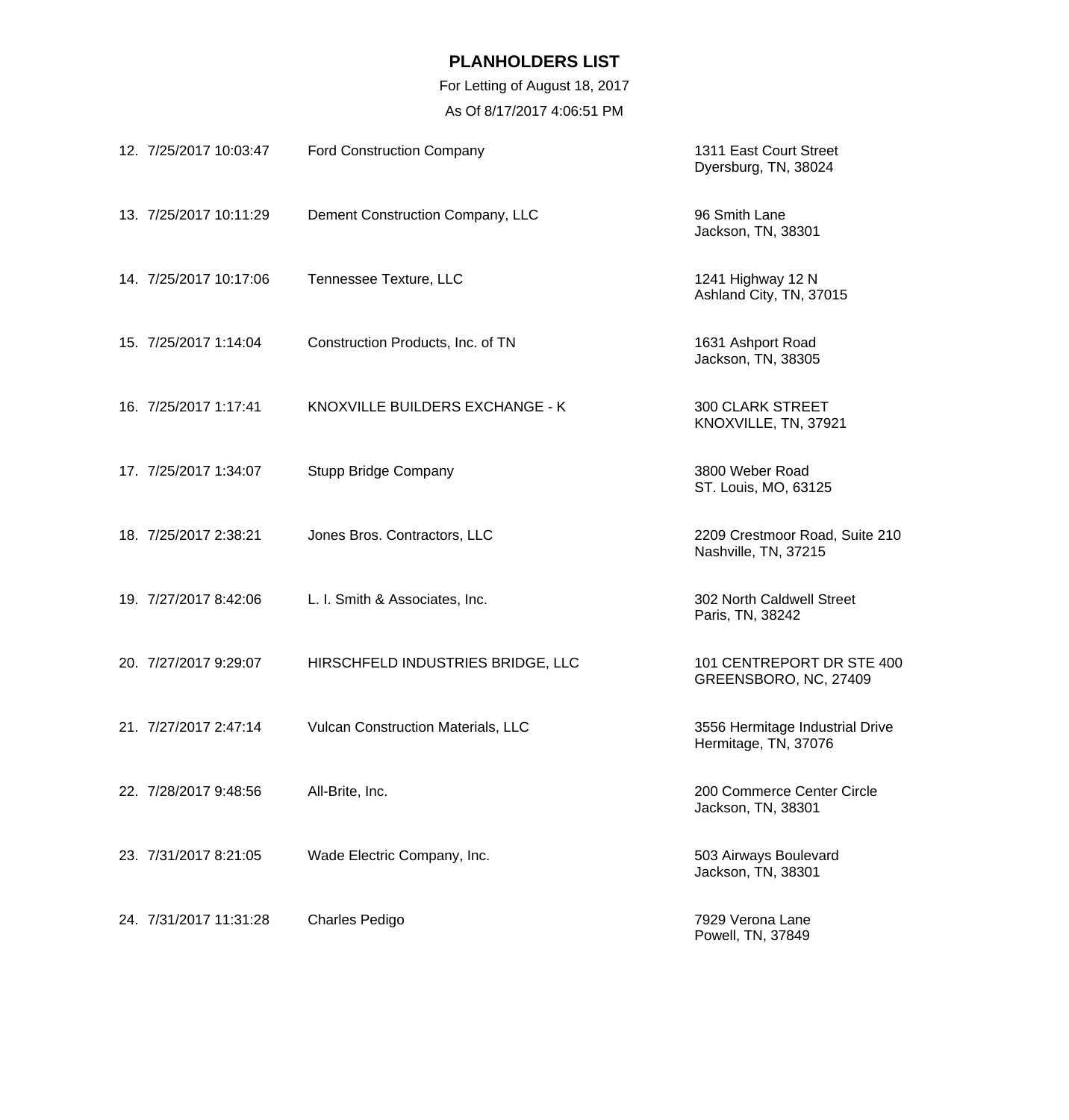| 25. 7/31/2017 1:31:21 | Wright Brothers Construction Company, Inc. | 1500 Lauderdale Memorial<br>Highway, N.W.<br>Charleston, TN, 37310 |
|-----------------------|--------------------------------------------|--------------------------------------------------------------------|
| 26. 8/1/2017 7:59:37  | Davis H. Elliot Construction Company, Inc. | 673 Blue Sky Parkway<br>Lexington, KY, 40509                       |
| 27. 8/3/2017 8:30:29  | Bell & Associates Construction, L.P.       | 255 Wilson Pike Circle<br>Brentwood, TN, 37027                     |
| 28. 8/4/2017 1:24:57  | SCOTT CONTRACTORS, INC.                    | <b>1619 PANAMA STREET</b><br>MEMPHIS, TN, 38108                    |
| 29. 8/4/2017 3:16:13  | Saber Steel, LLC                           | 3638 Fite Road<br>Millington, TN, 38053                            |
| 30. 8/7/2017 8:42:48  | R. Jones Underground, Inc.                 | 573 South Church Avenue<br>Henderson, TN, 38340                    |
| 31. 8/8/2017 9:10:23  | B. C. Main Construction, Inc.              | 2035 Pleasant Valley Road<br>Van Buren, AR, 72956                  |
| 32. 8/8/2017 1:07:03  | WATSON BOWMAN ACME CORPORATION             | 95 PINEVIEW DRIVE<br>AMHERST, NY, 14228                            |
| 33. 8/11/2017 9:48:31 | Interstate Concrete Construction, LLC      | 178 Durkee Road<br>Cleveland, TN, 37323                            |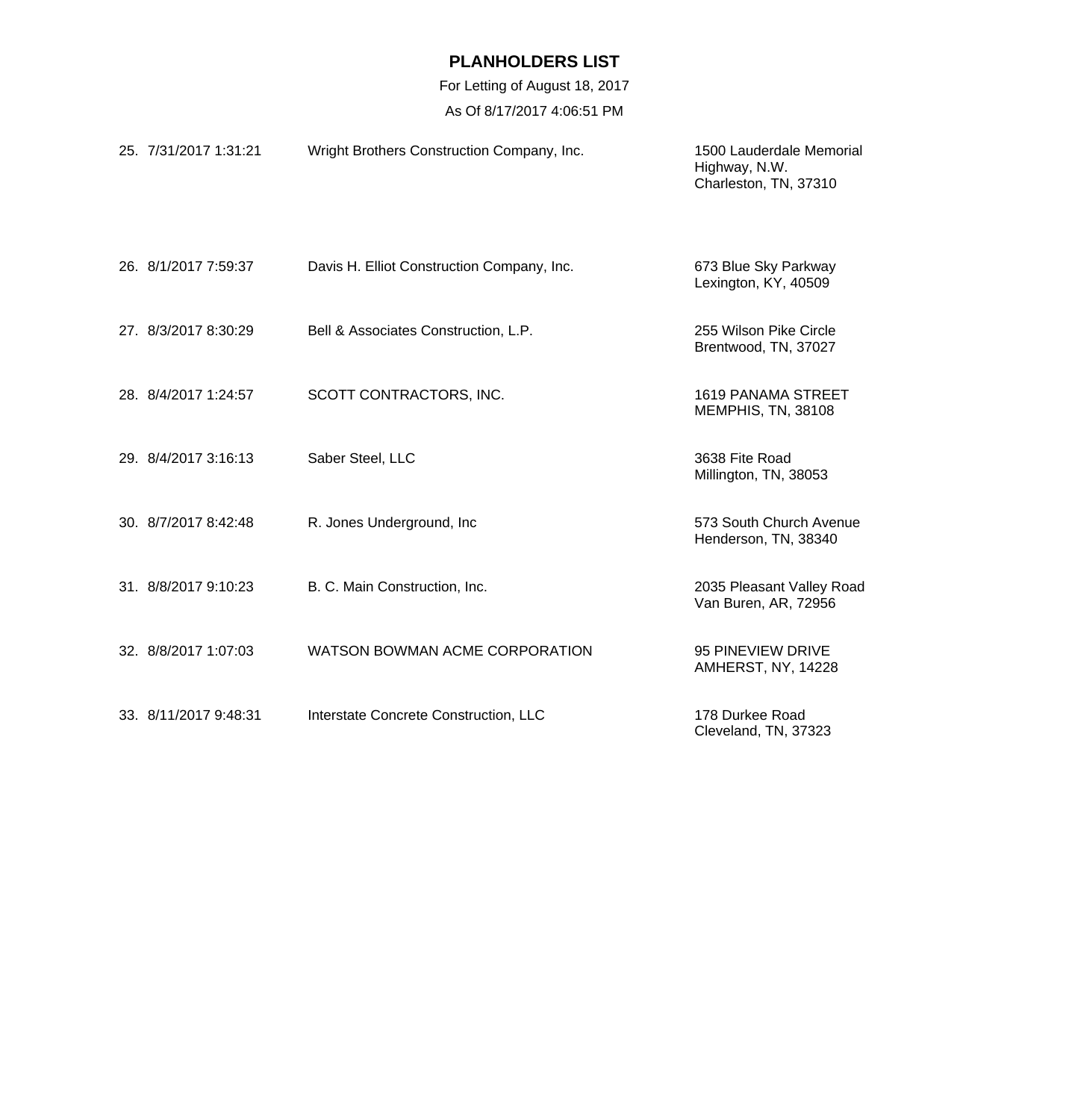# For Letting of August 18, 2017

As Of 8/17/2017 4:06:51 PM

|                        | <b>CALL #: 028</b> | <b>CONTRACT ID:</b>                       | <b>CNR260</b> | <b>COUNTY: MAURY &amp; WILLIAMSON</b>                         |
|------------------------|--------------------|-------------------------------------------|---------------|---------------------------------------------------------------|
|                        |                    |                                           |               |                                                               |
| 1. 7/24/2017 8:35:26   |                    | <b>Vulcan Construction Materials, LLC</b> |               | 3556 Hermitage Industrial Drive<br>Hermitage, TN, 37076       |
| 2. 7/24/2017 11:33:31  |                    | <b>AFCO Steel Company</b>                 |               | 1423 East 6TH Street<br>Little Rock, AR, 72202                |
| 3. 7/24/2017 1:13:07   |                    | Jones Bros., Inc.                         |               | 5760 Old Lebanon Dirt Road<br>Mount Juliet, TN, 37122         |
| 4. 7/24/2017 1:18:18   |                    | LU, Inc.                                  |               | 429 West Kingston Springs Road<br>Kingston Springs, TN, 37082 |
| 5. 7/24/2017 1:27:56   |                    | Eutaw Construction Company, Inc.          |               | 109 West Commerce Street<br>Aberdeen, MS, 39730               |
| 6. 7/24/2017 1:32:17   |                    | STUD WELDING, INC.                        |               | 2296 SKYVIEW DRIVE<br>CENTERVILLE, TN, 37033                  |
| 7. 7/24/2017 3:12:39   |                    | Civil Constructors, LLC                   |               | 425 Downs Blvd.<br>Franklin, TN, 37064                        |
| 8. 7/25/2017 9:41:54   |                    | Wright Paving Contractors, Inc.           |               | 372 Shelbyville Highway<br>Fayetteville, TN, 37334            |
| 9. 7/25/2017 9:45:32   |                    | The WMC Contracting Co., Inc.             |               | <b>153 BATEMAN FARM ROAD</b><br>ERIN, TN, 37061               |
| 10. 7/25/2017 10:11:29 |                    | Dement Construction Company, LLC          |               | 96 Smith Lane<br>Jackson, TN, 38301                           |
| 11. 7/25/2017 10:17:07 |                    | Tennessee Texture, LLC                    |               | 1241 Highway 12 N<br>Ashland City, TN, 37015                  |
| 12. 7/25/2017 1:14:04  |                    | Construction Products, Inc. of TN         |               | 1631 Ashport Road<br>Jackson, TN, 38305                       |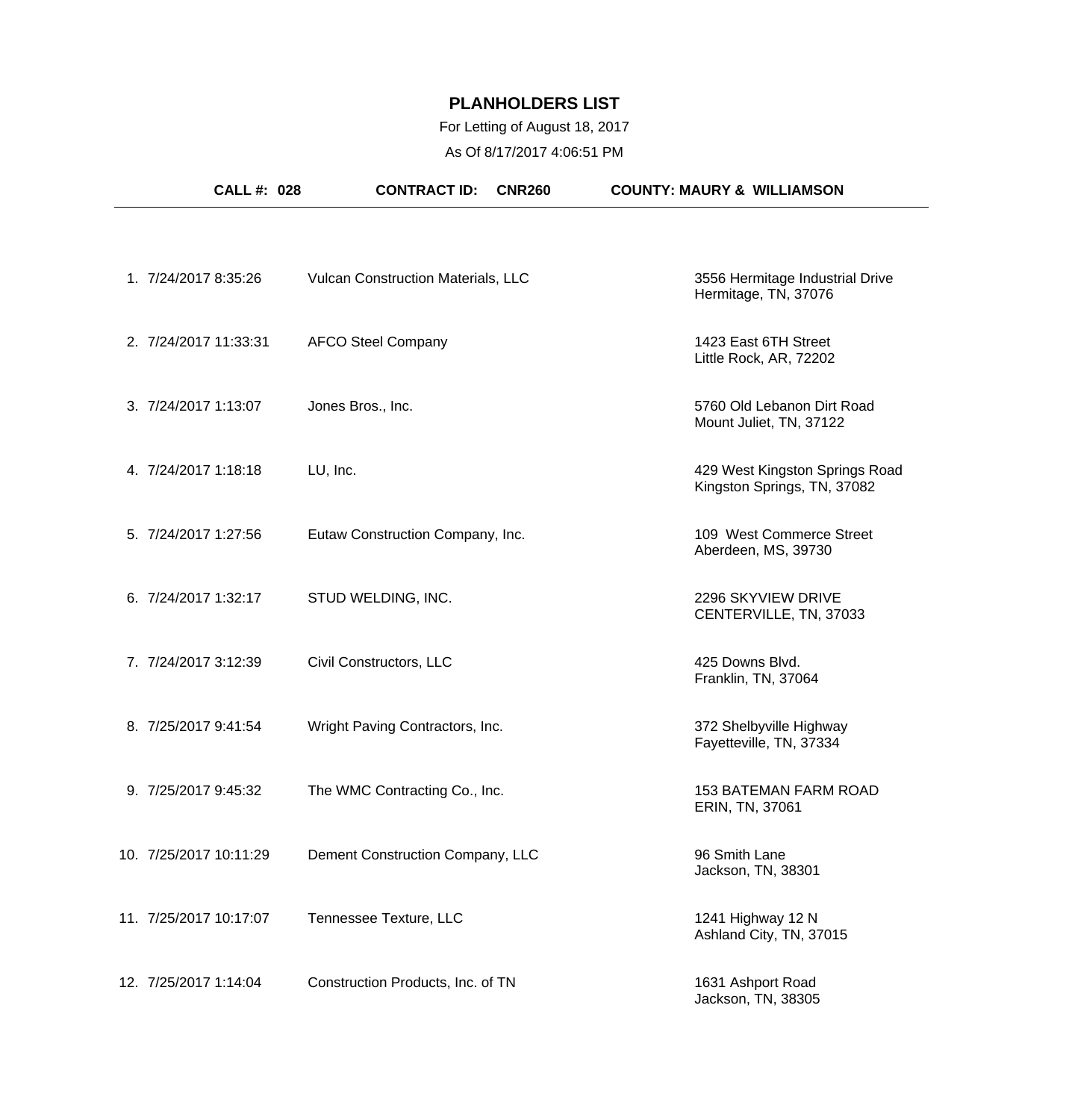| 13. 7/25/2017 1:17:42  | KNOXVILLE BUILDERS EXCHANGE - K                     | <b>300 CLARK STREET</b><br>KNOXVILLE, TN, 37921          |
|------------------------|-----------------------------------------------------|----------------------------------------------------------|
| 14. 7/25/2017 2:38:22  | Jones Bros. Contractors, LLC                        | 2209 Crestmoor Road, Suite 210<br>Nashville, TN, 37215   |
| 15. 7/27/2017 8:42:07  | L. I. Smith & Associates, Inc.                      | 302 North Caldwell Street<br>Paris, TN, 38242            |
| 16. 7/27/2017 8:46:07  | Rogers Group, Inc.                                  | 2124 Nashville Pike<br>Gallatin, TN, 37066               |
| 17. 7/27/2017 8:50:17  | Wilson & Associates Engineering and Surveying, P.C. | 108 Beasley Drive<br>Franklin, TN, 37064                 |
| 18. 7/27/2017 9:26:50  | Brown Builders, Inc.                                | 2807 Clinard Drive<br>Springfield, TN, 37172             |
| 19. 7/31/2017 11:33:42 | Volunteer Paving, LLC                               | 720 Cool Springs Blvd., Suite 140<br>Franklin, TN, 37068 |
| 20. 8/1/2017 7:59:37   | Davis H. Elliot Construction Company, Inc.          | 673 Blue Sky Parkway<br>Lexington, KY, 40509             |
| 21. 8/1/2017 1:08:12   | Hawkins & Price, LLC                                | 5096 Highway 64 E<br>Wartrace, TN, 37183                 |
| 22. 8/3/2017 10:24:45  | CONCRETE STRUCTURES, INC.                           | 200 High School Street<br>Charlotte, TN, 37036           |
| 23. 8/4/2017 7:53:58   | Bridgepoint, LLC                                    | 2095A Cooks Road<br>Mt. Juliet, TN, 37122                |
| 24. 8/4/2017 3:16:14   | Saber Steel, LLC                                    | 3638 Fite Road<br>Millington, TN, 38053                  |
| 25. 8/11/2017 10:03:40 | Martin Contracting, Inc.                            | 2371 Irvine Road<br>Richmond, KY, 40475                  |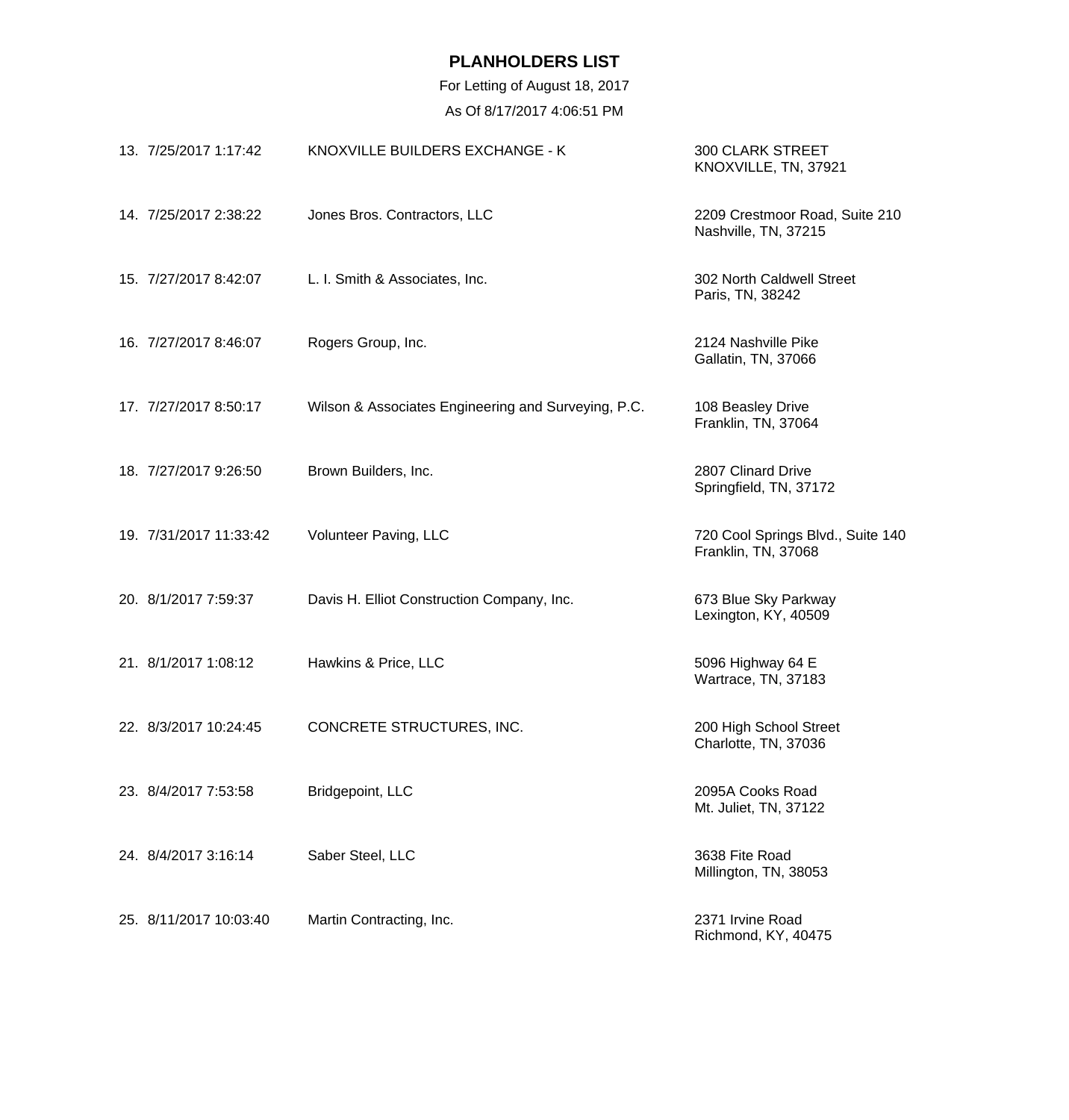## For Letting of August 18, 2017

As Of 8/17/2017 4:06:51 PM

|                      | CALL #: 029           | <b>CONTRACT ID:</b><br><b>CNR270</b> | <b>COUNTY: SHELBY</b>                                         |
|----------------------|-----------------------|--------------------------------------|---------------------------------------------------------------|
|                      |                       |                                      |                                                               |
|                      | 1. 7/24/2017 11:42:47 | Thomson & Thomson, Inc.              | 1631 Ashport Road<br>Jackson, TN, 38305                       |
| 2. 7/24/2017 1:18:18 |                       | LU, Inc.                             | 429 West Kingston Springs Road<br>Kingston Springs, TN, 37082 |
| 3. 7/24/2017 1:32:17 |                       | STUD WELDING, INC.                   | 2296 SKYVIEW DRIVE<br>CENTERVILLE, TN, 37033                  |
|                      | 4.7/25/2017 10:11:29  | Dement Construction Company, LLC     | 96 Smith Lane<br>Jackson, TN, 38301                           |
| 5. 7/25/2017 1:17:42 |                       | KNOXVILLE BUILDERS EXCHANGE - K      | <b>300 CLARK STREET</b><br>KNOXVILLE, TN, 37921               |
| 6. 7/31/2017 1:46:13 |                       | Standard Construction Company, Inc.  | P. O. Box 38289<br>Germantown, TN, 38183                      |
| 7. 8/3/2017 3:03:15  |                       | Chris-Hill Construction Co., LLC     | 4749 Pleasant Run Road<br>Memphis, TN, 38118                  |
| 8. 8/8/2017 1:11:47  |                       | Abhe & Svoboda, Inc.                 | 18100 Dairy Lane<br>Jordan, MN, 55352                         |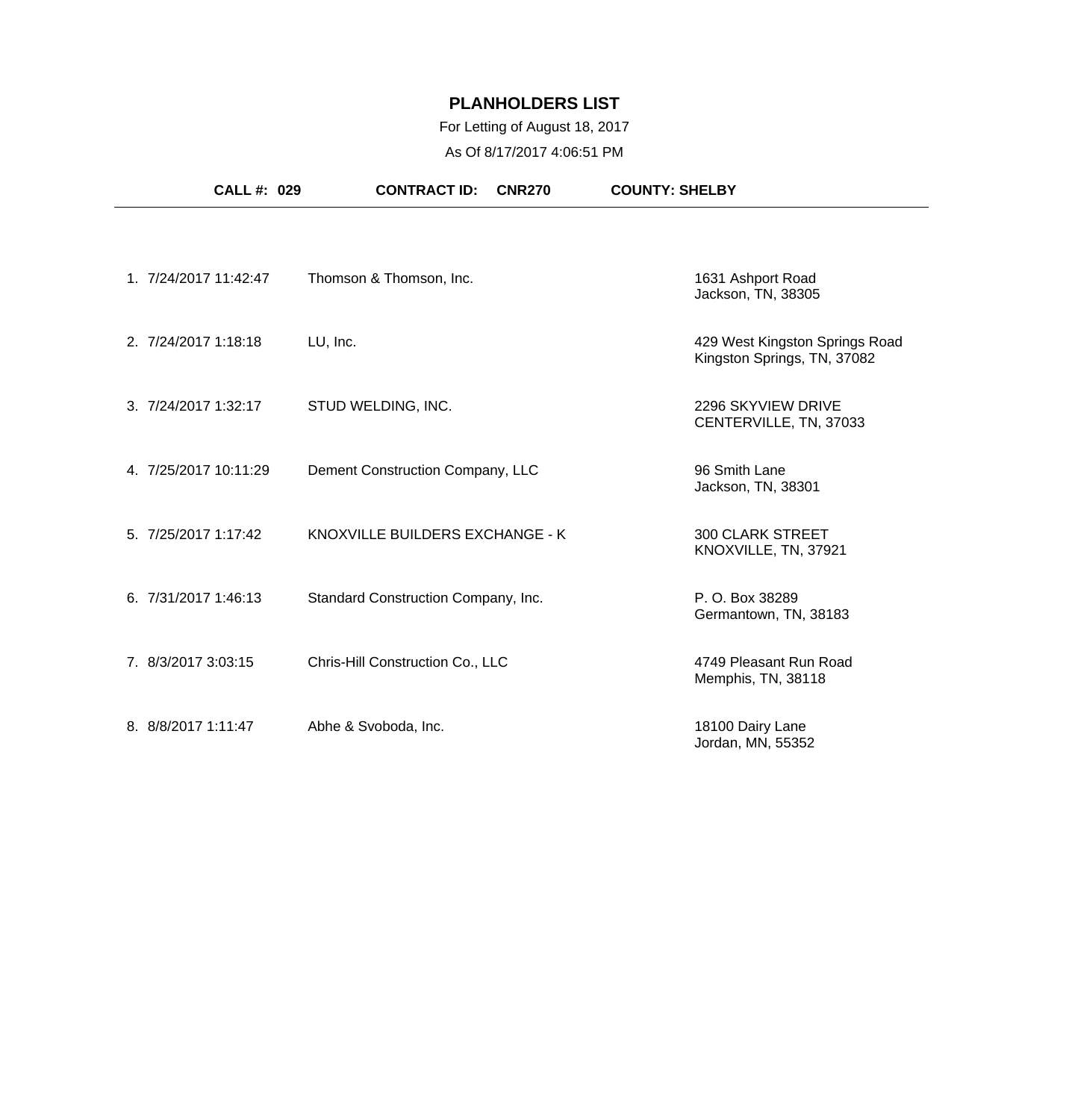## For Letting of August 18, 2017

As Of 8/17/2017 4:06:52 PM

|                       | CALL #: 030 | <b>CONTRACT ID:</b>                       | <b>CNR253</b> | <b>COUNTY: SMITH</b>                                    |  |
|-----------------------|-------------|-------------------------------------------|---------------|---------------------------------------------------------|--|
|                       |             |                                           |               |                                                         |  |
| 1. 7/24/2017 8:35:26  |             | <b>Vulcan Construction Materials, LLC</b> |               | 3556 Hermitage Industrial Drive<br>Hermitage, TN, 37076 |  |
| 2. 7/24/2017 11:33:32 |             | <b>AFCO Steel Company</b>                 |               | 1423 East 6TH Street<br>Little Rock, AR, 72202          |  |
| 3. 7/24/2017 11:49:08 |             | Twin K Construction, Inc.                 |               | 13271 Scott Highway<br>Helenwood, TN, 37755             |  |
| 4. 7/24/2017 1:13:07  |             | Jones Bros., Inc.                         |               | 5760 Old Lebanon Dirt Road<br>Mount Juliet, TN, 37122   |  |
| 5. 7/24/2017 1:32:17  |             | STUD WELDING, INC.                        |               | 2296 SKYVIEW DRIVE<br>CENTERVILLE, TN, 37033            |  |
| 6. 7/24/2017 3:12:39  |             | Civil Constructors, LLC                   |               | 425 Downs Blvd.<br>Franklin, TN, 37064                  |  |
| 7. 7/25/2017 9:45:32  |             | The WMC Contracting Co., Inc.             |               | <b>153 BATEMAN FARM ROAD</b><br>ERIN, TN, 37061         |  |
| 8. 7/25/2017 10:17:07 |             | Tennessee Texture, LLC                    |               | 1241 Highway 12 N<br>Ashland City, TN, 37015            |  |
| 9. 7/25/2017 11:51:33 |             | SITE ENGINEERING CONSULTANT               |               | 850 MIDDLE TENNESSEE BLVD.<br>MURFREESBORO, TN, 37129   |  |
| 10. 7/25/2017 1:17:42 |             | KNOXVILLE BUILDERS EXCHANGE - K           |               | <b>300 CLARK STREET</b><br>KNOXVILLE, TN, 37921         |  |
| 11. 7/27/2017 8:42:07 |             | L. I. Smith & Associates, Inc.            |               | 302 North Caldwell Street<br>Paris, TN, 38242           |  |
| 12. 7/27/2017 8:46:07 |             | Rogers Group, Inc.                        |               | 2124 Nashville Pike<br>Gallatin, TN, 37066              |  |